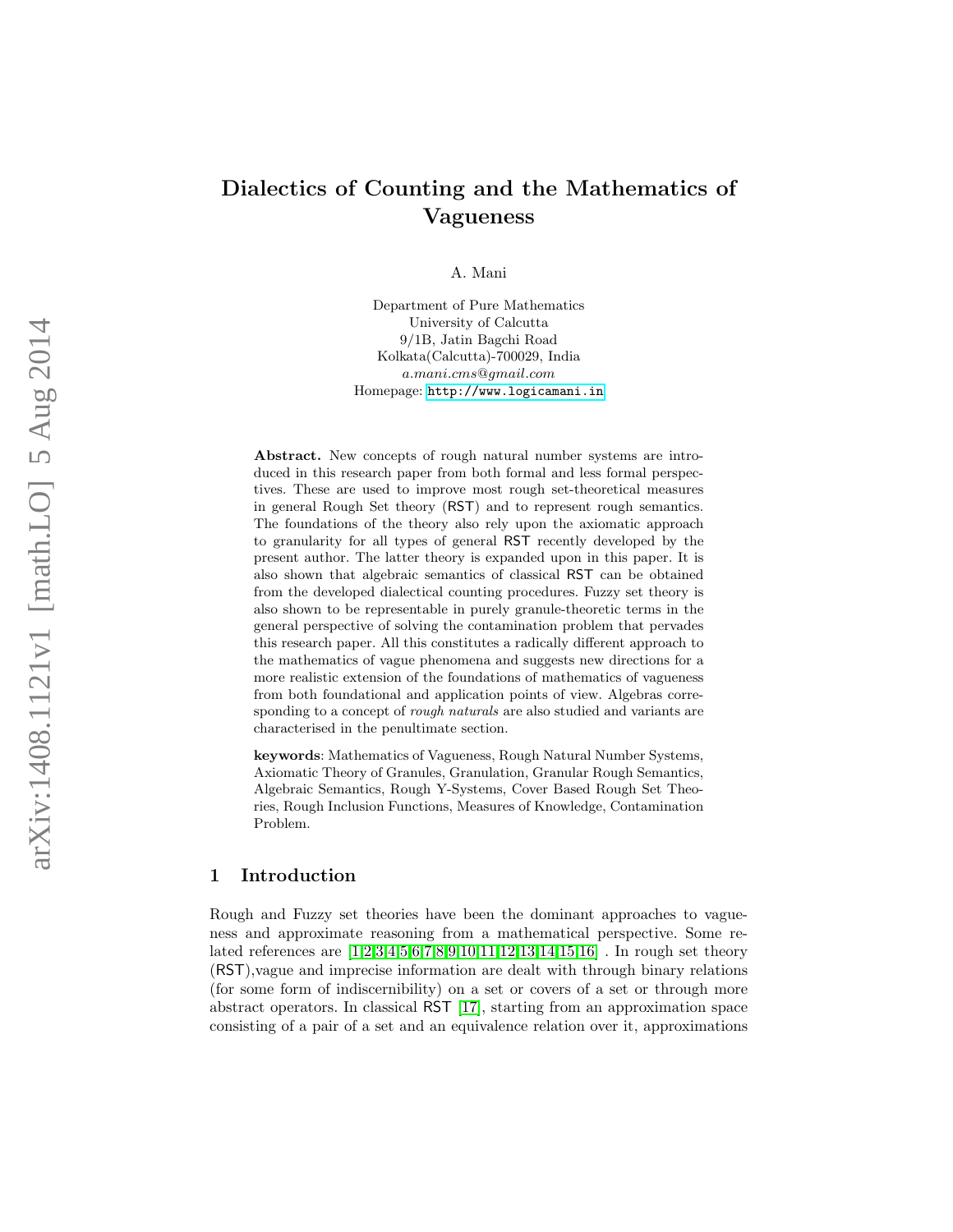of subsets of the set are constructed out of equivalence partitions of the space (these are crisp or definite) that are also regarded as granules in many senses. Most of the developments in RST have been within the ZFC or ZF set-theoretic framework of mathematics. In such frame works, rough sets can be seen as pairs of sets of the form  $(A, B)$ , with  $A \subseteq B$  or more generally as in the approaches of the present author as collections of "some sense definite elements" of the form

$$
\{a_1,a_2,\ldots a_n, b_1,b_2,\ldots b_r\}
$$

subject to  $a_i$ s being 'part of' of some of the  $b_i$ s (in a Rough Y-system) [\[18\]](#page-54-15).

Relative RST, fuzzy set theory may be regarded as a complementary approach or as a special case of RST from the membership function perspective [\[19\]](#page-54-16). Hybrid rough-fuzzy and fuzzy-rough variants have also been studied. In these a partitioning of the meta levels can be associated for the different types of phenomena, though it can be argued that these are essentially of a rough set theoretic nature. All of these approaches have been confined to ZFC or ZF or the setting of classical mathematics. Exceptions to this trend include the Lesniewskimereology based approach [\[20\]](#page-54-17). Though Rough Y -systems have been introduced by the present author in ZF compatible settings [\[18\]](#page-54-15), they can be generalised to semi-sets and variants in a natural way. This semi-set theoretical variant is work in progress. Note that the term 'theory' in RST is being used in the loose sense of the literature on the subject. It matters because the paper has strong connections with logical systems and philosophy.

The granular computing paradigm can be traced to the mid nineties and has been used in different fields including fuzzy and rough set theories. An overview is considered in [\[21\]](#page-54-18). The dominant interpretation of the paradigm within RST has been that granularity is a context-dependent notion that gets actualized in a quasi inductive way (see [\[22\]](#page-54-19) for example). A few axiomatic approaches for specific rough set theories are known in the literature [\[23\]](#page-54-20), while in some others like [\[24\]](#page-54-21) different types of granules have been used in tolerance approximation spaces. The axiomatic theory [\[18\]](#page-54-15) developed by the present author is the most general one in the context of general RSTs. [\[25\]](#page-54-22) considers 'ontology driven formal theory of granules' for application to biological information systems, related specifications and logic programming. The motivations and content are mostly orthogonal to the concerns of the present research paper.

As classical RST is generalised to more general relations and covers, the process of construction and definition of approximations becomes more open ended and draws in different amounts of arbitrariness or hidden principles. The relevant concept of 'granules', the things that generate approximations, may also become opaque in these settings. To address these issues and for semantic compulsions, a new axiomatic theory of granules has been developed over a RYS in [\[18\]](#page-54-15) and other recent papers by the present author. This theory has been used to formalise different principles, including the local clear discernibility principle in the same paper. In this research, it is extended to various types of general RST and is used to define the concepts of discernibility used in counting procedures, generalised measures and the problems of representation of semantics.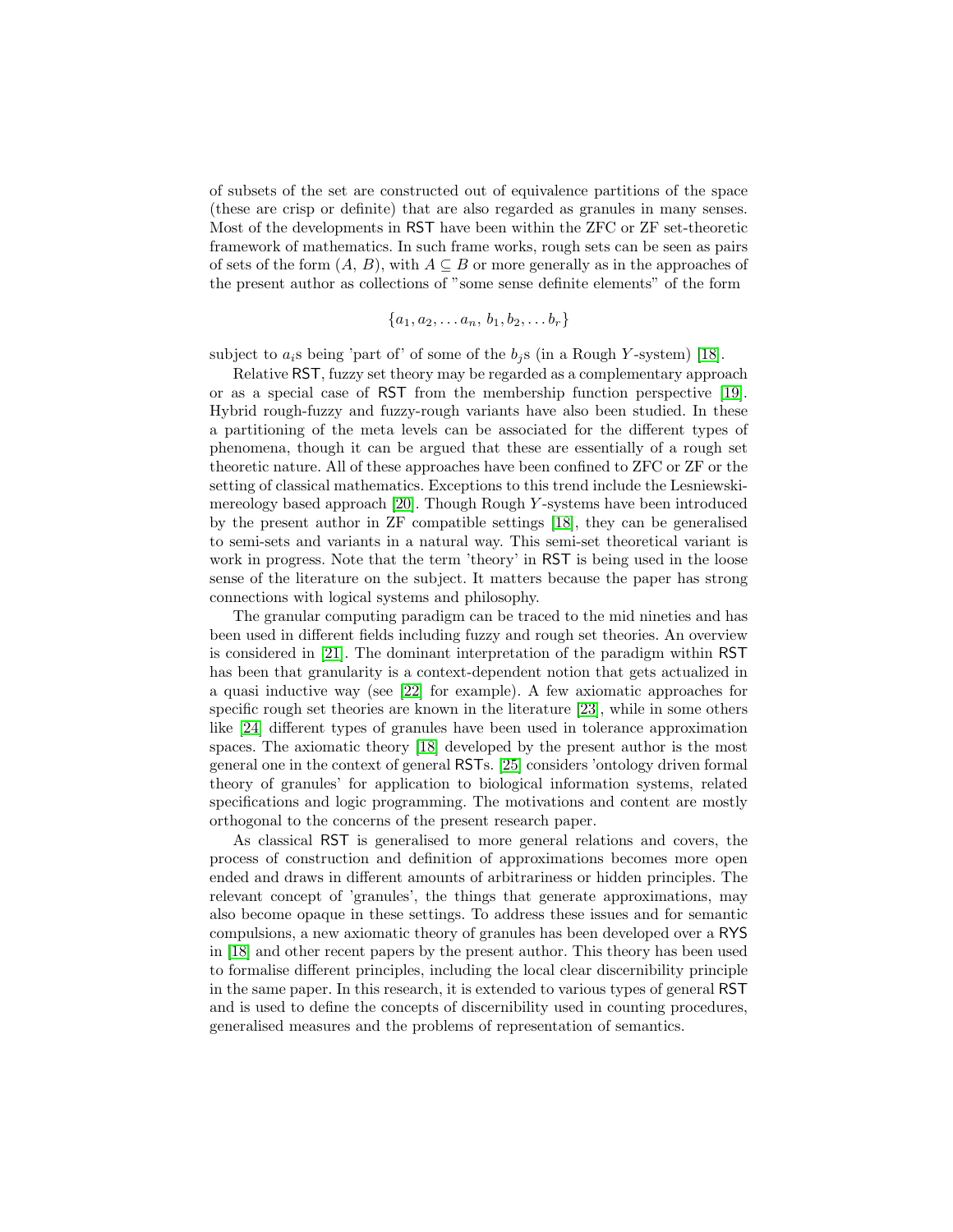Many types of contexts involving vagueness cannot be handled in elegant way through standard mathematical techniques. Much of RST and FST are not known to be particularly elegant in handling different measures like the degree of membership or inclusion. For example, these measures do not determine the semantics in clear terms or the semantics do not determine the measures in a unique way. But given assumptions about the measures, compatible semantics [\[26\]](#page-54-23) in different forms are well known. This situation is due to the absence of methods of counting collections of objects including relatively indiscernible ones and methods for performing arithmetical operations on them. However in the various algebraic semantics of classical RST some boundaries on possible operations may be observed.

The process of counting a set of objects, given the restriction that some of these may be indiscernible within themselves, may appear to be a very contextual matter and on deeper analysis may appear to bear no easy relationship with any fine structure concerning the vagueness of a collection of such elements or the rough semantics (algebraic or frame). This is reflected in the absence of related developments on the relationship between the two in the literature and is more due to the lack of developments in the former.

It should be noted that the convenience of choice between concepts of formal logics (in axiomatic or sequent calculus form) preceding algebraic semantics or the converse depend on the context. For many classes of logics, the absence of real distinction is well-known [\[27,](#page-54-24)[28\]](#page-55-0). Any intention to deal with models automatically comes with an ontological commitment to the proof-theoretical approach and vice versa. The literature on rough sets shows that the converse works better – for example the rough algebra semantics [\[29\]](#page-55-1), the double stone algebra semantics [\[30\]](#page-55-2) and super rough semantics [\[31\]](#page-55-3) were developed from a 'semantic viewpoint'. The modal perspective originated from both a semantic viewpoint and an axiomatic viewpoint (not proof-theoretic). The more important thing to be noted is that full application contexts of rough sets come with many more kinds of problems (like the reduct problem) that are not represented in rough logics or semantics, since the focus is on reasoning. This means fragments of the full process are abstracted for the formulation of rough logics in proof-theoretical or model-theoretical terms. When I speak of semantics of RST, I mean such an abstraction necessarily. More clarifications are provided in the section on semantic domains and the contamination problem.

In this research, theories of *vaque numbers* or rather procedures for counting collections of objects including indiscernible ones have been introduced by the present author and have been applied to extend various measures of RST. The extended measures have better information content and also supplement the mereological theory from a quantitative perspective. Proper extension of these to form a basis of RST within ZF/ZFC is also considered in this research paper. Here, by a 'basis of RST', I mean a theory analogous to the theory of numbers from which all mathematics of exact phenomena can be represented. Throughout this paper, the theory may be seen to be restricted to ZF/ZFC set theoretical setting, though a naive or a second order reading will not be problematic. Relax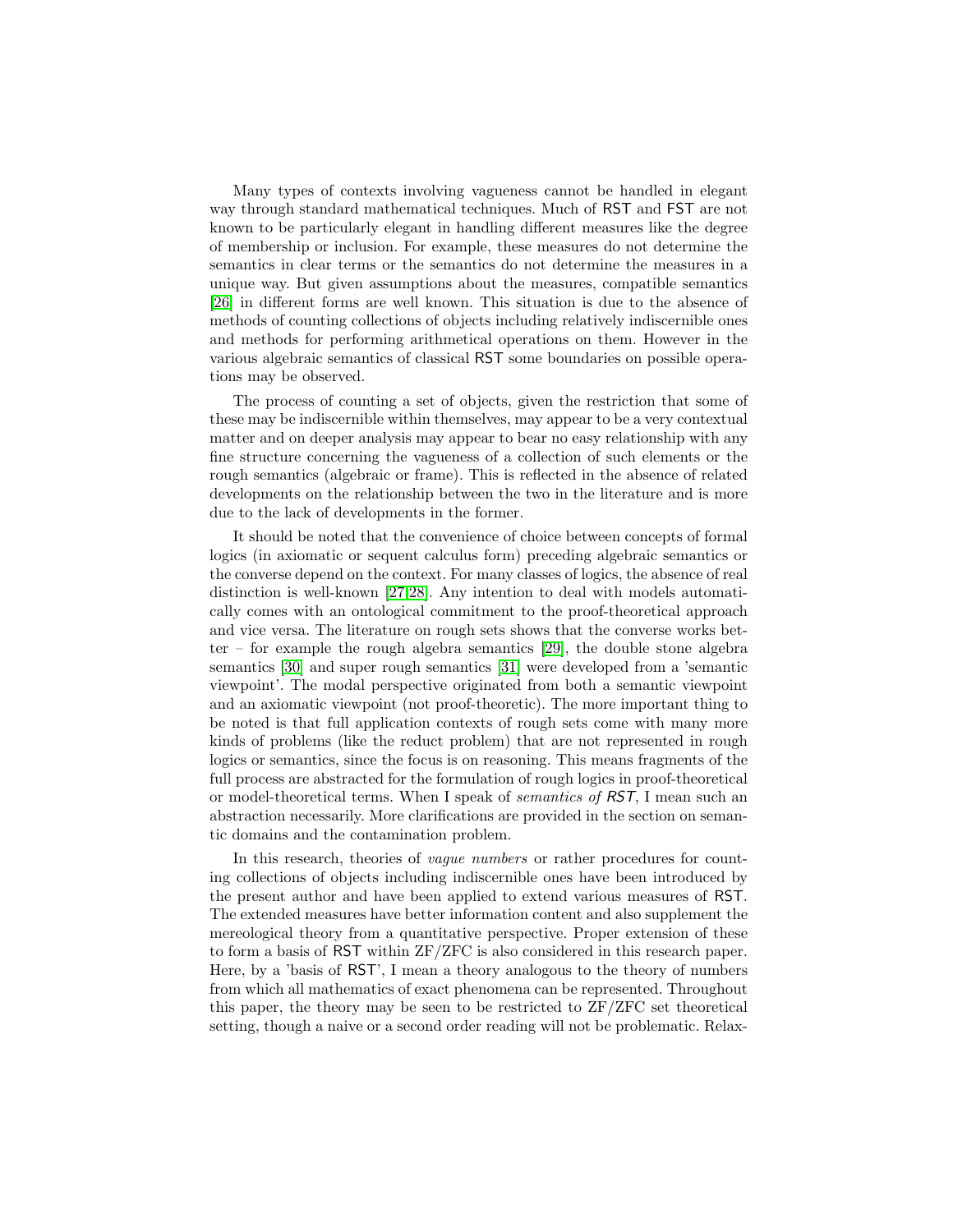ation of the ZF axioms given the dialectical interpretation of semantic domain will be taken up in subsequent papers, but the philosophical motivations for such a paradigm shift will be considered in later sections. From a purely vagueness perspective, the goal is also to enlarge the scope of mathematical perspective of vagueness.

Notation and terminology are fixed in the second section. In the third section, the basic orientation of object and meta levels used, and the relation with concepts is elucidated. The concept of contamination of information across metalevels is introduced and described in the next section. In the fifth section, the reason for using a fragment of mereology as opposed to the Polkowski-Skowron mereology is explained. Some non-standard (with respect to the literature on RST) examples motivating key aspects of the axiomatic approach to granules are presented in the sixth section. In the next section, the entire structure of the proposed program and aspects of the measures used in RST are discussed. In the following section, aspects of counting in domains of vague reasoning are explained in a novel perspective. In the ninth section, the axiomatic theory of granules over rough  $Y$ -systems is extended. In the following two sections this is applied to relation-based and cover-based rough set theories. The ninth, tenth and eleventh sections may also be found in a forthcoming paper by the present author and have been included for completeness. Dialectical counting processes are introduced next. These are used to generalise rough inclusion functions, degrees of knowledge dependency and other measures in the following section. In the fourteenth section, possible representation of different types of counts is developed. An application to rough semantics and integration of granularity with a method of counting is considered in the fifteenth section. In the following section, I show how fuzzy set theory can be viewed as a particular form of granularity in the perspective of the contamination problem. The relation with earlier approaches is also indicated. Subsequently I consider the problem of improving the representation of counts in a low-level perspective and develop the algebra of rough naturals in detail. Further directions are mentioned in the eighteenth section.

## 2 Some Background, Terminology

A Tolerance Approximation Space TAS [\[32\]](#page-55-4) is a pair  $S = \langle S, T \rangle$ , with S being a set and  $T$  a tolerance relation over it. They are also known as similarity and as tolerance approximation spaces (conflicting the terminology introduced in [\[33\]](#page-55-5)). For each  $x \in S$ , the associated set of T-related elements is given by  $[x]_T =$  $\{y, (x, y) \in T\}$ . Some references for extension of classical RST to TAS are [\[33\]](#page-55-5), [\[34\]](#page-55-6), [\[35\]](#page-55-7) and [\[36\]](#page-55-8). In [\[24\]](#page-54-21) specific granulations are considered separately in TAS, but many types of duality and connections with logics are not considered. The actual body of work in the field is huge and no attempt to mention all possibly relevant references will be made.

An approach [\[34\]](#page-55-6) has been to define a new equivalence  $\theta_0$  on S via  $(x, y) \in$  $\theta_0$  if and only if  $dom_T(x) = dom_T(y)$  with  $dom_T(z) = \bigcap \{[x]_T : z \in [x]_T\}.$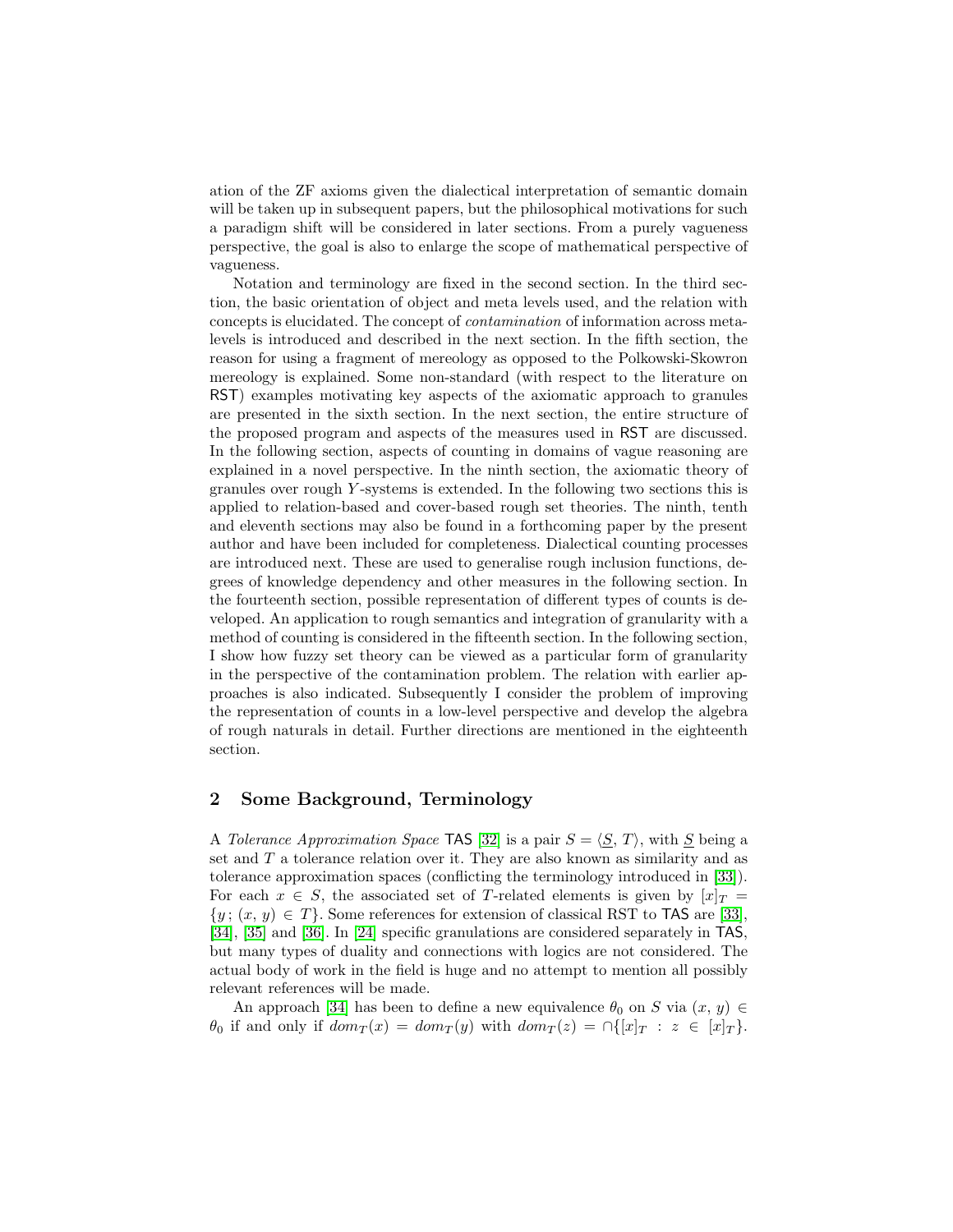This is an unduly cautious 'clear perspective' approach. A generalization of the approximation space semantics using T-related sets (or tolerance sets) can be described from the point of view of generalised covers (see [\[37\]](#page-55-9)). This includes the approach to defining the lower and upper approximation of a set  $A$  as

$$
A^l = \bigcup \{ [x]_T \, ; \, [x]_T \, \subseteq \, A \},
$$

and

$$
A^u = \bigcup \{ [x]_T ; [x]_T \cap A \neq \emptyset, x \in A \}.
$$

A bited modification proposed in [\[38\]](#page-55-10), valid for many definable concepts of granules, consists in defining a bited upper approximation. Algebraic semantics of the same has been considered by the present author in [\[39\]](#page-55-11). It is also shown that a full representation theorem is not always possible for the semantics.

The approximations

$$
A^{l*} = \{x \, ; \, (\exists y)(x, y) \in T, \, [y]_T \subseteq A\},
$$

and

$$
A^{u*} = \{x \,;\, (\forall y) \,((x, y) \in T \longrightarrow [y]_T \cap A \neq \emptyset) \} = (A^c)^{l*c}
$$

were considered in [\[40,](#page-55-12)[35\]](#page-55-7). It can be shown that, for any subset  $A$ ,

$$
A^l \subseteq A^{l*} \subseteq A \subseteq A^{u*} \subseteq A^u.
$$

In the BZ and Quasi-BZ algebraic semantics [\[41\]](#page-55-13), the lower and upper rough operators are generated by a preclusivity operator and the complementation relation on the power set of the approximation space, or on a collection of sets under suitable constraints in a more abstract setting. Semantically, the BZalgebra and variants do not capture all the possible ways of arriving at concepts of discernibility over similarity spaces.

Let S be a set and  $S = \{K_i\}_1^n : n < \infty$  be a collection of subsets of it. We will abbreviate subsets of natural numbers of the form  $\{1, 2, \ldots, n\}$  by  $\mathbf{N}(n)$ . For convenience, we will assume that  $K_0 = \emptyset$ ,  $K_{n+1} = S$ .  $\langle S, S \rangle$  will also be referred to as a Cover Approximation System (CAS).

Cover-based RST can be traced to [\[42\]](#page-55-14), where the approximations  $A<sup>l</sup>$  and  $A^u$  are defined over the cover  $\{[x]_T : x \in S\}$ . A 1-neighbourhood [\[43\]](#page-55-15)  $n(x)$  of an element  $x \in S$  is simply a subset of S. The collection of all 1-neighbourhoods N of S will form a cover if and only if  $(\forall x)(\exists y)x \in n(y)$  (anti-seriality). So in particular a reflexive relation on  $S$  is sufficient to generate a cover on it. Of course, the converse association does not necessarily happen in a unique way.

If S is a cover of the set S, then the Neighbourhood [\[44\]](#page-55-16) of  $x \in S$  is defined via,

$$
nbd(x) = \bigcap \{ K : x \in K \in \mathcal{S} \}.
$$

The sixth type of lower and upper approximations  $[45,43]$  $[45,43]$  of a set X are then defined by

$$
X_{\$} = \{x : nbd(x) \subseteq X\},\
$$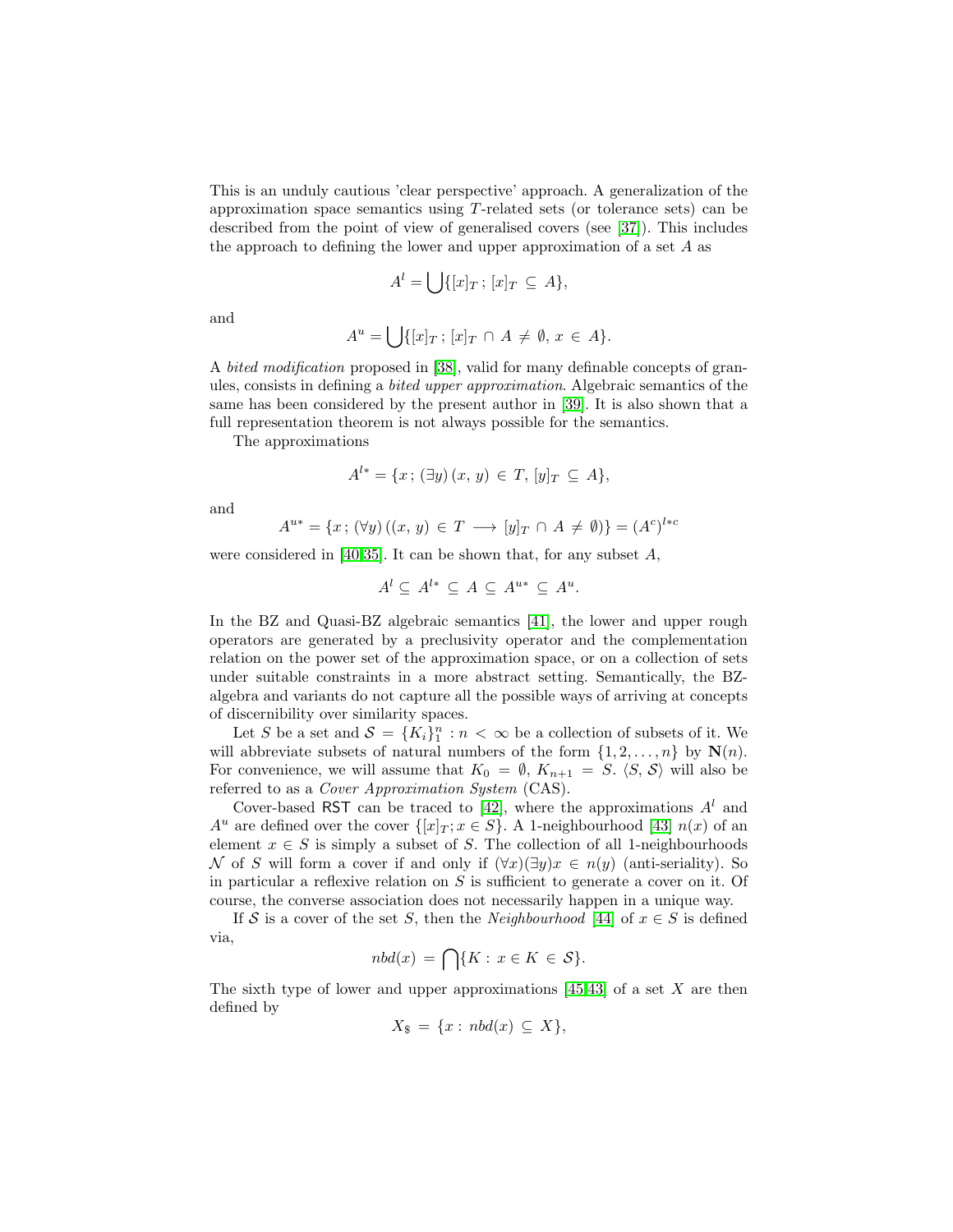$$
X^{\$} = \{x : \text{nbd}(x) \cap X \neq \emptyset\}.
$$

The minimal description of an element  $x \in S$  is defined to be the collection

$$
Md(x) = \{A : x \in A \in S, \forall B(x \in B \to \sim (A \subset B))\}.
$$

The Indiscernibility (or friends) of an element  $x \in S$  is defined to be

$$
Fr(x) = \bigcup \{ K : x \in K \in \mathcal{S} \}.
$$

The definition was used first in [\[40\]](#page-55-12), but has been redefined again by many others (see [\[46\]](#page-55-18)). An element  $K \in \mathcal{S}$  will be said to be *Reducible* if and only if

$$
(\forall x \in K) K \neq \mathrm{Md}(x).
$$

The collection  $\{nbd(x): x \in S\}$  will be denoted by N. The cover obtained by the removal of all reducible elements is called a covering reduct. The terminology is closest to [\[45\]](#page-55-17) and many variants can be found in the literature (see [\[46\]](#page-55-18)).

- If  $X \subseteq S$ , then let
- (i)  $X^{l1} = \bigcup \{ K_i : K_i \subseteq X, i \in \{0, 1, ..., n\} \}.$
- (ii)  $X^{l2} = \bigcup \{ \cap_{i \in I} (S \setminus K_i) : \cap_{i \in I} (S \setminus K_i) \subseteq X, I \subseteq \mathbf{N}(n+1) \};$  the union is over the  $I$  s.
- (iii)  $X^{u1} = \bigcap \{ \cup_{i \in I} K_i : X \subseteq \cup_{i \in I} K_i, I \subseteq \mathbf{N}(n+1) \};\$ the intersection is over the  $I$ 's.
- (iv)  $X^{u2} = \bigcap \{ S \setminus K_i : X \subseteq S \setminus K_i, i \in \{0, ..., n\} \}.$

The pair  $(X^{l1}, X^{u1})$  is called an AU-rough set by union, while  $(X^{l2}, X^{u2})$ an AI-rough set by intersection (in the present author's notation [\[47\]](#page-55-19)). In the notation of [\[37\]](#page-55-9), these are  $(\mathcal{F}_*^{\cup}(X), \mathcal{F}_*^*(X))$  and  $(\mathcal{F}_*^{\cap}(X), \mathcal{F}_\cap^*(X))$ , respectively. I will also refer to the pair  $\langle S, \mathcal{K} \rangle$  as an AUAI-approximation system.

Theorem 1. The following hold in AUAI approximation systems:

 $(i)$   $X^{l1} \subseteq X \subseteq X^{u1}$ ;  $X^{l2} \subseteq X \subseteq X^{u2}$ ;  $\emptyset^{l1} = \emptyset^{l2} = \emptyset$ , (ii)  $(\cup \mathcal{K} = S \longrightarrow S^{u1} = S^{u2} = S)$ ;  $(\cup \mathcal{K} = S \longrightarrow \emptyset^{u2} = \emptyset, S^{l1} = S)$ , (iii)  $(\cap \mathcal{K} = \emptyset \longrightarrow \emptyset^{u1} = \emptyset, S^{l2} = S),$  $(iv)$   $(X ∩ Y)^{l_1} ⊆ X^{l_1} ∩ Y^{l_1}$ ;  $(X ∩ Y)^{l_2} = X^{l_2} ∩ Y^{l_2}$ , (v)  $(X \cup Y)^{u1} = X^{u1} \cup Y^{u1}$ ;  $X^{u2} \cup Y^{u2} \subseteq (X \cup Y)^{u2}$ ,  $(vi)$   $(X \subseteq Y \longrightarrow X^{l1} \subseteq Y^{l1}, X^{l2} \subseteq Y^{l2}, X^{u1} \subseteq Y^{u1}, X^{u2} \subseteq Y^{u2}),$ (vii) If  $(\forall i \neq j) K_i \cap K_j = \emptyset$  then  $(X \cap Y)^{l} = X^{l} \cap Y^{l}$ ,  $(X \cup Y)^{u^2} = X^{u^2} \cup Y^{u^2}$ , (viii)  $X^{l1}$  ∪  $Y^{l1}$  ⊆  $(X' \cup Y)^{l1}$ ;  $X^{l2} \cup Y^{l2}$  ⊆  $(X \cup Y)^{l2}$ ,  $(ix)$   $(X \cap Y)^{u_1} \subseteq X^{u_1} \cap Y^{u_1}$ ;  $(X \cap Y)^{u_2} \subseteq X^{u_2} \cap Y^{u_2}$ ,  $(x)$   $(S \setminus X)^{l_1} = S \setminus X^{u_2}$ ;  $(S \setminus X)^{l_2} = S \setminus X^{u_1}$ , (xi)  $(S \setminus X)^{u1} = S \setminus X^{l2}$ ;  $(S \setminus X)^{u2} = S \setminus X^{l1}$ , (xii)  $(X^{l1})^{l1} = X^{l1}$ ;  $(X^{l2})^{l2} = X^{l2}$ ;  $(X^{u1})^{u1} = X^{u1}$ ,  $(xiii) (X^{u2})^{u2} = X^{u2}$ ;  $(X^{l1})^{u1} = X^{l1}$ ;  $(X^{u2})^{l2} = X^{u2}$ ,  $(xiv)$   $X^{l2} \subseteq (X^{l2})^{u2}$ ,  $(X^{u1})^{l1} \subseteq X^{u1}$ ,

and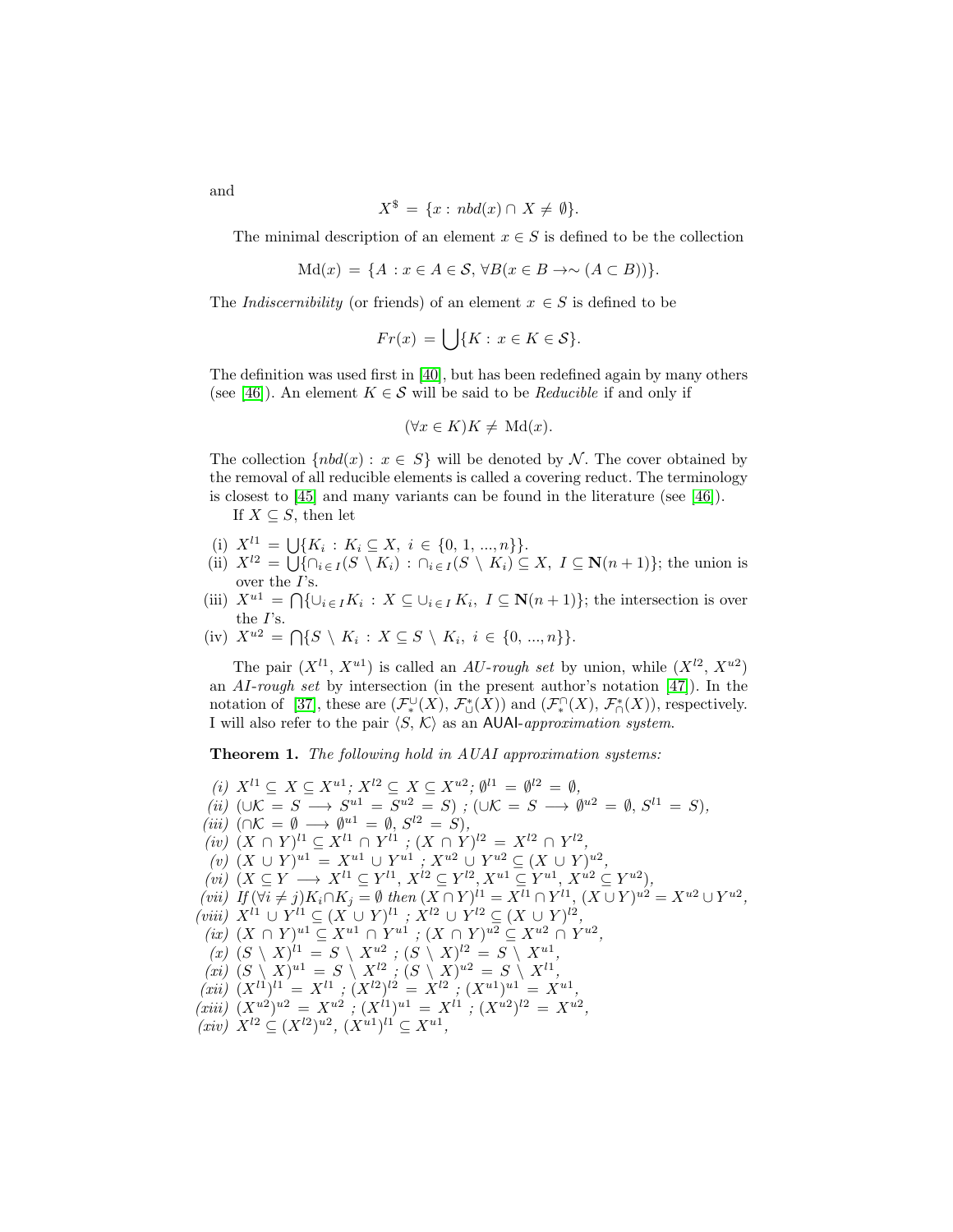$$
(xv)\ (\mathcal{K}_j^{\cap}(X))^{u_2} = \mathcal{K}_j^{\cap}(X),\,j = 1,\,2,...,t_1\ ;\,(\mathcal{K}_j^{\cup}(X))^{l_1} = \mathcal{K}_j^{\cup}(X),\,j = 1,\,2,...,t_2.
$$

In this,  $(\mathcal{K}^{\cup}_{j}(X))$  is the minimal union of sets of the form  $K_i$  that include X (for j being in the indicated range) and  $(\mathcal{K}^{\cap}_j(X))$  is the maximal intersection of sets of the form  $K_i^c$  that are included in  $X$ .

All of the above concepts can be extended to covers with an arbitrary number of elements. The concepts of indiscernibility, neighbourhood and minimum description can be extended to subsets of S. The concept of a *Neighbourhood* Operator has been used in the literature in many different senses. These can be relevant in the context of the sixth type  $(l6+, u6+)$  (see the sixth section) approximations for dealing with covers generated by partially reflexive relations [\[47\]](#page-55-19). A large number of approximations in the cover-based approximation context have been studied in the literature using a far larger set of notations. An improved nomenclature is also proposed in the eleventh section.

Cover-based RST is more general than relation-based RST and the question of when covers over a set correspond to relations over the set is resolved through duality results. It is well known that partitions correspond to equivalences and normal covers to tolerances. The approach based on neighbourhoods [\[43\]](#page-55-15) provides many one way results. A more effective way of reducing cover-based RST to relation-based RST is in [\[48\]](#page-55-20).

## 3 Semantic Domains, Meta and Object Levels

This section is intended to help with the understanding of the section on the contamination problem, the definition of RYS and clarify the terminology about meta and object levels among other things. In classical RST (see [\[17\]](#page-54-14)), an approximation space is a pair of the form  $\langle S, R \rangle$ , with R being an equivalence on the set S. On the power set  $\mathcal{O}(S)$ , lower and upper approximation operators, apart from the usual Boolean operations, are definable. The resulting structure constitutes a semantics for RST (though not satisfactory) from a classical perspective. This continues to be true even when  $R$  is some other type of binary relation. More generally (see fourth section) it is possible to replace  $\wp(S)$  by some set with a parthood relation and some approximation operators defined on it. The associated semantic domain in the sense of a collection of restrictions on possible objects, predicates, constants, functions and low level operations on those will be referred to as the classical semantic domain for general RST. In contrast, the semantics associated with sets of roughly equivalent or relatively indiscernible objects with respect to this domain will be called the rough semantic domain. Actually many other semantic domains, including hybrid semantic domains, can be generated (see [\[49\]](#page-56-0), [\[39\]](#page-55-11) [\[31\]](#page-55-3)) for different types of rough semantics, but these two broad domains will always be - though not necessarily with a nice correspondence between the two. In one of the semantics developed in [\[39\]](#page-55-11), the reasoning is within the power set of the set of possible order-compatible partitions of the set of roughly equivalent elements. The concept of semantic domain is therefore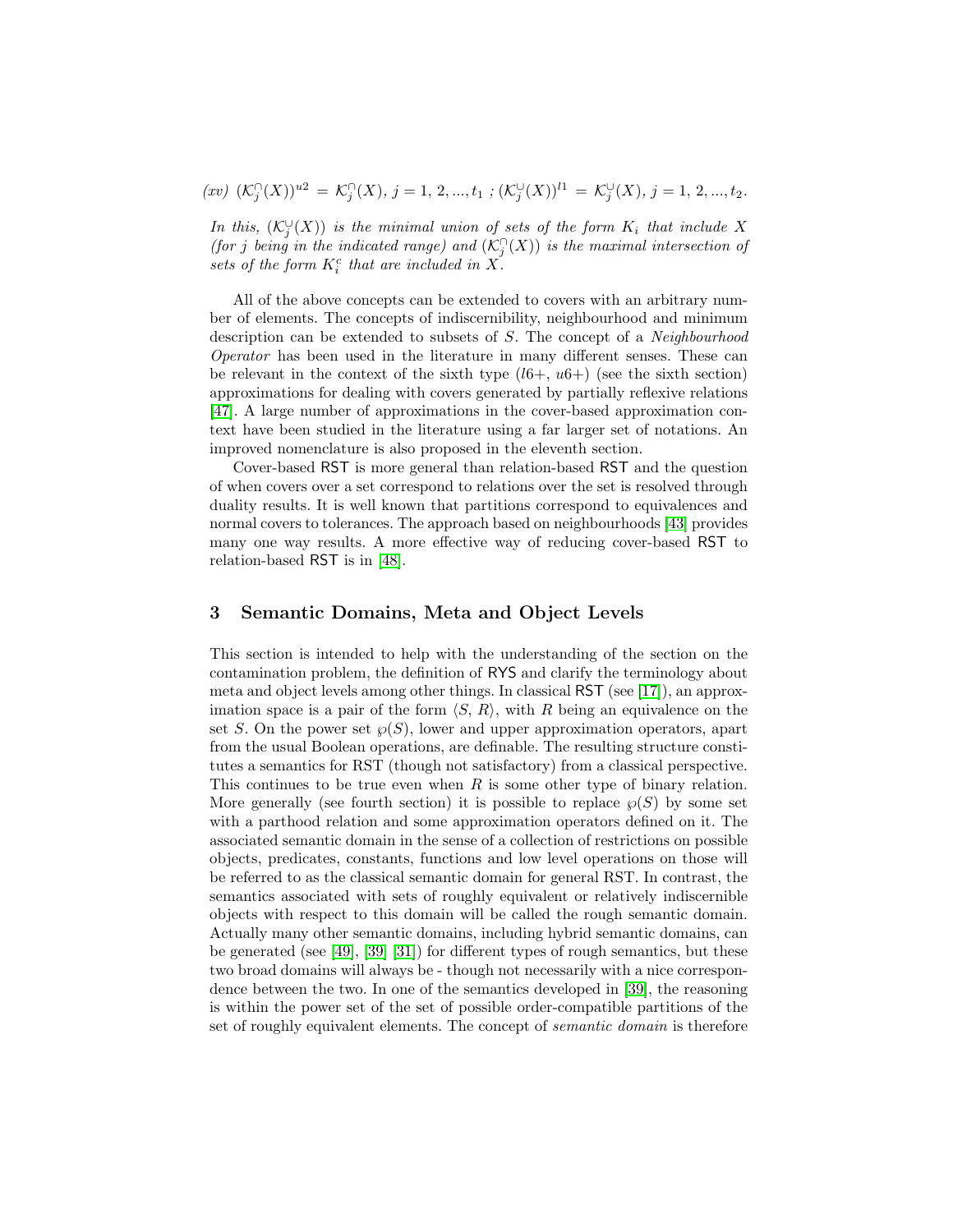similar to the sense in which it is used in general abstract model theory [\[50\]](#page-56-1) (though one can object to formalisation on different philosophical grounds).

Formal versions of these types of semantic domains will be useful for clarifying the relation with categorical approaches to fragments of granular computing [\[51\]](#page-56-2). But even without a formal definition, it can be seen that the two approaches are not equivalent. Since the categorical approach requires complete description of fixed type of granulations, it is difficult to apply and especially when granules evolve relative particular semantics or semantic domains. The entire category ROUGH of rough sets in [\[51\]](#page-56-2), assumes a uniform semantic domain as evidenced by the notion of objects and morphisms used therein. A unifying semantic domain may not also be definable for many sets of semantic domains in our approach. This means the categorical approach needs to be extended to provide a possibly comparable setting.

The term object level will mean a description that can be used to directly interface with fragments (sufficient for the theories or observations under consideration) of the concrete real world. Meta levels concern fragments of theories that address aspects of dynamics at lower meta levels or the object level. Importantly, we permit meta level aspects to filter down to object levels relative different object levels of specification. So it is always possible to construct more meta levels and expressions carry intentions.

Despite all this, two particular meta levels namely Meta-C (or Meta Classical), Meta-R (or Meta Rough) and an object level will be used for comparing key notions introduced with the more common approaches in the literature. Meta-R is the meta level corresponding to the observer or agent experiencing the vagueness or reasoning in vague terms (but without rough inclusion functions and degrees of inclusion), while Meta-C will be the more usual higher order classical meta level at which the semantics is formulated. It should be noted that rough membership functions and similar measures are defined at Meta-C, but they do not exist at Meta-R. A number of meta levels placed between Meta-R and Meta-C can possibly be defined and some of these will be implicit in the section on rough naturals.

Many logics have been developed with the intent of formalising 'rough sets' as 'well-formed formulae' in a fixed language. They do not have a uniform domain of discourse and even ones with category theoretically equivalent models do not necessarily see the domain in the same way (though most meanings can be mapped in a bijective sense). For example, the regular double stone algebra semantics and complete rough algebra semantics correspond to different logical systems of classical RST (see [\[52,](#page-56-3)[53\]](#page-56-4)). The super rough algebra semantics in [\[31\]](#page-55-3) actually adds more to the rough algebra semantics of [\[29\]](#page-55-1). It is possible to express the ability of objects to approximate in the former, while this is not possible in the latter. This is the result of a higher order construction used for generating the former.

The relation of some rough semantics and topology mentioned in the previous section is again a statement about the orientation of the semantic domains in the respective subjects formulated in more crude mathematical terms.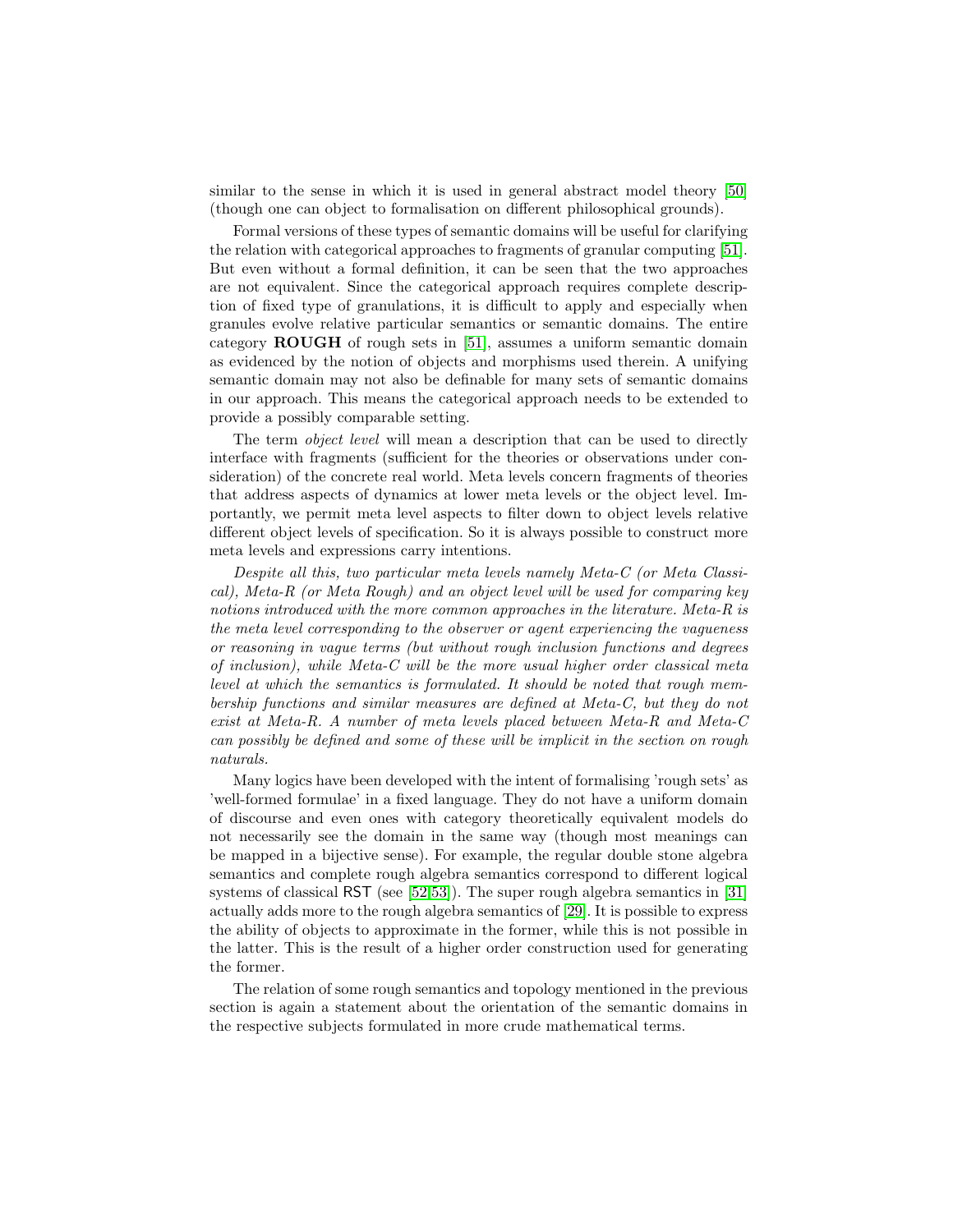#### 3.1 Granules and Concepts

In [\[54\]](#page-56-5) for example, concepts of human knowledge are taken to consist of an intensional part and an extensional part. The intension of a concept is the collection of properties or attributes that hold for the set of objects to which the concept applies. The extension is to consist of actual examples of the object. Yao writes, 'This formulation enables us to study concepts in a logic setting in terms of intensions and also in a set-theoretic setting in terms of extensions'. The description of granules characterise concepts from the intensional point of view, while granules themselves characterise concepts from the extensional point of view. Granulations are collections of granules that contain every object of the universe in question. In a seemingly similar context, in [\[55\]](#page-56-6) (or [\[3\]](#page-54-0)) the authors speak of extensional granules and intensional granules that are respectively related to objects and properties. In my opinion the semantic domains in use are different and these are not conflicting notions, though it is equally well to call the latter a more strong platonic standpoint. Yao does not take sides on the debate in what a concept is and most of it is certainly nonclassical and non empiricist from a philosophical point of view.

In modern western philosophy, intentions and extensions are taken to be possessed by linguistic expressions and not by concepts. Thus, for example, from Frege's point of view, the intension is the concept expressed by the expression, and the extension is the collection of items to which the expression applies. In this perspective, the concept applies to the same collection of items. It also follows that concepts, in this perspective, must be tied to linguistic expressions as well.

Concepts are constituents of thinking containing the meaning of words or intended action or response. As such a linguistic expression for such concepts may not be supplied by the reasoner. Apparently the Fregean point of view speaks of concepts with associated linguistic expression alone. Even if we use a broad-sense notion of 'linguistic expression', this may fall short of the concept mentioned in the former viewpoint. Another key difference is that the former version of concepts are bound to be more independent of interpreters (or agents) than the latter. The concept of granules actually evolves across the temporal space of the theory and may be essentially a priori or a posteriori (relative to the theory or semantics) in nature. Because of these reasons, I will not try to map the two concepts into each other in this paper at least. In the present paper, a priori granules will be required in an essential way.

It is only natural that possible concepts of granules are dependent on the choice of semantic domain in the contexts of RST. But a priori granules may even be identified at some stage after the identification of approximations.

## 4 Contamination Problem

Suppose the problem at hand is to model vague reasoning in a particular context and relative to the agents involved in the context. It is natural for the model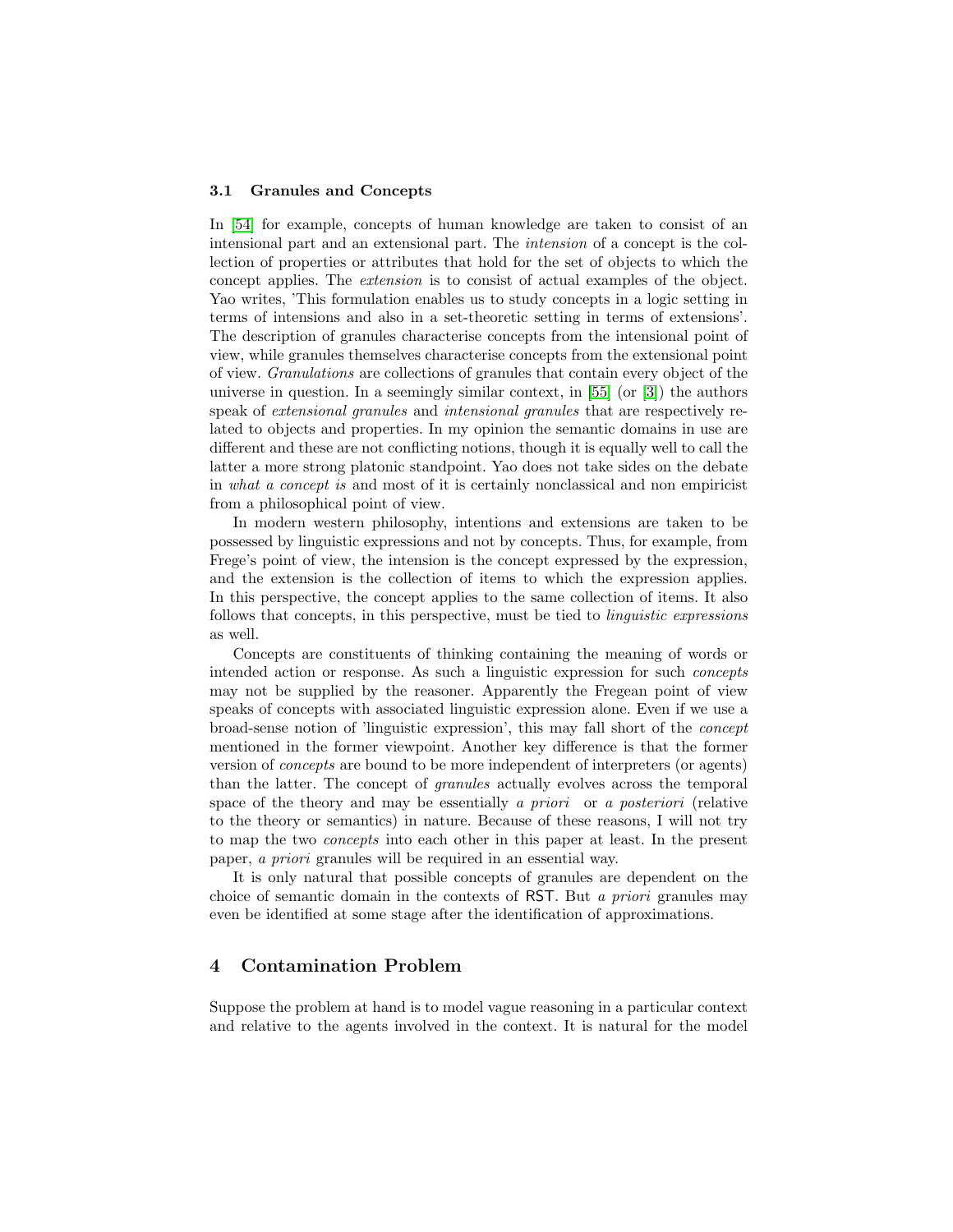to become contaminated with additional inputs from a classical perspective imposed on the context by the person doing the modelling. In other words, meta level aspects can contaminate the perception of object level features. From an algebraic perspective, if the model concerns objects of specific types like 'roughly equivalent objects in some sense', then the situation is relatively better than a model that involves all types of objects. But the operations used in the algebra or algebraic system can still be viewed with suspicion.

By the contamination problem, I mean the problem of minimising or eliminating the influences of the classicist perspective imposed on the context. In other words, the problem is to minimize the contamination of models of meta-R fragments by meta-C aspects. One aspect of the problem is solved partially in [\[56\]](#page-56-7) by the present author. In the paper, a more realistic conception of rough membership functions and other measures of RST have been advanced from a minimalist perspective avoiding the real-valued or rational-valued rough measures that dominate the rough literature. Most of the rough measures based on cardinalities are of course known to lack mathematical rigour and have the potential to distort the analysis.

In the mathematics of exact phenomena, the natural numbers arise in the way they do precisely because it is assumed that things being counted are welldefined and have exact existence. When a concrete collection of identical balls on a table are being counted, then it is their relative position on the table that helps in the process. But there are situations in real life, where

- such identification may not be feasible,
- the number assigned to one may be forgotten while counting subsequent objects,
- the concept of identification by way of attributes may not be stable,
- the entire process of counting may be 'lazy' in some sense,
- the mereology necessary for counting may be insufficient.

Apart from examples in [\[56\]](#page-56-7), the most glaring examples for avoiding the measures comes from attempts to apply rough sets to modelling the development of human concepts. The 'same' concept  $X$  may depend on ten other concepts in one perspective and nine other concepts in another perspective and concepts of knowing the concept X and gradation does not admit a linear measure in general. Using one in fields like education or education research would only encourage scepticism. The quality of measures like 'impact factor' of journals [\[57\]](#page-56-8) provide a supportive example.

The underlying assumptions behind rough measures are much less than in a corresponding statistical approach (subject to being possible in the first place in the application context in question) and do not make presumptions of the form -'relative errors should have some regularity'. Still the contamination problem is relevant in other domains of application of RST and more so when the context is developed enough to permit an evaluation of semantic levels.

There may be differences in the semantic approach of proceeding from algebraic models to logics in sequent calculus form in comparison to the approach of directly forming the logic as a sequent calculus, or the approach of forming the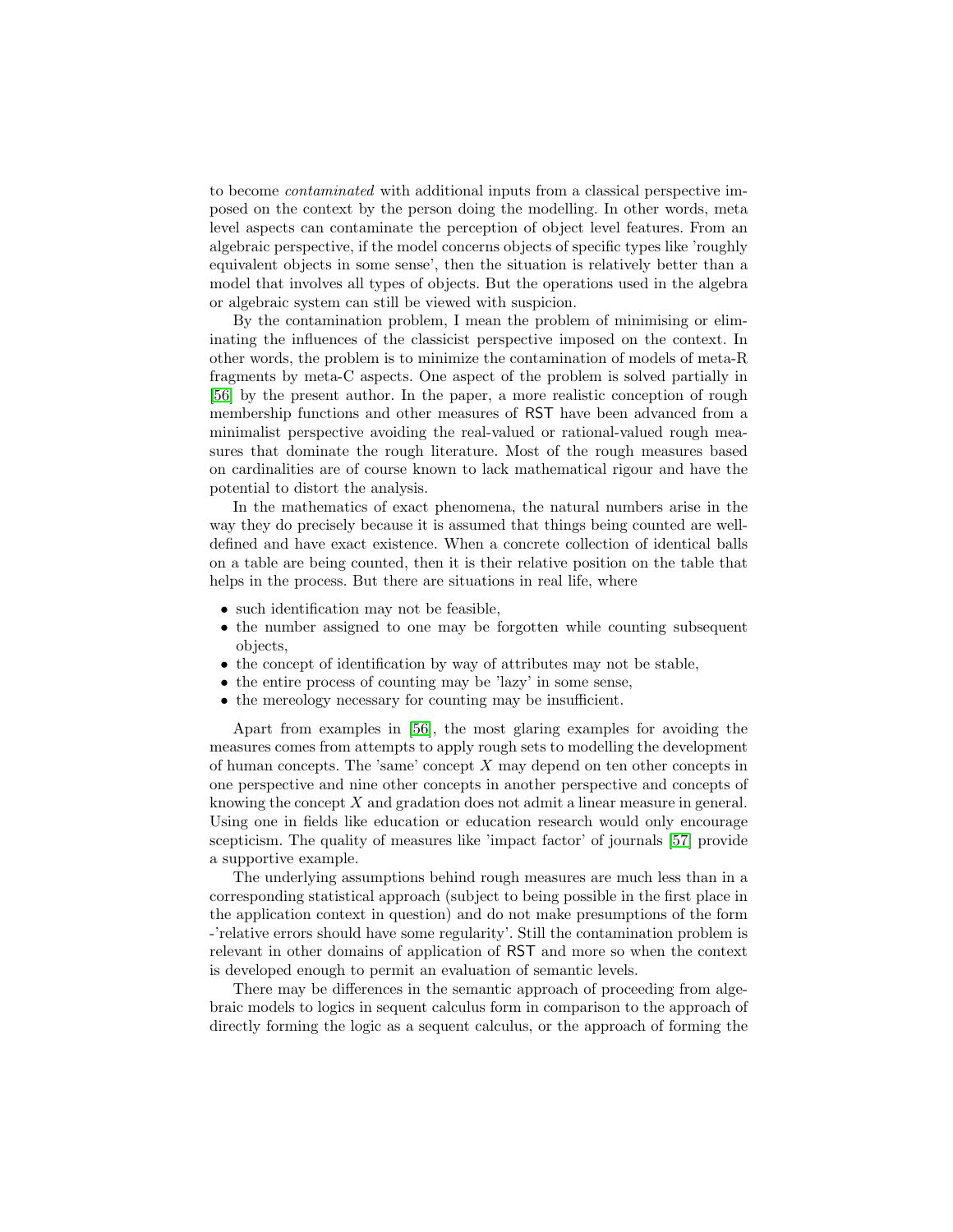logic in Kripke-like or Frame-related terminology, but one can expect one to feed the other. It should also be noted that this has nothing to do with supervaluationary perspectives [\[58\]](#page-56-9), where the goal is to reduce vagueness by improving the language. Moreover the primary concerns in the contamination problem are not truth-values or gaps in them. The contamination problem is analogous to the problem of intuitionist philosophers to find a perfect logic free from problematic classicist assumptions. A difficult approach to the latter problem can be found in [\[59\]](#page-56-10). The important thing to note in [\[59\]](#page-56-10) is the suggestion that it is better to reason within a natural deduction system to generate 'pure logic'. In case of the contamination problem, general understanding stems from model theoretic interpretations and so should be more appropriate.

If a model-theoretic perspective is better, then it should be expected to provide justification for the problem. The problems happen most explicitly in attempts to model human reasoning, in conceptual modelling especially (in learning contexts), in attempts to model counting processes in the presence of vagueness and others. In applications to machine intelligence, an expression of contamination would be 'are you blaming machines without reason?'

## 5 Formalism Compatibility and Mereology

In the literature various types of mereologies or theories of part-whole relationships [\[60](#page-56-11)[,61\]](#page-56-12) are known. For the axiomatic theory, I used a minimal fragment derived from set-theory compatible mereology in [\[62\]](#page-56-13). This fragment may also be argued to be compatible with even Lesniewskian mereology - but such arguments must be founded on scant regard of Lesniewski's nominalism and the distortions of his ideas by later authors. Such distortion is used as the base for generalization in all of 'Lesniewski ontology-based rough mereology'. This is evident for example, from section-2.1 of [\[63\]](#page-56-14). Even the perspective of Gregoryck [\[64\]](#page-56-15) is accepted - 'theorems of ontology are those that are true in every model for atomic Boolean algebras without a null element'. Other papers by the same author, confirm the pragmatic excesses as classical rough set theory is shown to be embedded in the rough mereological generalisation as well [\[65\]](#page-56-16). New problems/conflicts of a logical/philosophical nature are bound to crop up if the theory is applied to model reasoning and attempts are made to link it to Lesniewski's approach. In my opinion, it would be better to term the Polkowski-Skowron approach a 'Lesniewski-inspired' mereology rather than a 'Lesniewski-ontology-based' one.

The reader can find a reasonable re-evaluation of formal aspects of the mereology of Lesniewski from a 'platonized perspective' in [\[66\]](#page-56-17). Importantly, it highlights difficulties in making the formalism compatible with the more common languages of modern first order or second order logic. The correct translation of expression in the language of ontology to a common language of set theory (modulo simplifying assumptions) requires many axiom schemas and the converse translation (modulo simplifying assumptions) is doubtful (see pp 184-194,[\[66\]](#page-56-17)). I am stressing this because it also suggests that the foundational aspects of [\[20\]](#page-54-17) should be investigated in greater detail in relation to: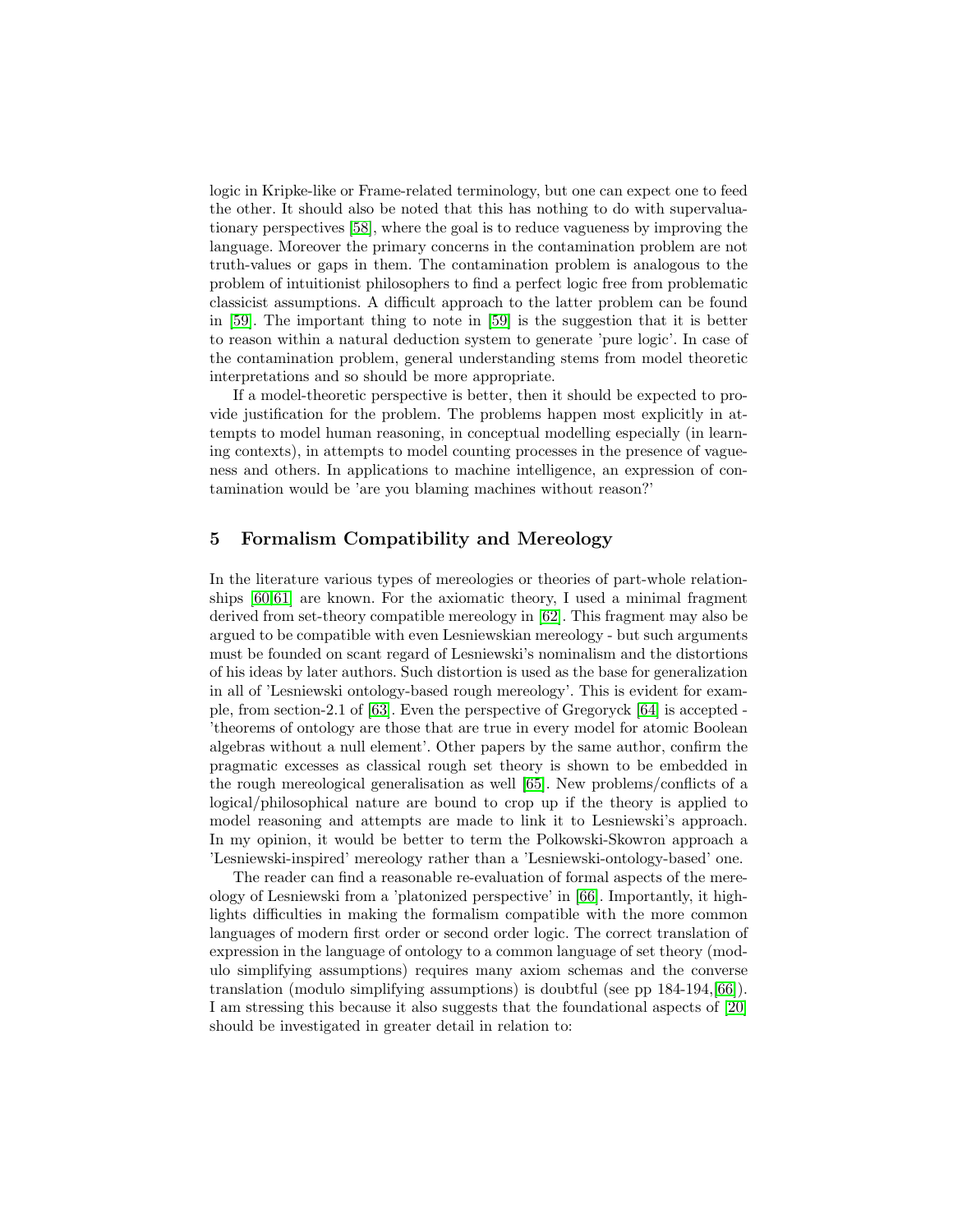- the apparent stability of the theory in related application contexts, and
- the exact role of the rough parthood relation and role of degrees of membership and t-norms in diluting logical categories.

I will not go into detailed discussion of the philosophical aspects of the points made above since it would be too much of a deviation for the present paper.

One of the eventual goals of the present approach is also to extend general RST to semi-set theoretical contexts [\[67,](#page-56-18)[68\]](#page-56-19) (or modifications thereof). Semiset theory has been in development since the 1960s and its original goals have been to capture vagueness and uncertainty, to be clear about what exactly is available for reasoning, to understand the infinite as 'something non-transparent', to impose a more sensible constraint on the relation between objects and properties and to require that any grouping or association is actualized (i.e. available at our disposal). It can be formalised as a conservative extension of ZFC, but irrespective of this aspect, the philosophical framework can be exploited in other directions. However, it is obviously incompatible with the Lesniewski ontology and nominalism. This is another reason for using a fragment of set-theoretically compatible mereology in the definition of a general rough Y-system. In this paper, I will continue to do the theory over ZFC-compatible settings, since most of the present paper will be relevant for all types of rough theorists.

In summary, the differences with the Polkowski-Skowron style mereological approach are:

- (i) The mereology is obviously distinct. The present approach is compatible with Godel-Bernays classes.
- (ii) No assumptions are made about the degree of inclusion or of  $x$  being an ingredient of  $y$  to a degree  $r'$ .
- (iii) Concepts of degree are expected to arise from properties of granules and 'natural ways' of counting collections of discernible and indiscernible objects.

## 6 Motivating Examples for RYS

Motivating examples for the general concept of RYS introduced in [\[18\]](#page-54-15) are provided in this section. These examples do not explicitly use information or decision tables though all of the information or decision table examples used in various RSTs would be naturally relevant for the general theory developed. Other general approaches like that of rough orders [\[69\]](#page-56-20) and abstract approximation spaces [\[70\]](#page-56-21) are not intended for directly intercepting approximations as envisaged in possible applications. They would also be restrictive and problematic from the point of view of the contamination problem. Here the focus is on demonstrating the need for many approximation operators, choice among granules and conflict resolution.

#### Example-1:

Consider the following statements associable with the description of an apple in a plate on a table: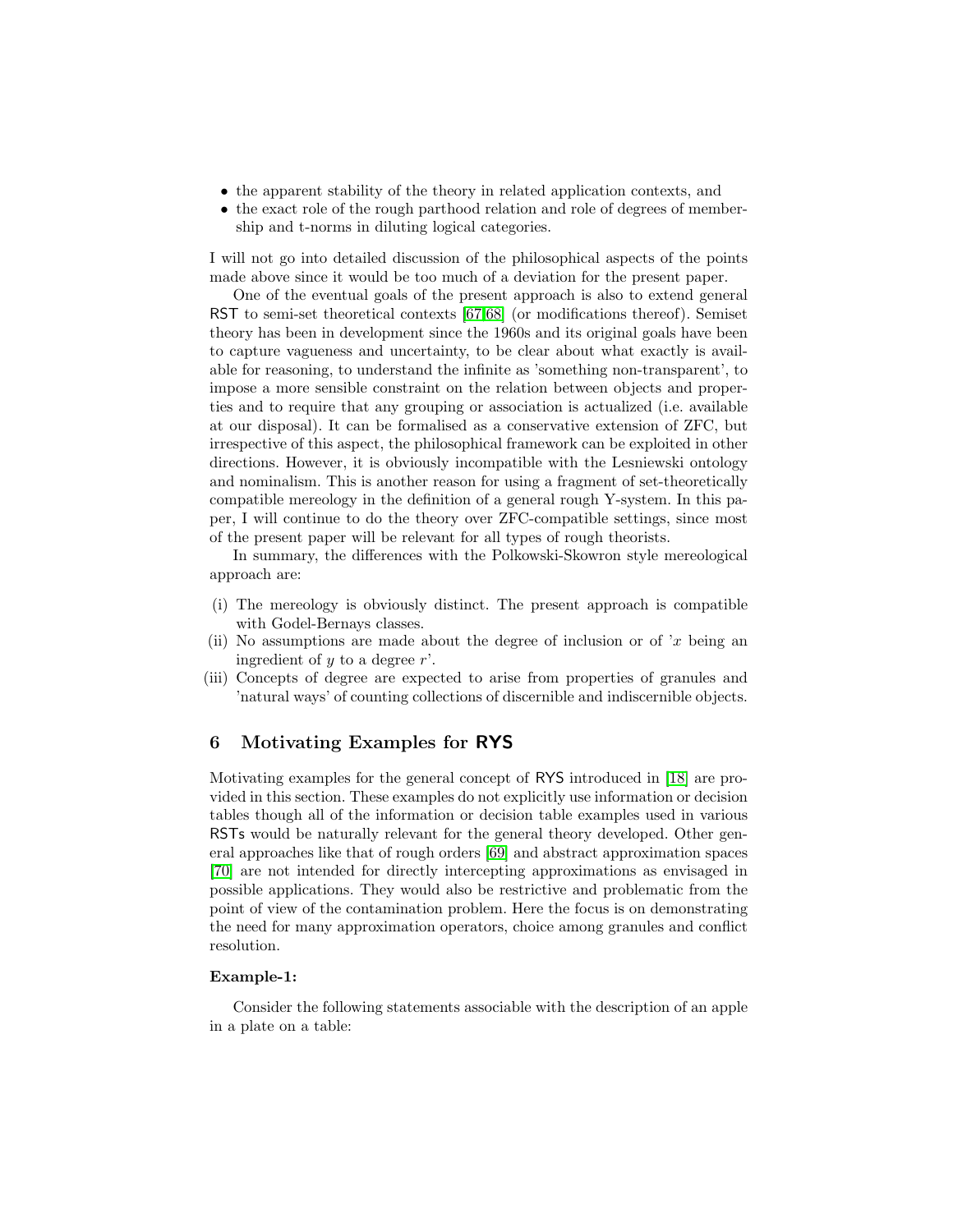- (i) Object is apple-shaped; Object has maroon colour,
- (ii) Object has vitreous skin; Object has shiny skin,
- (iii) Object has vitreous, smooth and shiny skin,
- (iv) Green apples are not sweet to taste,
- (v) Object does not have coarse skin as some apples do,
- (vi) Apple is of variety A; Apple is of variety X.

Some of the individual statements like those about shape, colour and nature of skin may be 'atomic' in the sense that a more subtle characterization may not be available. It is also obvious that only some subsets of these statements may consistently apply to the apple on the table. This leads to the question of selecting some atomic statements over others. But this operation is determined by consistency of all the choices made. Therefore, from a RST perspective, the atomic statements may be seen as granules and then it would also seem that choice among sets of granules is natural. More generally 'consistency' may be replaced by more involved criteria that are determined by the goals. A nice way to see this would be to look at the problem of discerning the object in different contexts - discernibility of apples on trees require different kind of subsets of granules.

#### Example-2:

In the literature on educational research [\[71\]](#page-56-22) it is known that even pre-school going children have access to powerful mathematical ideas in a form. A clear description of such ideas is however not known and researchers tend to approximate them through subjective considerations. For example, consider the following example from [\[71\]](#page-56-22):

Four-year-old Jessica is standing at the bottom of a small rise in the preschool yard when she is asked by another four-year-old on the top of the rise to come up to her.

• No, you climb down here. Its much shorter for you.

The authors claim that "Jessica has adopted a developing concept of comparison of length to solve at least for her - the physical dilemma of having to walk up the rise". But a number of other concepts like 'awareness of the effects of gravitational field', 'climbing up is hard', 'climbing up is harder than climbing down', 'climbing down is easier', 'climbing up is harder', 'others will find distances shorter', 'make others do the hard work' may or may not be supplemented by linguistic hedges like developing or developed and assigned to Jessica. The well known concept of concept maps cannot be used to visualise these considerations, because the concept under consideration is not well defined. Of these concepts some will be assuming more and some less than the actual concept used and some will be closer than others to the actual concept used. Some of the proposals may be conflicting, and that can be a problem with most approaches of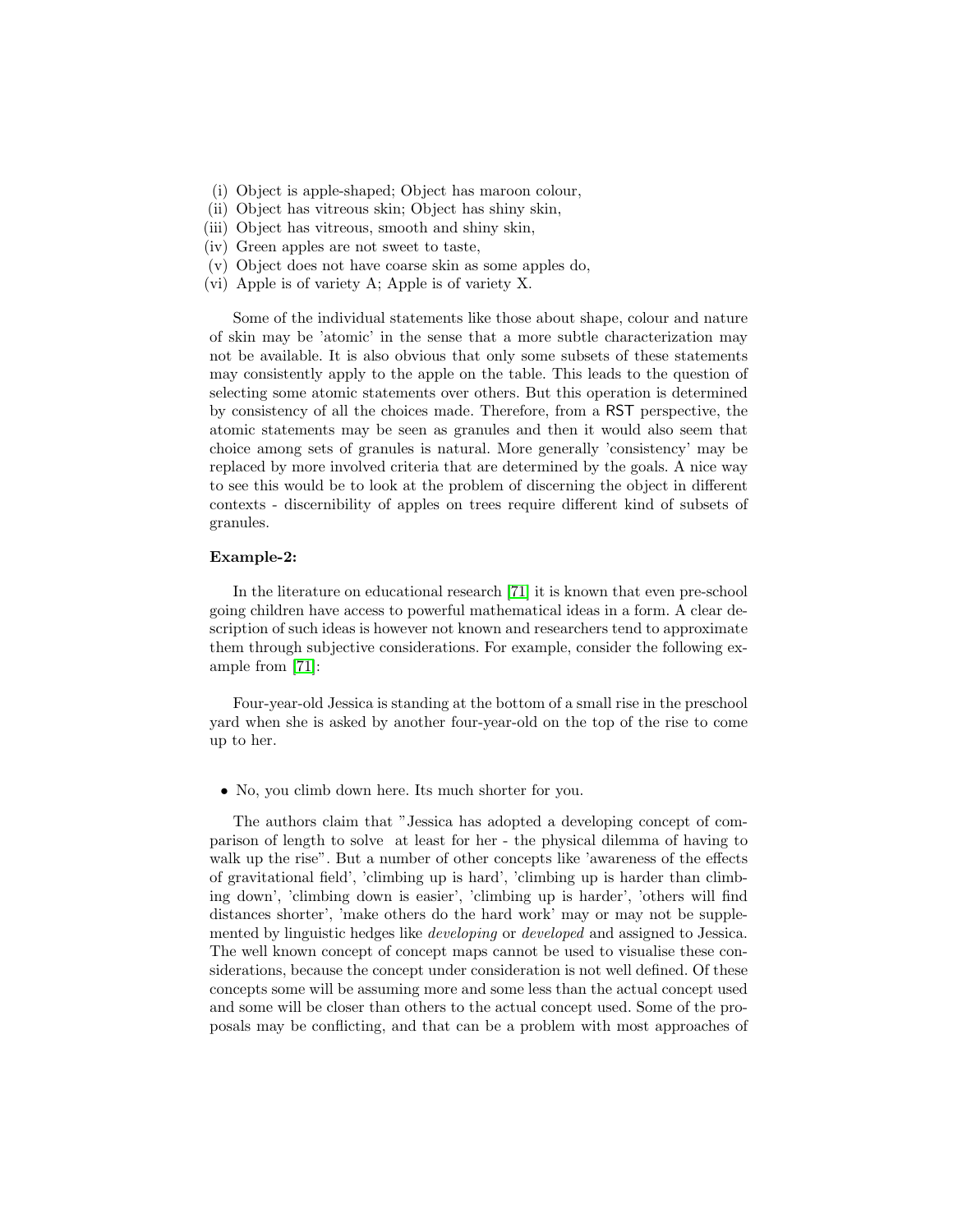RST and fuzzy variants. The question of one concept being closer than another may also be dependent on external observers. For example, how do 'climbing up is harder' and 'climbing up is harder than climbing down' compare?

The point is that it makes sense to:

- (i) accommodate multiple concepts of approximation,
- (ii) assume that subsets of granules may be associated with each of these approximations,
- (iii) assume that disputes on 'admissible approximations' can be resolved by admitting more approximations.

It is these considerations and the actual reality of different RST that motivates the definition of Rough Y -systems.

## 7 Objectivity of Measures and General RST

In RST, different types of rough membership and inclusion functions are defined using cardinality of associated sets. When fuzzy aspects are involved then these types of functions become more controversial as they tend to depend on the judgement of the user in quantifying linguistic hedges and other aspects. These types of functions are also dependent on the way in which the evolution of semantics is viewed. But even without regard to this evolution, the computation of rough inclusion functions invariably requires one to look at things from a higher meta level - from where all objects appear exact. In other words an estimate of a perfect granular world is also necessary for such computations and reasoning.

Eventually, this leads to mix up (contamination) of information obtained from perceiving things at different levels of granularity. I find all this objectionable from the point of view of rigour and specific applications too. To be fair such a mix up seems to work fine without much problems in many applications. But that is due to the scope of the applications and the fact that oversimplifications through the use of cardinality permits a second level of 'intuitive approximation'.

In applications of RST that start from information or decision tables including information about values associated with attributes (and possibly decisions) for different objects, the evolution of the theory adheres to the following dependency schemas: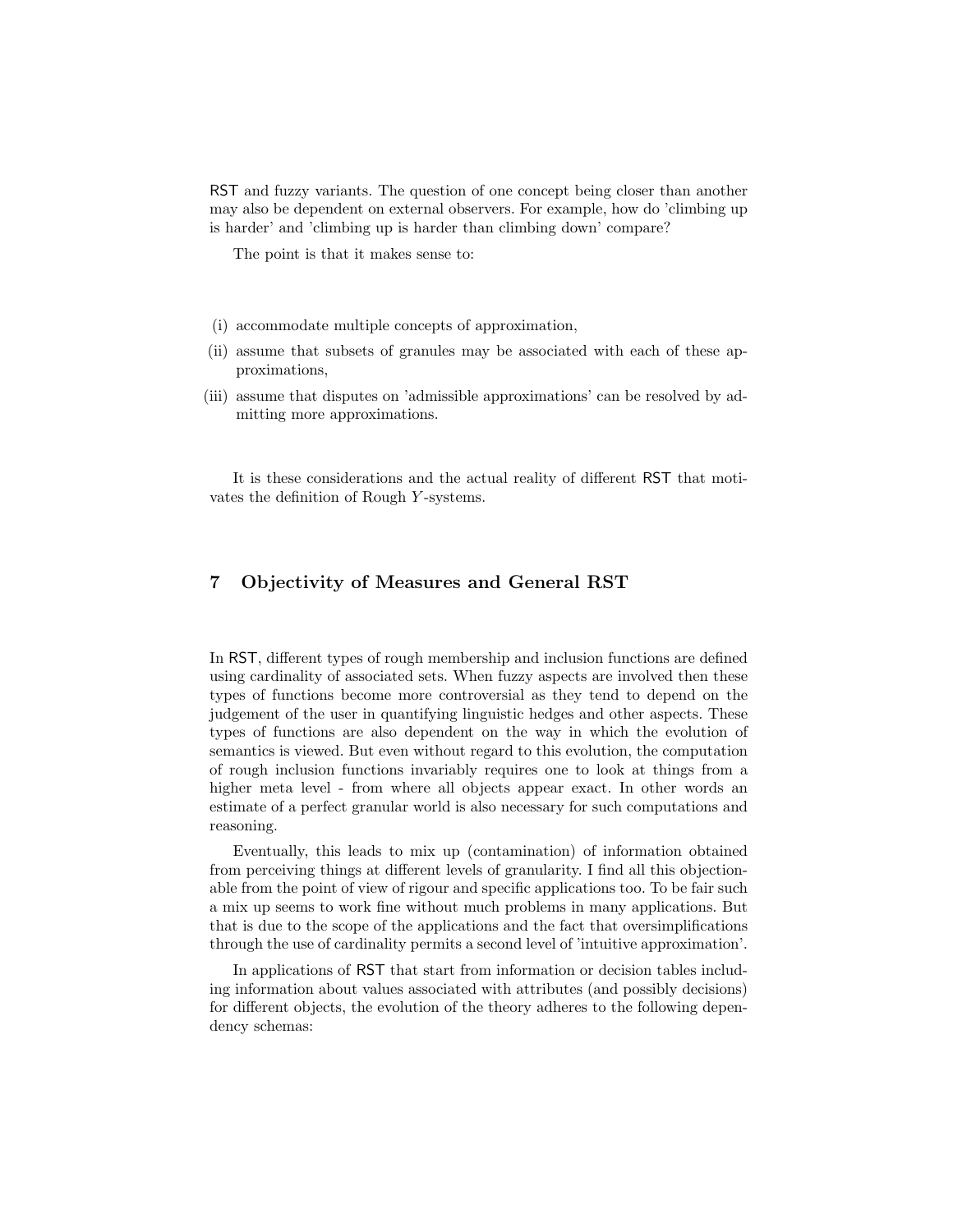



Type-2: Dependencies in Evolution of Components

In the above two figures, 'rough semantics' can be understood to be in algebraic or in proof-theoretic sense. The intended reading is - 'components at arrow heads depend on those at the tail' and multiple directed paths suggest that 'components in alternate paths may be seen in weaker forms relatively'. These figures do not show the modified information system that invariably results due to the computation of reducts of different kinds, as the entire picture merely gets refreshed to the refined scenario. The Lesniewski-style ontology-based mereological approach of [\[20](#page-54-17)[,26\]](#page-54-23) fits into type-1 schemas. Rule discovery approaches would fall within type-2 schemas.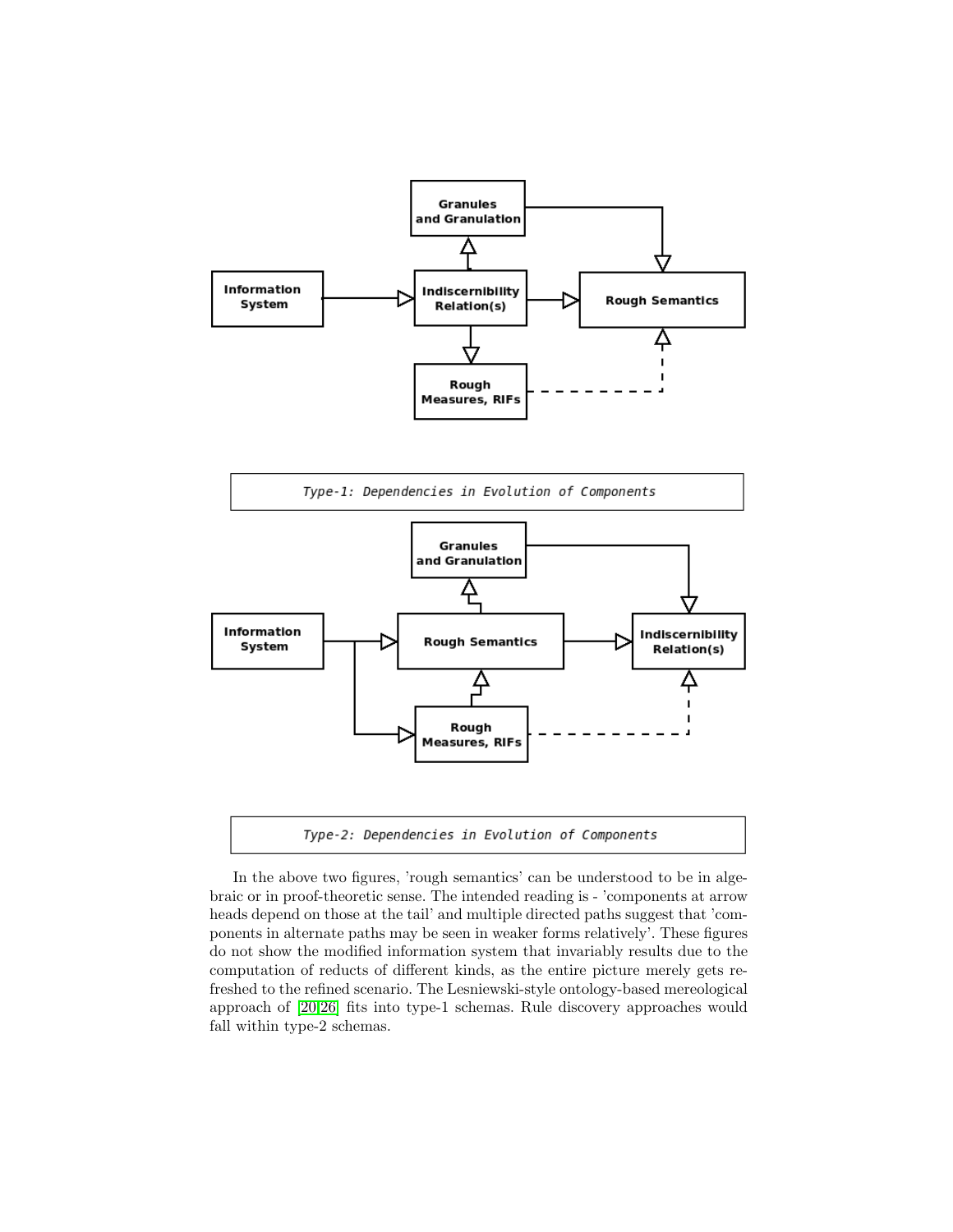The approach of the present paper is aimed at using measures that are more natural in the rough setting and to use fewer assumptions about their evolution at the meta level. Eventually this is likely to result in changes on methods of reduct computation in many cases. The theory is also aimed at tackling the so-called inverse problems of [\[31\]](#page-55-3) and later papers, which is essentially 'Given a collection of definite objects and objects of relatively less definite objects with some concepts of approximations (that is result of vague and possibly biased considerations), find a description of the context from a general rough perspective'. From a semantic perspective these may reduce to abstract representation problems. The following dependency schema shows how the different parts fit in.



The link between 'Rough Semantics' and 'Rough Measures' should be read as 'possibly related'.

## 8 Numbers and their Generalization

The problems with using natural numbers for counting collections of objects including indiscernibles have been mentioned in the fourth section. It was pointed out that there are situations in real life, where

- (i) the discernibility required for normal counting may not be feasible,
- (ii) the number assigned to one may be forgotten while counting subsequent objects,
- (iii) the concept of identification by way of attributes may not be stable,
- (iv) the entire process of counting may be 'lazy' in some sense,
- (v) the mereology necessary for counting may be insufficient.

Some specific examples of such contexts are:

1. Direct counting of fishes in a lake is difficult and the sampling techniques used to estimate the population of fishes do not go beyond counting samples and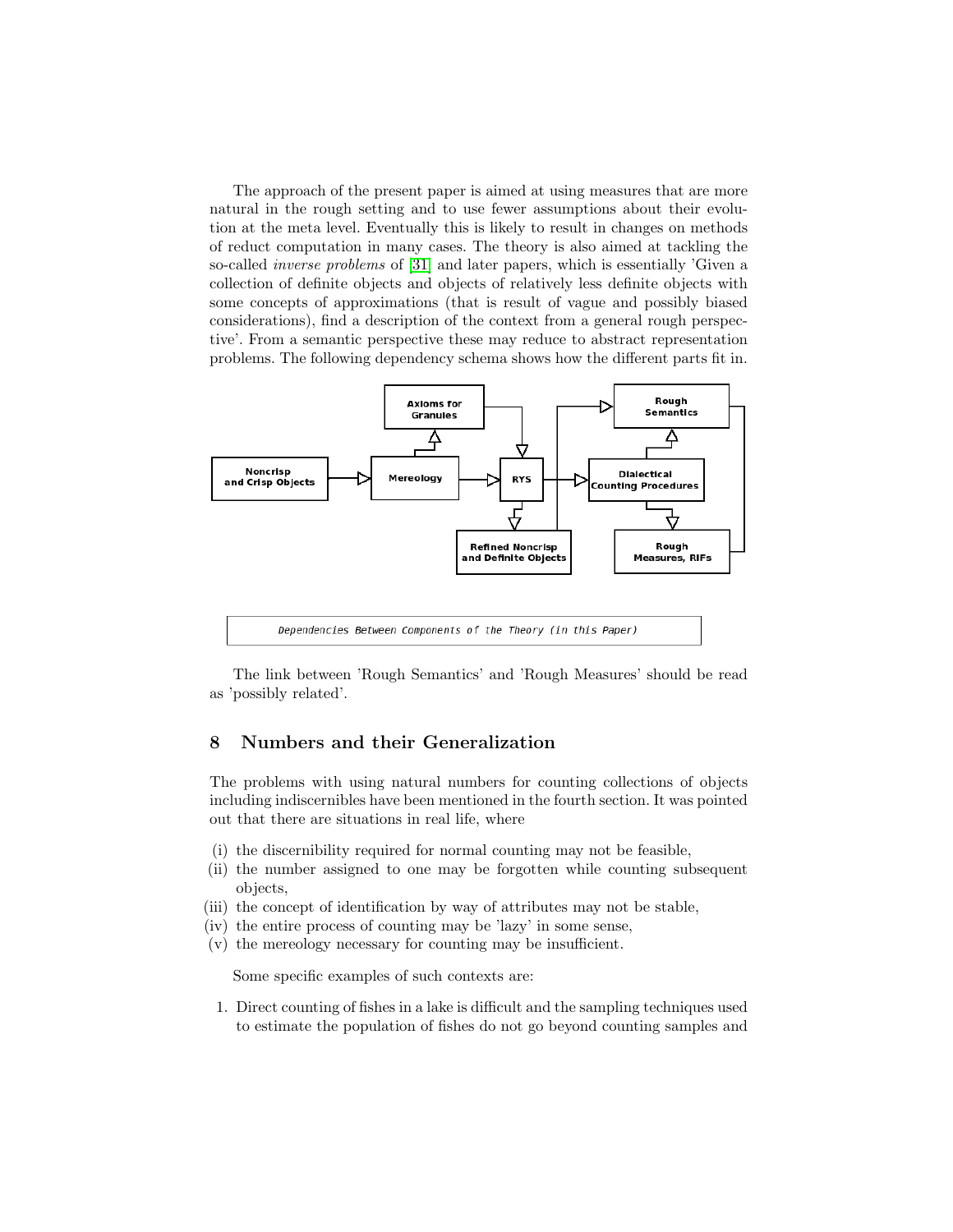pre-sampling procedures. For example some fishes may be caught, marked and then put back into the lake. Random samples may be drawn from the mixed population to estimate the whole population using proportion related statistics. The whole procedure however does not involve any actual counting of the population.

- 2. In crowd management procedures, it is not necessary to have exact information about the actual counts of the people in crowds.
- 3. In many counting procedures, the outcome of the last count (that is the total number of things) may alone be of interest. This way of counting is known to be sufficient for many apparently exact mathematical applications.
- 4. Suppose large baskets containing many varieties of a fruit are mixed together and suppose an observer with less-than-sufficient skills in classifying the fruits tries to count the number of fruits of a variety. The problem of the observer can be interpreted in mereological terms.
- 5. Partial algebras are very natural in a wide variety of mathematics. For example, in semigroup theory the set of idempotents can be endowed with a powerful partial algebraic structure. Many partial operations may be seen to originate from failure of standard counting procedures in specific contexts.

Various generalizations of the concept of natural numbers, integers and real numbers are known in mathematics. These generalizations are known to arise from algebraic, topological or mixed considerations. For example, a vast amount of ring and semigroup theory arises from properties of the integers. These include Euclidean Rings, UFD, Integral Domains, Positively totally ordered Semigroups [\[72\]](#page-56-23), and Totally Ordered Commutative Semigroups. Partial Well Orders and Variants thereof [\[73\]](#page-56-24) and Difference orders can also be seen in a similar perspective. In all these cases none of the above mentioned aspects can be captured in any obvious way and neither have they been the motivation for their evolution. Their actual motivations can be traced to concrete examples of subsets of real numbers and higher order structures derived from real numbers having properties defining the structures. Further structures like these often possess properties quite atypical of integers.

In counting collections of objects including relatively exact and indiscernible objects, the situation is far more complex - the first thing to be modified would be the relative orientation of the object and different meta levels as counting in any sense would be from a higher meta level. Subsequently the concept of counting (as something to be realised through injective maps into  $N$ ) can be modified in a suitable way. The eventual goal of such procedures should be the attainment of order-independent representations.

Though not usually presented in the form, studies of group actions, finite and infinite permutation groups and related automorphisms and endomorphisms can throw light on lower level counting. In the mathematics of exact phenomena, these aspects would seem superfluous because cardinality is not dependent on the order of counting. But in the context of the present generalization somewhat related procedures are seen to be usable for improving representation. A more direct algebra of Meta-R counts is also developed in the penultimate section.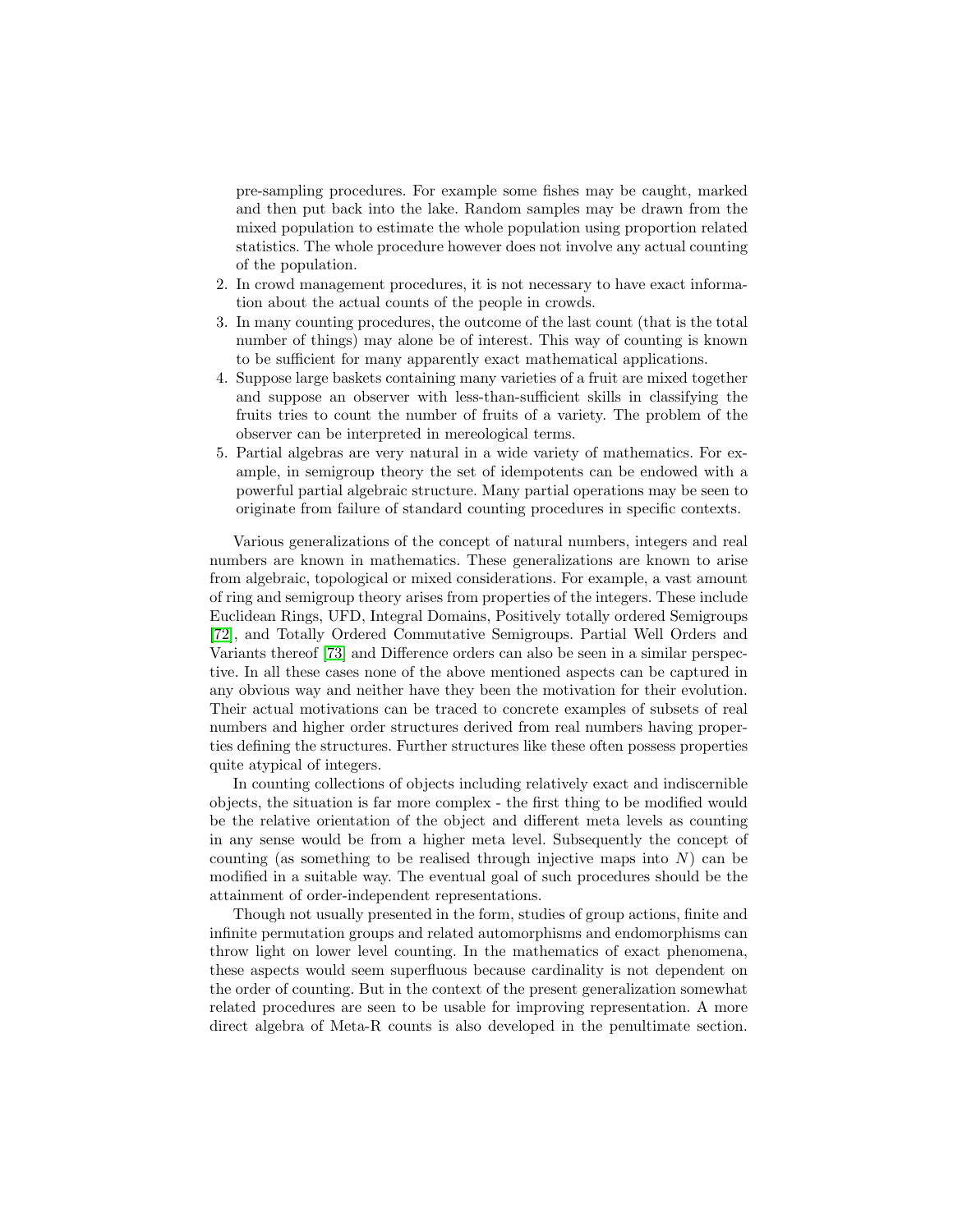They can be regarded as a natural generalization of the ordered integral domain associated with integers and was not considered in [\[56\]](#page-56-7) by the present author. The former approach does have feasibility issues associated. For one thing a string of relatively discernible and indiscernible things may not be countable in all possible ways in actual practice. The latter approach takes a more holistic view and so the two approaches can be expected to complement each other.

## 9 Granules: An Axiomatic Approach

Different formal definitions of granules have been used in the literature on rough sets and in granular computing. An improved version of the axiomatic theory of granules introduced in [\[18\]](#page-54-15) is presented here. The axiomatic theory is capable of handling most contexts and is intended to permit relaxation of set-theoretic axioms at a later stage. The axioms are considered in the framework of Rough Y-Systems mentioned earlier. RYS maybe seen as a generalised form of rough orders [\[69\]](#page-56-20), abstract approximation spaces [\[70\]](#page-56-21) and approximation framework [\[74\]](#page-56-25). It includes relation-based RST, cover-based RST and more. These structures are provided with enough structure so that a classical semantic domain and at least one rough semantic domain of roughly equivalent objects along with admissible operations and predicates are associable.

Within the domain of naive set theory or ZFC or second order ZFC, the approximation framework of [\[74\]](#page-56-25) is not general enough because:

- (i) It assumes too much of order structure.
- (ii) Assumes the existence of a De Morgan negation.
- (iii) It may not be compatible with the formulations aimed at inverse problems. That holds even if a flexible notion of equality is provided in the language.

An application to the context of example-2 in the previous section will clearly show that there is no direct way of getting to a lattice structure or the negation from information of the type in conjunction with knowledge base about concepts represented in suitable way unless the context is very special.

As opposed to a lattice order in a rough order, I use a parthood relation that is reflexive and antisymmetric. It may be non transitive. The justification for using such a relation can be traced to various situations in which restrictive criteria operating on inclusion of attributes happen. In many cases, these may be dealt with using fuzzy methodologies. Contexts using the so-called roughfuzzy-rough approximations and extensions thereof [\[75\]](#page-56-26) can be dealt with in a purely rough way through such relations. The unary operations used in the definitions of the structures are intended as approximation operators. More than two approximation operators are common in cover-based RST [\[45\]](#page-55-17), dynamic spaces [\[76\]](#page-57-0), Esoteric RST [\[47\]](#page-55-19), multiple approximation spaces [\[77\]](#page-57-1), in dialectical rough set theory [\[39\]](#page-55-11) and elsewhere. The requirement of equal number of upper and lower approximation operators is actually a triviality and studies with non matching number of operators can be traced to considerations on rough bottom and top equalities [\[78\]](#page-57-2). Concrete examples are provided after definitions.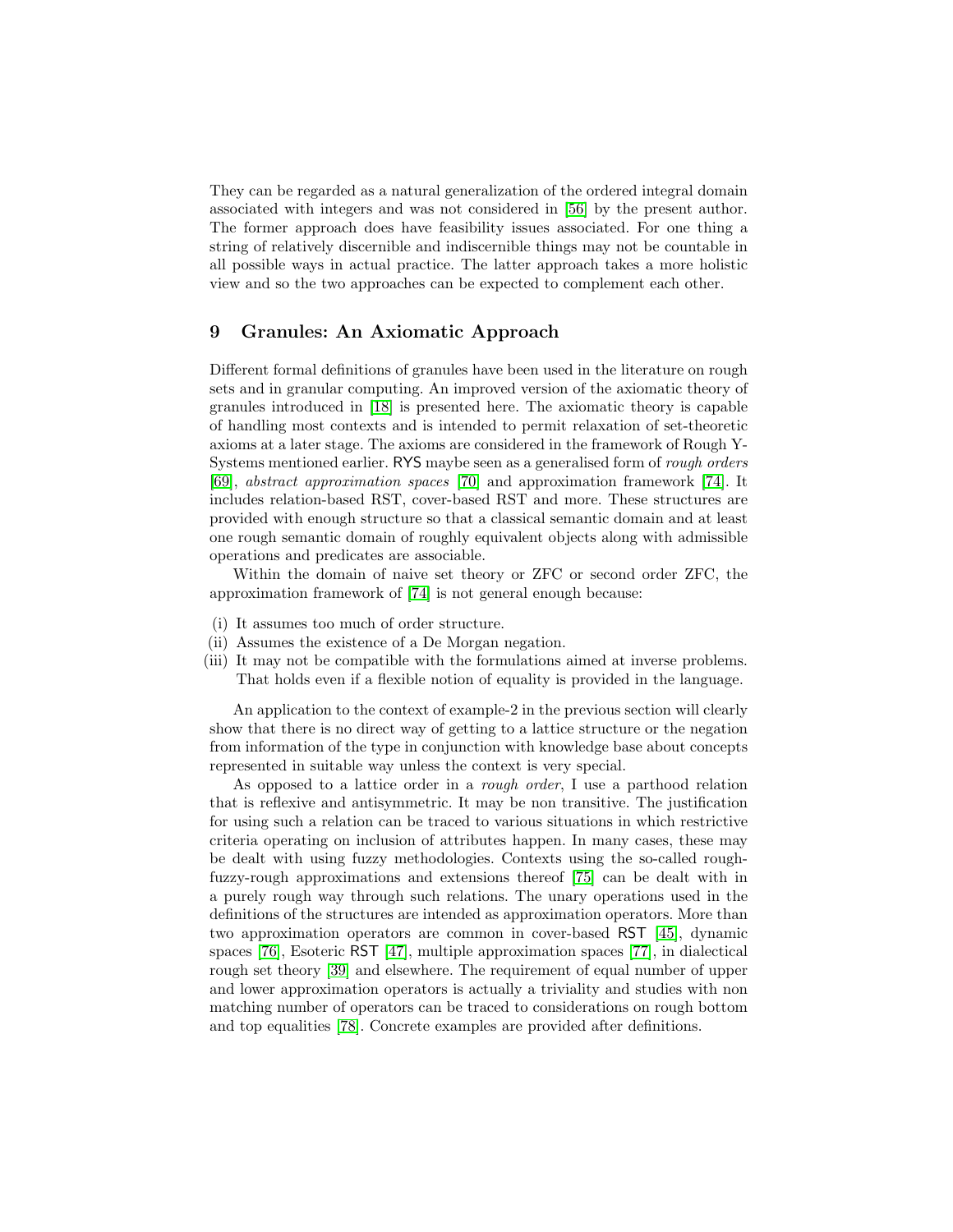The intended concept of a *rough set* in a rough Y-system is as a collection of some sense definite elements of the form  $\{a_1, a_2, \ldots a_n, b_1, b_2, \ldots b_r\}$  subject to  $a_i$ s being 'part of' of some of the  $b_i$ s.

Both RYS+ and RYS can be seen as the generalization of the algebra formed on the power set of the approximation space in classical RST.  $Pxy$  can be read as 'x is a part of y' and is intended to generalise inclusion in the classical case. The elements in S may be seen as the collection of approximable and exact objects this interpretation is compatible with S being a set. The description operator of FOPL  $\iota$  is used in the sense:  $\iota(x)\Phi(x)$  means 'the x such that  $\Phi(x)$ '. It helps in improving expression and given this the metalogical ',' can be understood as  $\wedge$ (which is part of the language). The description operator actually extends FOPL by including more of the metalanguage and from the meaning point of view is different, though most logicians will see nothing different. For details, the reader may refer to [\[79\]](#page-57-3).

For those understanding ',' as being part of the metalanguage, statements of the form  $a + b = \iota(x)\Phi(x)$  can be safely read as  $a + b = z$  if and only if  $\Phi(z)$ . It is of course admissible to read ',' as being in the metal anguage with  $\iota$  being part of the language - the resulting expression would be more readable.

**Definition 1.** A Rough Y System  $(RYS+)$  will be a tuple of the form

 $\langle S, W, \mathbf{P}, (l_i)_1^n, (u_i)_1^n, +, \cdot, \sim, 1 \rangle$ 

satisfying all of the following  $(P \text{ is intended as a binary relation on } S \text{ and } S \text{)}$  $W \subset S$ , n being a finite positive integer. *ι* is the description operator of FOPL:  $\iota(x)\Phi(x)$  means 'the x such that  $\Phi(x)$ '. W is actually superfluous and can be omitted):

- 1.  $(\forall x)\mathbf{P} xx$ ;  $(\forall x, y)(\mathbf{P} xy, \mathbf{P} yx \rightarrow x = y),$
- 2. For each i, j,  $l_i$ ,  $u_j$  are surjective functions :  $S \mapsto W$ ,
- 3. For each i,  $(\forall x, y)(\mathbf{P} xy \rightarrow \mathbf{P}(l_ix)(l_iy), \mathbf{P}(u_ix)(u_iy)),$
- 4. For each i,  $(\forall x) P(l_i x) x, P(x)(u_i x)$ ,
- 5. For each i,  $(\forall x)(\mathbf{P}(u_i x)(l_i x) \longrightarrow x = l_i x = u_i x)$ .

The operations  $+$ ,  $\cdot$  and the derived operations **O**,  $\mathbb{P}$ , **U**,  $\mathbb{X}$ ,  $\mathbb{O}$  will be assumed to be defined uniquely as follows:

Overlap: Oxy iff  $(\exists z)$  Pzx  $\wedge$  Pzy, Underlap: Uxy iff  $(\exists z)$  Pxz ∧ Pyz, **Proper Part:**  $\mathbb{P}xy$  iff  $\mathbf{P}xy \wedge \neg \mathbf{P}yx$ , Overcross:  $\mathbb{X}xy$  iff Oxy  $\wedge \neg \mathbf{P}xy$ , **Proper Overlap:**  $\mathbb{O}xy$  iff  $\mathbb{X}xy \wedge \mathbb{X}yx$ , **Sum:**  $x + y = \iota z(\forall w)(\mathbf{O} wz \leftrightarrow (\mathbf{O} wx \vee \mathbf{O} wy)),$ **Product:**  $x \cdot y = \iota z(\forall w)(\mathbf{P} wz \leftrightarrow (\mathbf{P} wx \land \mathbf{P} wy)),$ Difference:  $x - y = \iota z(\forall w)(Pwz \leftrightarrow (Pwx \land \neg Owy)),$ **Associativity:** It will be assumed that  $+$ ,  $\cdot$  are associative operations and so the corresponding operations on finite sets will be denoted by  $\oplus$ ,  $\odot$  respectively.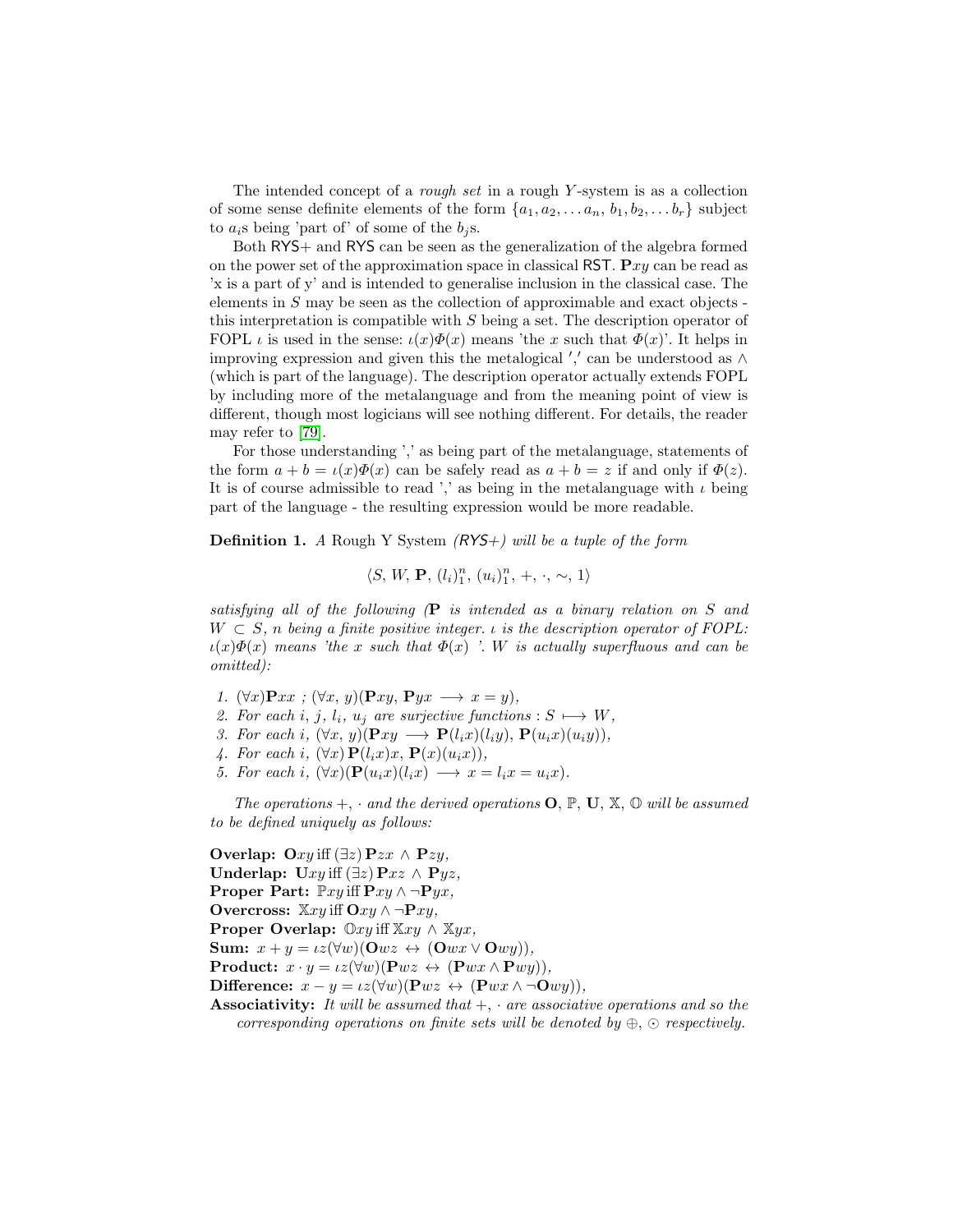#### Remark:

W can be dropped from the above definition and it can be required that the range of the operations  $u_i, l_j$  are all equal for all values of  $i, j$ .

**Definition 2.** In the above definition, if we relax the surjectivity of  $l_i, u_i$ , require partiality of the operations  $+$  and  $\cdot$ , weak associativity instead of associativity and weak commutativity instead of commutativity, then the structure will be called a General Rough Y-System (RYS). In formal terms,

**Sum1:**  $x + y = \iota z(\forall w)(\mathbf{O} wz \leftrightarrow (\mathbf{O} wx \vee \mathbf{O} wy))$  if defined

- **Product1:**  $x \cdot y = \iota z(\forall w)(\mathbf{P} wz \leftrightarrow (\mathbf{P} wx \land \mathbf{P} wy))$  if defined
- wAssociativity  $x \oplus (y \oplus z) \stackrel{\omega^*}{=} (x \oplus y) \oplus z$  and similarly for product.  $\stackrel{\omega^*}{=} \stackrel{\omega^*}{=}$ essentially means if either side is defined, then the other is and the two terms are equal.

wCommutativity  $x \oplus y \stackrel{\omega^*}{=} y \oplus x; x \cdot y \stackrel{\omega^*}{=} y \cdot x$ 

Both RYS and a RYS+ are intended to capture a minimal common fragment of different RSTs. The former is more efficient due to its generality. Note that the parthood relation P, taken as a general form of rough inclusion (in a suitable semantic domain), is not necessarily transitive. Transitivity of  $P$  is a sign of fair choice of attributes (at that level of classification), but non transitivity may result by the addition of attributes and so the property by itself says little about the quality of classification.

The meaning of the equality symbol in the definition of RYS depends on the application domain. It may become necessary to add additional stronger equalities to the language or as a predicate in some situations. In this way, cases where any of conditions 1, 3, 4, 5 appear to be violated can be accommodated. All weaker equalities are expected to be definable in terms of other equalities.

For example, using the variable precision RST procedures [\[80,](#page-57-4)[81\]](#page-57-5), it is possible to produce lower approximations that are not included in a given set and upper approximations of a set that may not include the set. In [\[47\]](#page-55-19), methods for transforming the VPRS case are demonstrated. But nothing really needs to be done for accommodating the VPRS case - the axioms can be assumed. The predicate P would become complicated as a consequence, though we can have  $(\forall x, y)(x \subseteq y \longrightarrow \mathbf{P}xy)$ . A stronger equality should be added to the language if required.

Vague predicates may be involved in the generation of RYS and RYS+. Suppose crowds assembling at different places are to be comparatively studied in relation to a database of information on 'relevant' people and others through audiovisual information collected by surveillance cameras. Typically automatic surveillance equipment will not be able to identify much, but information about various subsets of particular crowds and even 'specific people' can be collected through surveillance cameras. Processing information (so called off-line processing) using the whole database with classical rough methods will not work because of scalability issues and may be just irrelevant. Suppose that data about different gatherings have been collected at different times. The collection of the observed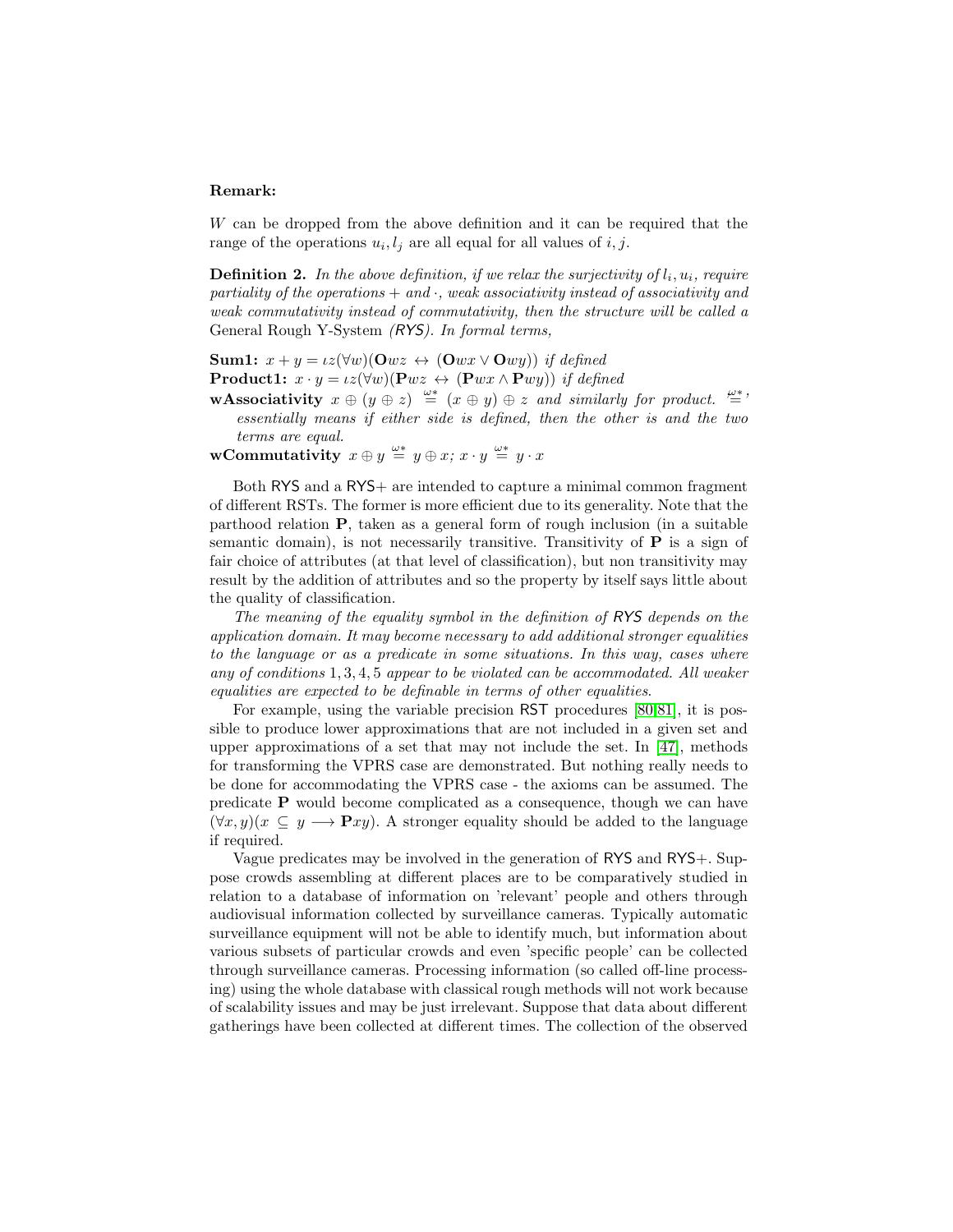subsets of these crowds can be taken as  $S$ . The operations  $l_i, u_i$  can originate on the basis of the capabilities of the surveillance equipment like cameras. If one camera can see better in infra-red light, another may see better in daylight, cameras do not have uniform abilities to move and finally placement of the individual camera in question will affect its sight. Definite abstract collections of people may be also taken as approximations of subsets of the crowds based on information from the database and the set of these may form the  $W$  of  $\mathsf{R} \mathsf{Y} \mathsf{S} +$ or this may be a RYS. These can be used to define predicates like 'vaguely similar' between subsets of the crowd. Because of difficulties in scalability of the computation process of identification, the collections  $S$  of possible subsets of the crowd should be considered with a non-transitive parthood relation-based on a criteria derived from inclusion of 'relevant' people and others (possibly number of people with some gross characteristics), instead of set inclusion. The latter would naturally lead to aggravation of errors and so should not be used. As of now automated surveillance is imperfect at best and so the example is very real. RYS+ can also be used to model classical rough set theory and some others close to it, but not esoteric RST [\[47\]](#page-55-19) as approximations of 'definite objects' may not necessarily be the same 'definite objects'. RYS on the other hand can handle almost all types of RST.

In the above two definitions, the parthood relation is assumed to be reflexive and antisymmetric, while the approximation operators are required to preserve parthood. Further any of the lower approximations of an object is required to be part of it and the object is required to be part of any of its upper approximations. The fifth condition is a very weak form of transitivity. The Venn diagram way of picturing things will not work with respect to the mereology, but some intuitive representations may be constructed by modification. Two objects overlap if there is a third object that is part of both the objects. Two objects underlap if both are part of a third object. In general such an object may not exist, while in ZF all sets taken in pairs will underlap. However if the considerations are restricted to a collection of sets not closed under union, then underlap will fail to hold for at least one pair of sets. Overcross is basically the idea of a third object being part of two objects, with the first being not a part of the second. In the above example a set of 'relevant people' may be part of two subsets of the crowd (at different times), but the first crowd may contain other people with blue coloured hair. So the first crowd is not part of the second. If the second crowd contains other people with their hair adorned with roses while such people are not to be located in the first crowd then the two crowds have proper overlap.

From the purely mereological point of view a RYS+ is a very complicated object. The sum, product and difference operations are assumed to be defined. They do not follow in general from the conditions on  $P$  in the above. But do so with the assumptions of closed extensional mereology or in other words of the first five of the following axioms. They can also follow from the sixth (Top) and part of the other axioms.

Transitivity  $(Py, Pyz \rightarrow Pxz)$ , Supplementation  $(\neg \mathbf{P} xy \rightarrow \exists z (\mathbf{P} zx \land \neg \mathbb{O} z y)),$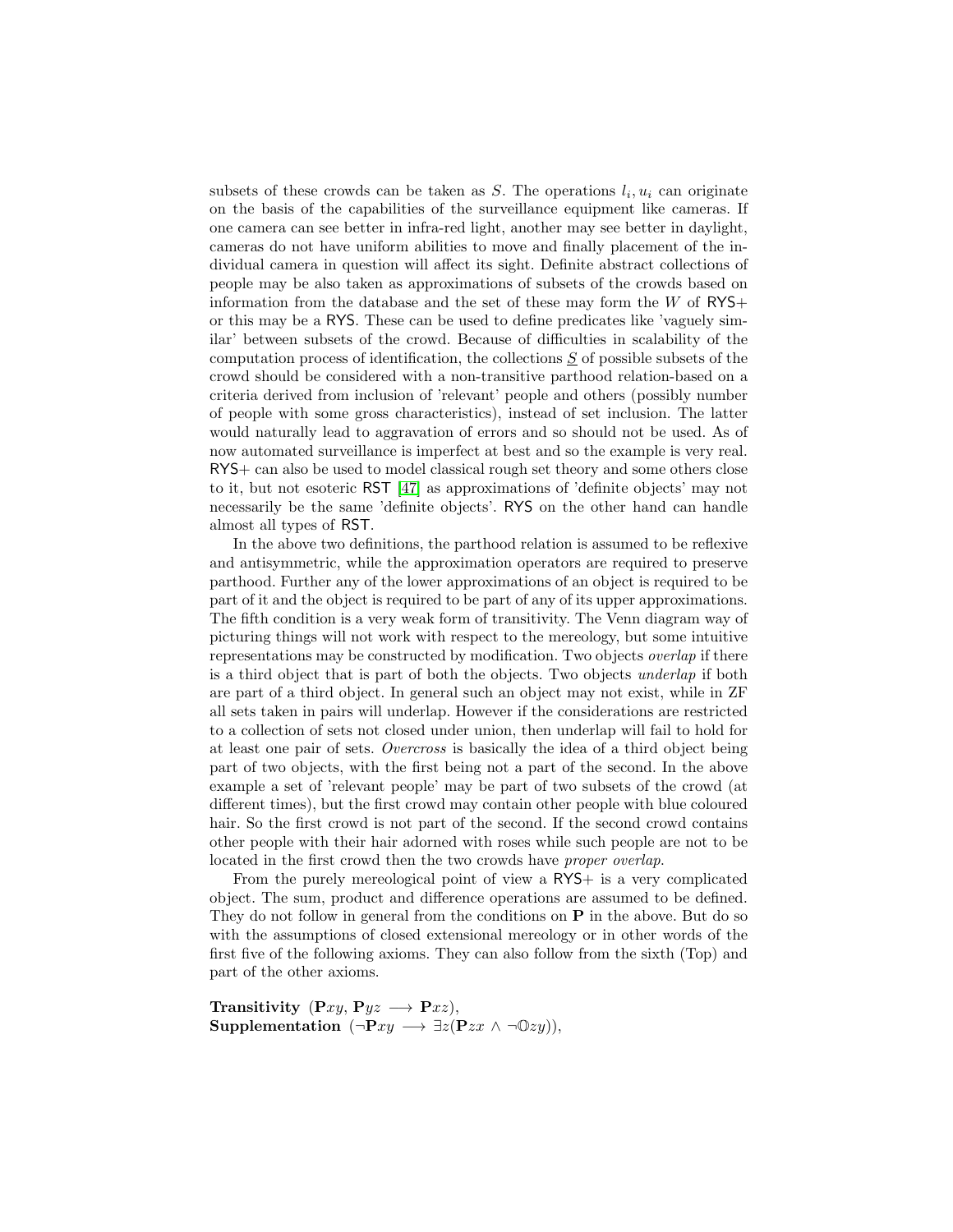**P5**  $Uxy \rightarrow (\exists z)(\forall w)(\mathbf{O} wz \leftrightarrow (\mathbf{O} wz \vee \mathbf{O} wy)),$ **P6**  $\mathbf{O}xy \rightarrow (\exists z)(\forall w)(\mathbf{P}wz \leftrightarrow (\mathbf{P}wz \land \mathbf{P}wy)),$ P7  $(\exists z)(Pzx \land \neg Ozy)$  →  $(\exists z)(\forall w)(Pwz \leftrightarrow (Pwx \land \neg Owy)),$ Top  $(\exists z)(\forall x)\mathbf{P}xz$ .

In classical RST, 'supplementation' does not hold, while the weaker version  $(\neg \mathbf{P} xy \longrightarrow \exists z (\mathbf{P} zx \land \neg \mathbf{O} z y))$  is trivially satisfied due to the existence of the empty object  $(\emptyset)$ . Proper selection of semantic domains is essential for avoiding possible problems of ontological innocence [\[82\]](#page-57-6), wherein the 'sum' operation may result in non existent objects relative the domain. A similar operation results in 'plural reference' in [\[65,](#page-56-16)[26\]](#page-54-23), and related papers. The Lesniewski ontology inspired approach originating in [\[20\]](#page-54-17) assumes the availability of measures beforehand for the definition of the parthood predicate and is not always compatible with and distinct from the present approach.

#### Examples of Non-Transitivity:

#### Example-1:

In the classical handle-door-house example, parthood is understood in terms of attributes and a level of being part of. The latter being understood in terms of attributes again. The example remains very suggestive in the context of applications of RST and specifically in the context of a RYS. The basic structure of the example has the form:

- Handle is part of a Door,
- Door is part of a House,
- If 'part of' is understood in the sense of 'substantial part of' (defined in terms of attributes), then the handle may not be part of the house.

From the application point of view all the concepts of 'Handle', 'Door' and 'House' can be expected to be defined by sets of relatively atomic sensor (for machines) or sense data. Additionally a large set of approximation related data (based on not necessarily known heuristics) can also be expected. But if we are dealing with sensor data, then it can be reasonable to assume that the data is the result of some rough evolution. Finding one is an inverse problem.

#### Example-2:

- Let Information Set-A be the processed data from a grey scale version of a colour image.
- Let 'Information-B' be the processed data about distribution of similar colours (at some level).
- In this situation, when 'Information set A' is processed in the light of 'Information set B', then transitivity of the parthood relations about colour related attributes can be expected to be violated.

This example is based on the main context of [\[75\]](#page-56-26), but is being viewed from a pure rough perspective.  $\square$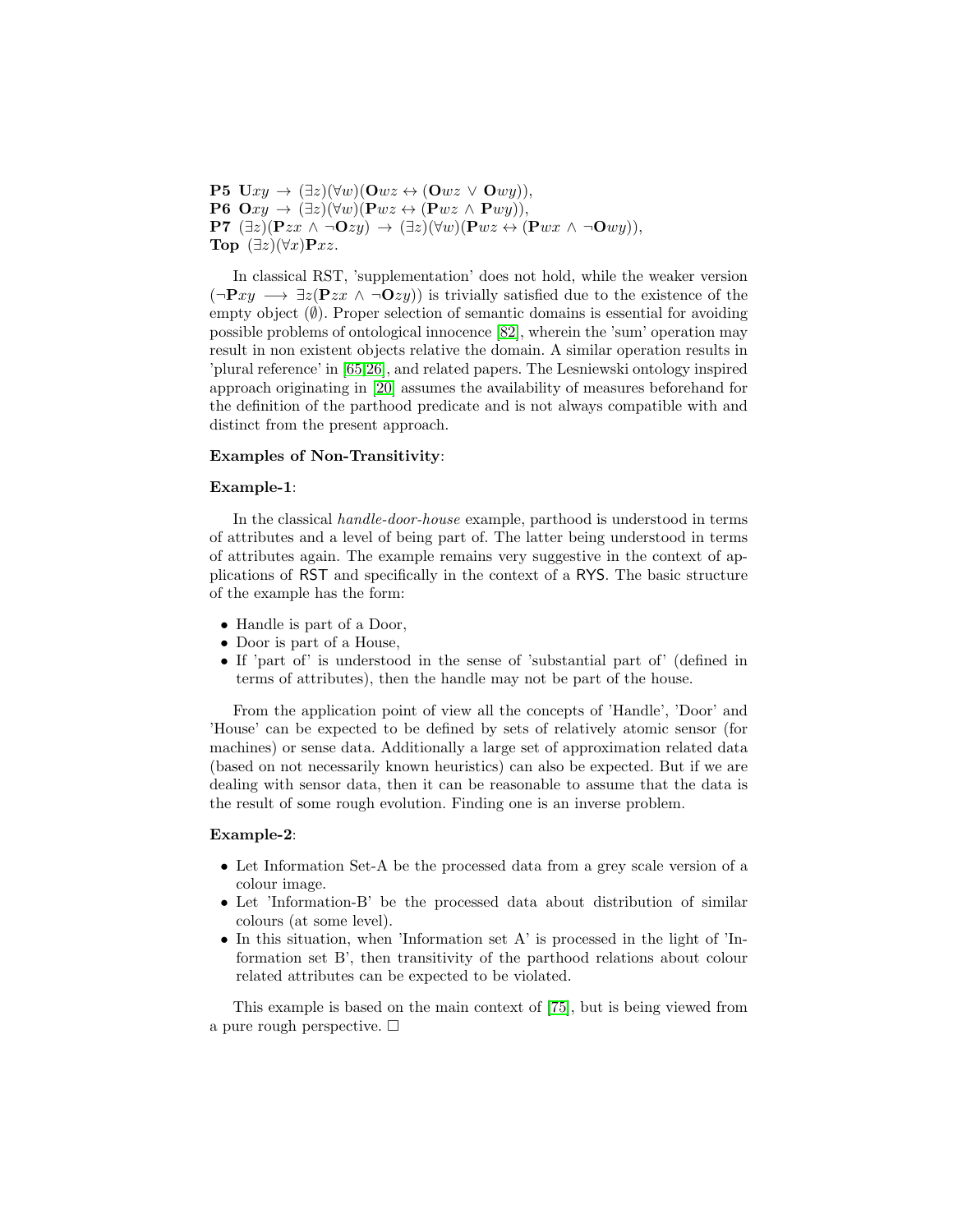#### Example-3:

In processing information from videos in off-line or real time mode, it can be sensible to vary the partitions on the colour space (used in analytics) across key frames.  $\square$ 

**Definition 3.** In the above, two approximation operators  $u_i$  and  $l_i$  will be said to be S5-dual to each other if and only if

$$
(\forall A \subset S) A^{u_i l_i} = A^{u_i} ; A^{l_i u_i} = A^{l_i}.
$$

Throughout this paper it will not be assumed that the operators  $u_i$  are S5dual or dual to the operators  $l_i$  in the classical sense in general. It is violated in the study of the lower, upper and bitten upper approximation operators in a tolerance space [\[39\]](#page-55-11) as RYS. There it will also be required to take the identity operator or repeat the lower approximation operator as a lower approximation operator (as the number of lower and upper approximation are required to match - a trivial requirement).

In almost all applications, the collection of all granules  $\mathcal G$  forms a subset of the RYS S. But a more general setting can be of some interest especially in a semi-set theoretical setting. This aspect will be considered separately.

**Definition 4.** When elements of  $\mathcal G$  are all elements of  $S$ , it makes sense to *identify these elements with the help of a unary predicate*  $\gamma$  *defined via,*  $\gamma x$  *if* and only if  $x \in \mathcal{G}$ . A RYS or a RYS+ enhanced with such a unary predicate will be referred to as a Inner RYS (or  $\gamma$ RYS for short) or a Inner RYS+ ( $\gamma$ RYS+ for short) respectively.  $\gamma$ RYS will be written as ordered pairs of the form  $(S, \gamma)$  to make the connection with  $\gamma$  clearer.  $(S, \gamma)$  should be treated as an abbreviation for the algebraic system (partial or total)

$$
\langle S, \mathbf{P}, \gamma, (l_i)_1^n, (u_i)_1^n, +, \cdot, \sim, 1 \rangle.
$$

Some important classes of properties possibly satisfiable by granules fall under the broad categories of representability, crispness, stability, mereological atomicity and underlap. If the actual representations are taken into account then the most involved axioms will fall under the category of representability. Otherwise the possible defining properties of a set of granules in a RYS include the following  $(t_i, s_i)$  are term functions formed with  $+$ ,  $\cdot$ ,  $\sim$ , while p, r are finite positive integers.  $\forall i$ ,  $\exists i$  are meta level abbreviations.) Not all of these properties have been considered in [\[18\]](#page-54-15):

Representability, RA  $\forall i$ ,  $(\forall x)(\exists y_1, \ldots y_r \in \mathcal{G})$   $y_1 + y_2 + \ldots + y_r = x^{l_i}$  and  $(\forall x)(\exists y_1, \ldots y_p \in \mathcal{G})\, y_1 + y_2 + \ldots + y_p = x^{u_i},$ Weak RA, WRA  $\forall i, (\forall x \exists y_1, \ldots y_r \in \mathcal{G}) \ t_i(y_1, y_2, \ldots y_r) = x^{l_i}$ and  $(\forall x)(\exists y_1, \ldots y_r \in \mathcal{G}) t_i(y_1, y_2, \ldots y_p) = x^{u_i},$ Sub RA  $\exists i, (\forall x)(\exists y_1, \ldots y_r \in \mathcal{G})$   $y_1 + y_2 + \ldots + y_r = x^{l_i}$ and  $(\forall x)(\exists y_1, \ldots y_p \in \mathcal{G})\, y_1 + y_2 + \ldots + y_p = x^{u_i},$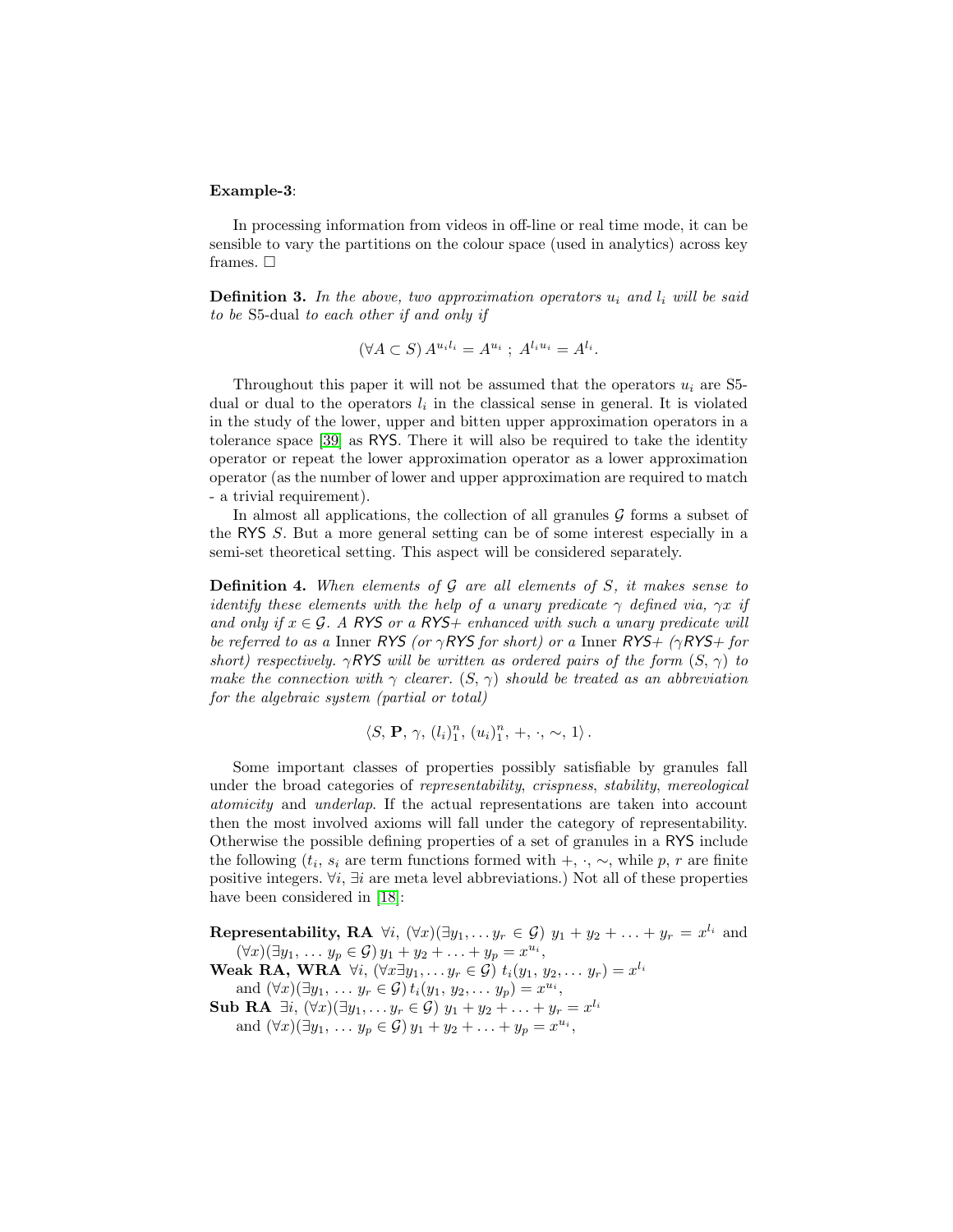- Sub TRA, STRA  $\forall i, (\forall x \exists y_1, \ldots y_r \in \mathcal{G}) \ t_i(y_1, y_2, \ldots y_r) = x^{l_i}$ and  $(\forall x)(\exists y_1, \ldots y_r \in \mathcal{G}) t_i(y_1, y_2, \ldots y_p) = x^{u_i},$
- Lower RA, LRA  $\forall i, (\forall x)(\exists y_1, \ldots y_r \in \mathcal{G}) \ y_1 + y_2 + \ldots + y_r = x^{l_i},$
- Upper RA, URA  $\forall i, (\forall x)(\exists y_1, \ldots, y_p \in \mathcal{G})\ y_1 + y_2 + \ldots + y_p = x^{u_i},$
- Lower SRA, LSRA  $\exists i, (\forall x)(\exists y_1, \ldots y_r \in \mathcal{G})\ y_1 + y_2 + \ldots + y_r = x^{l_i},$
- Upper SRA, USRA  $\exists i, (\forall x)(\exists y_1, \ldots, y_p \in \mathcal{G})$   $y_1 + y_2 + \ldots + y_p = x^{u_i}$ ,
- Absolute Crispness, ACG For each i,  $(\forall y \in \mathcal{G}) y^{l_i} = y^{u_i} = y$ ,
- Sub Crispness, SCG  $\exists i, (\forall y \in \mathcal{G})y^{l_i} = y^{u_i} = y$  (In [\[18\]](#page-54-15), this was termed 'weak crispness'),
- Crispness Variants LACG, UACG, LSCG, USCG will be defined as for representability,
- Mereological Atomicity, MER  $\forall i$ ,  $(\forall y \in \mathcal{G})(\forall x \in S)(\mathbf{P} xy, x^{l_i} = x^{u_i} = x^{u_i})$  $x \longrightarrow x = y$ ,
- Sub MER, SMER  $\exists i, (\forall y \in \mathcal{G})(\forall x \in S)(\mathbf{P} xy, x^{l_i} = x^{u_i} = x \longrightarrow x = y)$  (In [\[18\]](#page-54-15), this was termed 'weak MER'),

Inward MER, IMER

$$
(\forall y \in \mathcal{G})(\forall x \in S)(\mathbf{P}xy, \bigwedge_i (x^{l_i} = x^{u_i} = x) \longrightarrow x = y),
$$

Lower MER, LMER  $\forall i, (\forall y \in \mathcal{G})(\forall x \in S)(\mathbf{P} xy, x^{l_i} = x \longrightarrow x = y),$ Inward LMER, ILMER  $(\forall y \in \mathcal{G})(\forall x \in S)(\mathbf{P} xy, \bigwedge_i (x^{l_i} = x) \longrightarrow x = y),$ MER Variants UMER, LSMER, USMER, IUMER will be defined as for representability,

Lower Stability, LS  $\forall i, (\forall y \in \mathcal{G})(\forall x \in S)$   $(\mathbf{P}yx \ \longrightarrow \mathbf{P}(y)(x^{l_i})),$ Upper Stability, US  $\forall i, (\forall y \in \mathcal{G})(\forall x \in S)$   $(Qyx \rightarrow P(y)(x^{u_i}))$ , Stability, ST Shall be the same as the satisfaction of LS and US, Sub LS, LSS  $\exists i, (\forall y \in \mathcal{G})(\forall x \in S)(Pyx \rightarrow P(y)(x^{l_i}))$  (In [\[18\]](#page-54-15), this was termed 'LS'), Sub US, USS  $\exists i, (\forall y \in \mathcal{G})(\forall x \in S)$   $(Qyx \rightarrow P(y)(x^{u_i}))$  (In [\[18\]](#page-54-15), this was

termed 'US'),

Sub ST, SST Shall be the same as the satisfaction of LSS and USS,

No Overlap, NO  $(\forall x, y \in \mathcal{G})\neg \mathbb{O} xy$ ,

Full Underlap, FU  $\forall i, (\forall x, y \in \mathcal{G}) (\exists z \in S) \mathbb{P} xz, \mathbb{P} yz, z^{l_i} = z^{u_i} = z,$ Lower FU, LFU  $\forall i, (\forall x, y \in \mathcal{G})(\exists z \in S)\mathbb{P} xz, \mathbb{P} yz, z^{l_i} = z,$ Sub FU, SFU  $\exists i, (\forall x, y \in \mathcal{G})(\exists z \in S)\mathbb{P} xz, \mathbb{P} yz, z^{l_i} = z^{u_i} = z,$ Sub LFU, LSFU  $\exists i, (\forall x, y \in \mathcal{G}) (\exists z \in S) \mathbb{P} xz, \mathbb{P} yz, z^{l_i} = z,$ Unique Underlap, UU For at least one  $i$ ,  $(\forall x, y \in \mathcal{G})(\mathbb{P}xz, \mathbb{P}yz, z^{l_i} = z^{u_i} = z, \mathbb{P}xb, \mathbb{P}yb, b^{l_i} = b^{u_i} = b \longrightarrow z = b),$ 

Pre-similarity, PS  $(\forall x, y \in \mathcal{G})(\exists z \in \mathcal{G})\mathbf{P}(x \cdot y)(z)$ , Lower Idempotence, LI  $\forall i, (\forall x \in \mathcal{G}) x^{l_i} = x^{l_i l_i},$ Upper Idempotence, UI  $\forall i, (\forall x \in \mathcal{G}) x^{u_i} = x^{u_i u_i}$ ,  $\textbf{Idempotence, I} \ \ \forall i, \ (\forall x \in \mathcal{G}) x^{u_i} \ = \ x^{u_i u_i}, \ x^{l_i} \ = \ x^{l_i l_i}.$ 

All of the above axioms can be written without any quantification over  $\mathcal G$ in an inner RYS or an inner RYS+. The letter 'I' for 'Inner' will be appended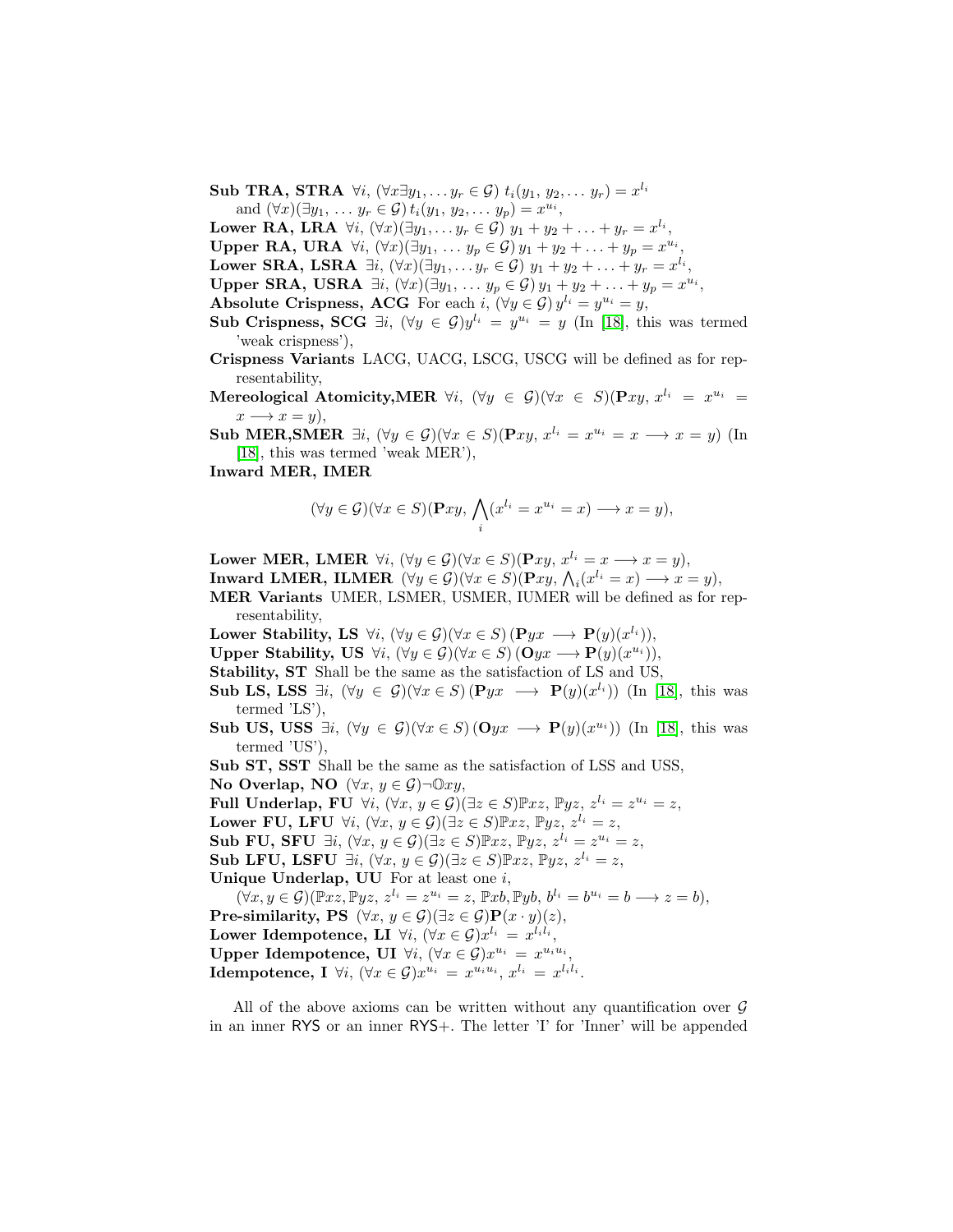to the axiom abbreviation in this situation. For example, I will rewrite LS as LSI:

**LSI**:  $\exists i, (\forall x, y \in S) (\gamma x, Pyx \rightarrow P(y)(x^{l_i})).$ 

Further, statements of the form  $(S, \gamma) \models \textbf{RAI} \rightarrow (S, \gamma) \models \textbf{WRAI} \ (\models \text{being the})$ model satisfaction relation in FOPL) will be abbreviated by ' $\bf{RAI} \rightarrow \bf{WRAI}'$ .

Proposition 1. The following holds:

- 1.  $RAI \rightarrow WRAI$ ,
- 2.  $ACGI \rightarrow SCGI$ ,
- 3. MERI  $\rightarrow$  SMERI,
- 4. MERI  $\rightarrow$  IMERI,
- 5.  $\boldsymbol{F} \boldsymbol{U} \boldsymbol{I} \twoheadrightarrow \boldsymbol{L} \boldsymbol{U} \boldsymbol{I}$ .

The axioms RA, WRA are actually very inadequate for capturing representability in the present author's opinion. Ideally the predicate relating the set in question to the granules should be representable in a nice way. A hierarchy of axioms have been developed for a good classification by the present author and will appear separately in a more complete study. But I will not digress to this issue in the present paper.

In any RST, at least some of these axioms can be expected to hold for a given choice of granules. In the following sections various theorems are proved on the state of affairs.

#### 9.1 Concepts Of Discernibility

In 1-neighbourhood systems, cover-based RST, relation-based RST and more generally in a RYS various types of indiscernibility relations can be defined. In most cases, indiscernibility relations that are definable by way of conditions using term functions involving approximation operators are of interest. Some examples of such conditions, in a RYS of the form specified in the third section, are:

- (i)  $x \approx_i y$  if and only if  $x^{l_i} = y^{l_i}$  and  $x^{u_i} = y^{u_i}$  for a specific i,
- (ii)  $x \approx_a y$  if and only if  $x^{l_i} = y^{l_i}$  and  $x^{u_i} = y^{u_i}$  for any i,
- (iii)  $x \approx_b y$  if and only if  $x^{l_i} = y^{l_i}$  and  $x^{u_i} = y^{u_i}$  for all i,
- (iv)  $a \approx_c y$  if and only if  $(\forall g \in \mathcal{G})(\mathbf{P}gx^{\alpha} \leftrightarrow \mathbf{P}gy^{\alpha})$  with  $\alpha \in \{l_i, u_i\}$  for a specific i,
- (v)  $a \approx_e y$  if and only if  $(\forall g \in \mathcal{G})(\mathbf{P} g x^{\alpha} \leftrightarrow \mathbf{P} g y^{\alpha})$  with  $\alpha \in \{l_i, u_i\}$  for a specific i,
- (vi)  $a \approx_f y$  if and only if  $(\forall g \in \mathcal{G})(\mathbf{P} g x^{\alpha} \leftrightarrow \mathbf{P} g y^{\alpha})$  with  $\alpha \in \{l_i, u_i\}$  for any i,
- (vii)  $a \approx_h y$  if and only if  $(\forall g \in \mathcal{G})(\mathbf{P}gx^{\alpha} \leftrightarrow \mathbf{P}gy^{\alpha})$  with  $\alpha \in \{l_i, u_i\}$  for all specific *i*.

Note that the subscript of  $\approx$  has been chosen arbitrarily and is used to distinguish between the different generalised equalities. Weaker varieties of such indiscernibility relations can also be of interest.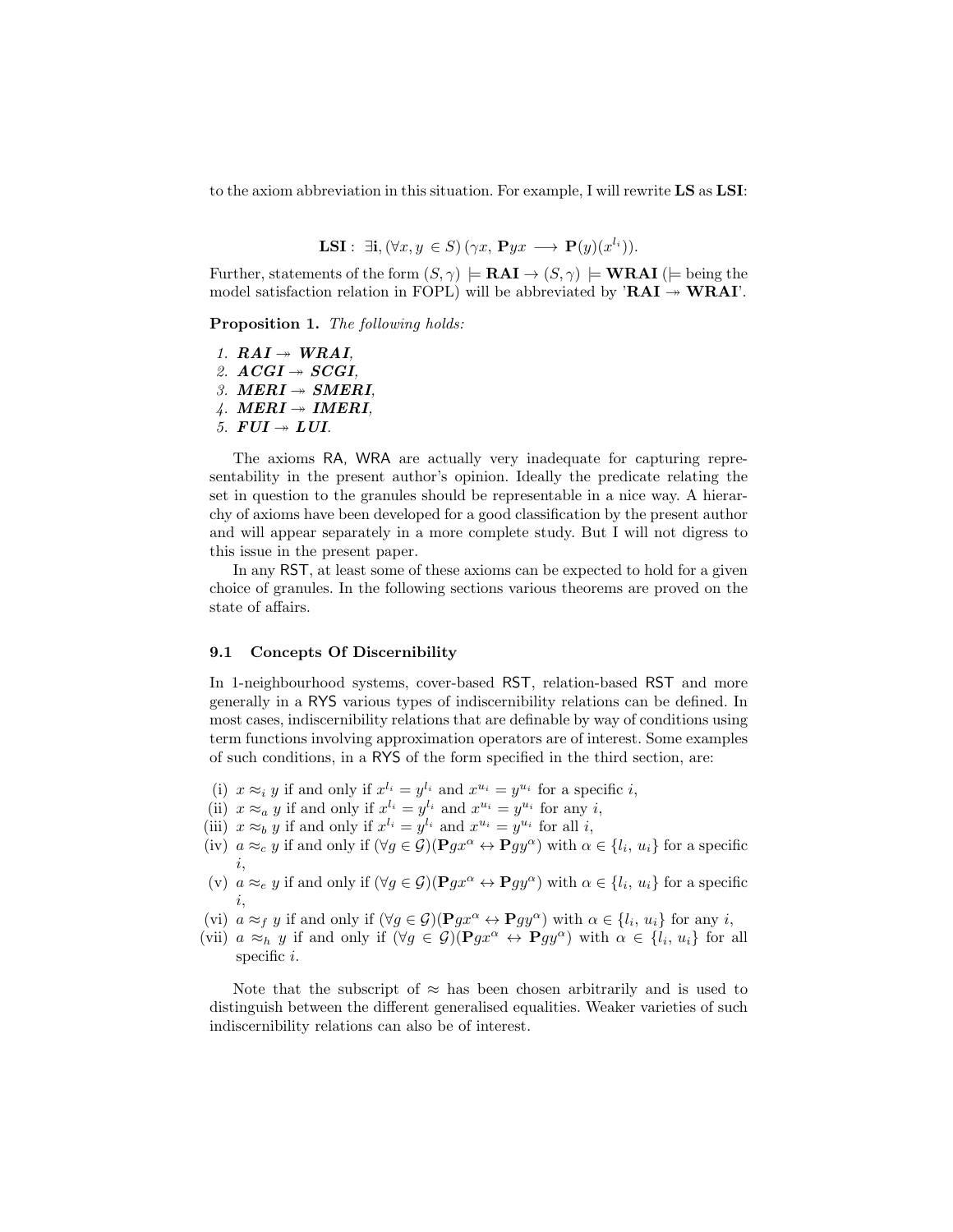#### 9.2 Relative- and Multi-Granulation

Concepts of relativised granulation have been studied in a few recent papers [\[83](#page-57-7)[,84\]](#page-57-8), under the name 'Multi-Granulation'. These are actually granulations in one application context considered relative the granulation of another application context. For example if two equivalences are used to generate approximations using their usual respective granulations, then 'multi-granulations' have been used according to authors. The relative part is not mentioned explicitly but that is the intended meaning. In our perspective all these are seen as granulations. Multiple approximation spaces, for example use 'multi-granulations'.

The relation between the two contexts has not been transparently formulated in the mentioned papers, but it can be seen that there is a way of transforming the present application context into multiple instances of the other context in at least one perspective. In general it does not happen that approximations in one perspective are representable in terms of the approximation in another perspective (see [\[85\]](#page-57-9)) and is certainly not a requirement in the definition of multi-granulation. Such results would be relevant for the representation problem of granules mentioned earlier.

## 10 Relation-Based Rough Set Theory

**Theorem 2.** In classical RST, if  $G$  is the set of partitions, then all of RA, ACG, MER, AS, FU, NO, PS hold. UU does not hold in general

Proof. The granules are equivalence classes and RA, NO, ACG, PS follow from the definitions of the approximations and properties of  $\mathcal G$ . MER holds because both approximations are unions of classes and no crisp element can be properly included in a single class. If a class overlaps with another subset of the universe, then the upper approximation of the subset will certainly contain the class by the definition of the latter.

In esoteric RST [\[47\]](#page-55-19), partial equivalence relations (symmetric, transitive and partially reflexive relations) are used to generate approximations instead of equivalence relations. In the simplest case, the upper and lower approximations of a subset A of a partial approximation space  $\langle S, R \rangle$  are defined via  $([x] = \{y; (x, y) \in R\}$  being the pseudo-class generated by x)

$$
A^{l} = \bigcup \{ [x]; [x] \subseteq A \}; A^{u} = \bigcup \{ [x]; [x] \cap A \neq \emptyset \}.
$$

**Theorem 3.** In case of esoteric RST  $[47]$ , with the collection of all pseudoclasses being the granules, all of RA, MER, NO, UU, US hold, but ACG may not.

*Proof.* RA, NO follow from the definition. It is possible that  $[x] \subset [x]^u$ , so ACG may not hold. US holds as if a granule overlaps another subset, then the upper approximation of the set would surely include the granule.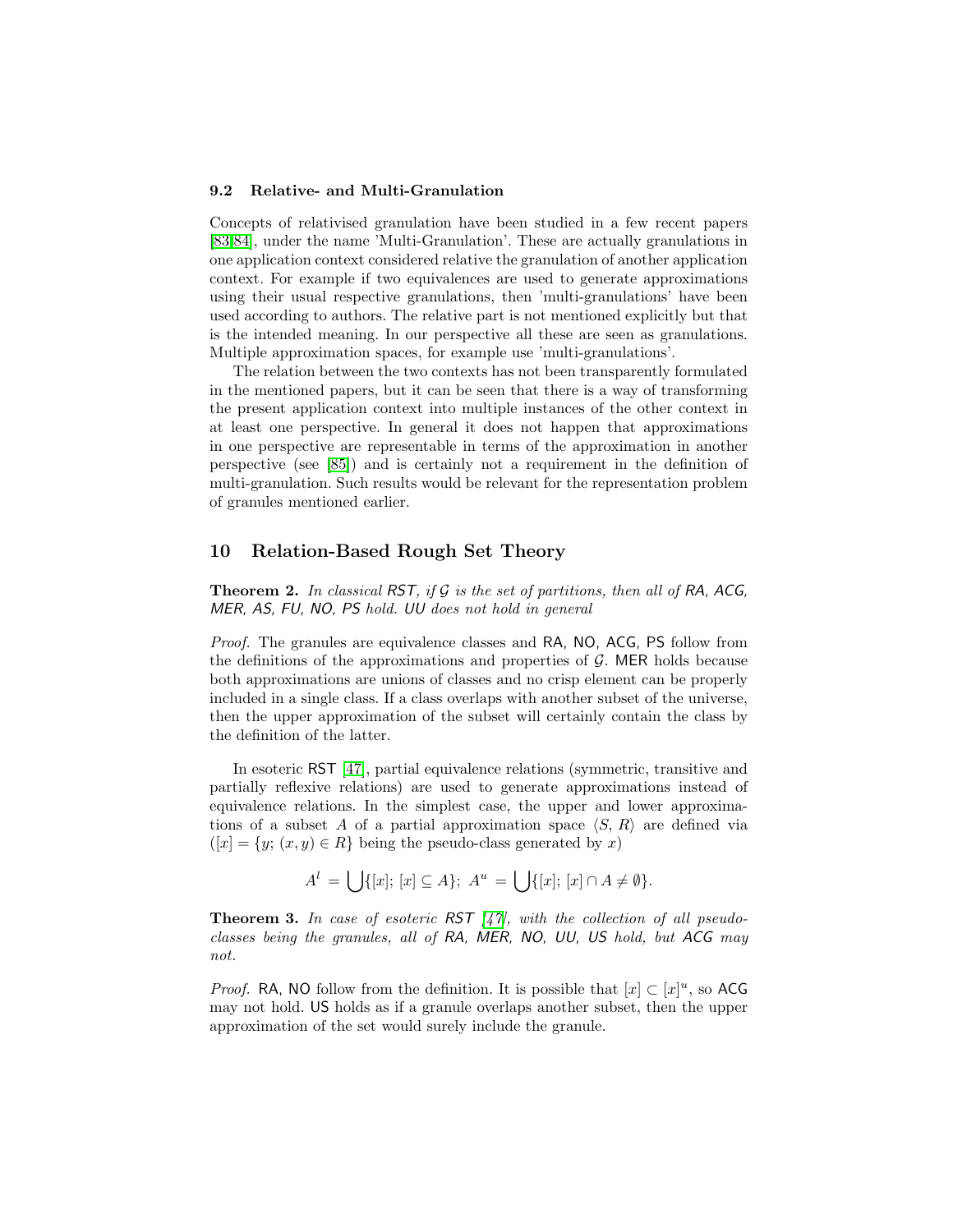If we consider a reflexive relation R on a set S and define,  $[x] = \{y :$  $(x, y) \in R$  -the set of x-relateds and define the lower and upper approximation of a subset  $A \subseteq S$  via

$$
A^{l} = \bigcup \{ [x] : [x] \subseteq A, x \in A \}
$$
 and

$$
A^u = \bigcup \{ [x] : [x] \cap A \neq \emptyset x \in A \},
$$

 $(A<sup>l</sup> \subseteq A \subseteq A<sup>u</sup>$  for a binary relation R is equivalent to its reflexivity [\[43,](#page-55-15)[86\]](#page-57-10)) then we can obtain the following about granulations of the form  $\{[x] : x \in S\}$ :

Theorem 4. RA, LFU holds, but none of MER, ACG, LI, UI, NO, FU holds in general.

Proof. RA holds by definition, LFU holds as the lower approximation of the union of two granules is the same as the union. It is easy to define an artificial counter example to support the rest of the statement.

Let  $\langle S,(R_i)_i \in K \rangle$  be a multiple approximation space [\[77\]](#page-57-1), then the strong lower, weak lower, strong upper and weak upper approximations of a set  $X \subseteq S$ shall be defined as follows (modified terminology):

1.  $X^{ls} = \bigcap_i X^{li}$ , 2.  $X^{us} = \bigcup_i X^{ui}$ , 3.  $X^{lw} = \bigcup_i X^{li}$ , 4.  $X^{uw} = \bigcap_i X^{ui}.$ 

Theorem 5. In a multiple approximation of the above form, taking the set of granules to be the collection of all equivalence classes of the  $R_i$ s, LSRA, USRA, LSS, USS holds, but all variants of rest do not hold always.

*Proof.*  $X^{lw}$ ,  $X^{us}$  are obviously unions of equivalence classes. The LSS, USS part for these two approximations respectively can also be checked directly. Counterexamples can be found in [\[77\]](#page-57-1). But it is possible to check these by building on actual possibilities. If there are only two distinct equivalences, then at least two classes of the first must differ from two classes of the second. The ls approximation of these classes will strictly be a subset of the corresponding classes, so CG will certainly fail for the  $(1s, us)$  pair. Continuing the argument, it will follow that SCG, ACG cannot hold in general. The argument can be extended to other situations.

Since multiple approximations spaces are essentially equivalent to special types of tolerance spaces equipped with the largest equivalence contained in the tolerance, the above could as well have been included in the following subsection.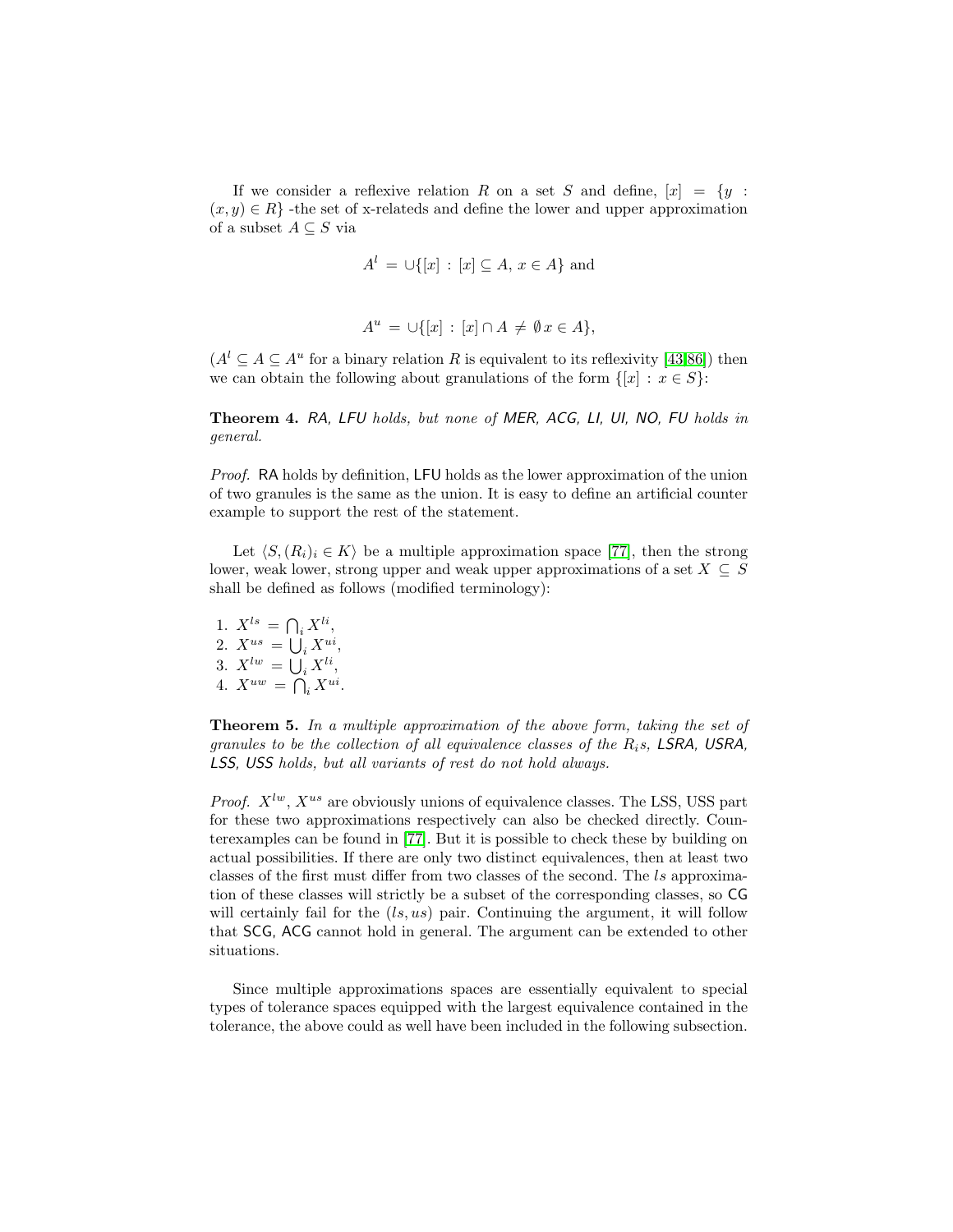#### 10.1 Tolerance Spaces

In TAS of the form  $\langle S, T \rangle$ , all of the following types of granules with corresponding approximations have been used in the literature:

- 1. The collection of all subsets of the form  $[x] = \{y : (x, y) \in T\}$  will be denoted by  $\mathcal{T}$ .
- 2. The collection of all blocks, the maximal subsets of  $S$  contained in  $T$ , will be denoted by  $\beta$ . Blocks have been used as granules in [\[35](#page-55-7)[,31,](#page-55-3)[87,](#page-57-11)[24\]](#page-54-21) and others.
- 3. The collection of all finite intersections of blocks will be denoted by  $A$ .
- 4. The collection of all intersections of blocks will be denoted by  $\mathcal{A}_{\sigma}$  [\[24\]](#page-54-21).
- 5. Arbitrary collections of granules with choice functions operating on them [\[18\]](#page-54-15).
- 6. The collection of all sets formed by intersection of sets in  $\mathcal T$  will be denoted by  $\mathcal{T} \mathcal{I}$ .

For convenience  $H_0 = \emptyset$ ,  $H_{n+1} = S$  will be assumed whenever the collection of granules G is finite and  $\mathcal{G} = \{H_1, \ldots, H_n\}.$ 

In a TAS  $\langle S, T \rangle$ , for a given collection of granules G definable approximations of a set  $A \subseteq S$  include:

- (i)  $A^{l\mathcal{G}} = \bigcup \{ H : H \subseteq A, H \in \mathcal{G} \},\$
- (ii)  $A^{u\mathcal{G}} = \bigcup \{H : H \cap A \neq \emptyset, H \in \mathcal{G}\},\$
- (iii)  $A^{l2\mathcal{G}} = \bigcup \{ \cap_{i \in I} H_i^c : \cap_{i \in I} H_i^c \subseteq A, H \in \mathcal{G} I \subseteq \mathbf{N}(n+1) \},\$
- $(iv)$   $A^{u1}\mathcal{G} = \bigcap \{ \cup_{i \in I} H_i : A \subseteq \cup_{i \in I} H_i, I \subseteq \mathbf{N}(n+1) \},\$
- (v)  $A^{u2\mathcal{G}} = \bigcap \{ H_i^c : A \subseteq H_i^c, I \in \{0, 1, ..., n\} \}.$

But not all approximations fit it into these schemas in an obvious way. These include:

- (i)  $A^{l+} = \{y : \exists x(x, y) \in T, [x] \subseteq A\}$  [\[35\]](#page-55-7),
- (ii)  $A^{u+} = \{x; (\forall y)((x, y) \in T \longrightarrow [y]_T \cap A \neq \emptyset)\},\$
- (iii) Generalised bitten upper approximation :  $A^{ubg} = A^{ug} \setminus A^{clg}$  this is a direct generalisation of the bitten approximation in [\[39,](#page-55-11)[38\]](#page-55-10).

**Theorem 6.** In the TAS context, with  $\mathcal{T}$  being the set of granules and restricting to the approximations  $l\mathcal{T}, u\mathcal{T}$ , all of RA, MER, ST and weakenings thereof hold, but others do not hold in general.

*Proof.* RA follows from definition. For MER, if  $A \subseteq [x]$  and  $A^{l\mathcal{T}} = A^{u\mathcal{T}} = A$ , then as  $[x] \cap A \neq \emptyset$ , so  $[x] \subseteq A^{u\mathcal{T}} = A$ . So  $A = [x]$ . Crispness fails because it is possible that  $[x] \cap [y] \neq \emptyset$  for distinct  $x, y$ .

**Theorem 7.** If  $\langle S, T \rangle$  is a tolerance approximation space with granules  $T$  and the approximations  $l\mathcal{T}, l+, u\mathcal{T}, u+$ , then RA, NO, ACG do not hold, but SRA, SMER, SST, IMER, MER, US holds

*Proof.* RA does not hold due to  $l + u +$ , ACG fails by the previous theorem. 'Sub' properties have been verified in the previous theorem, while the rest can be checked directly.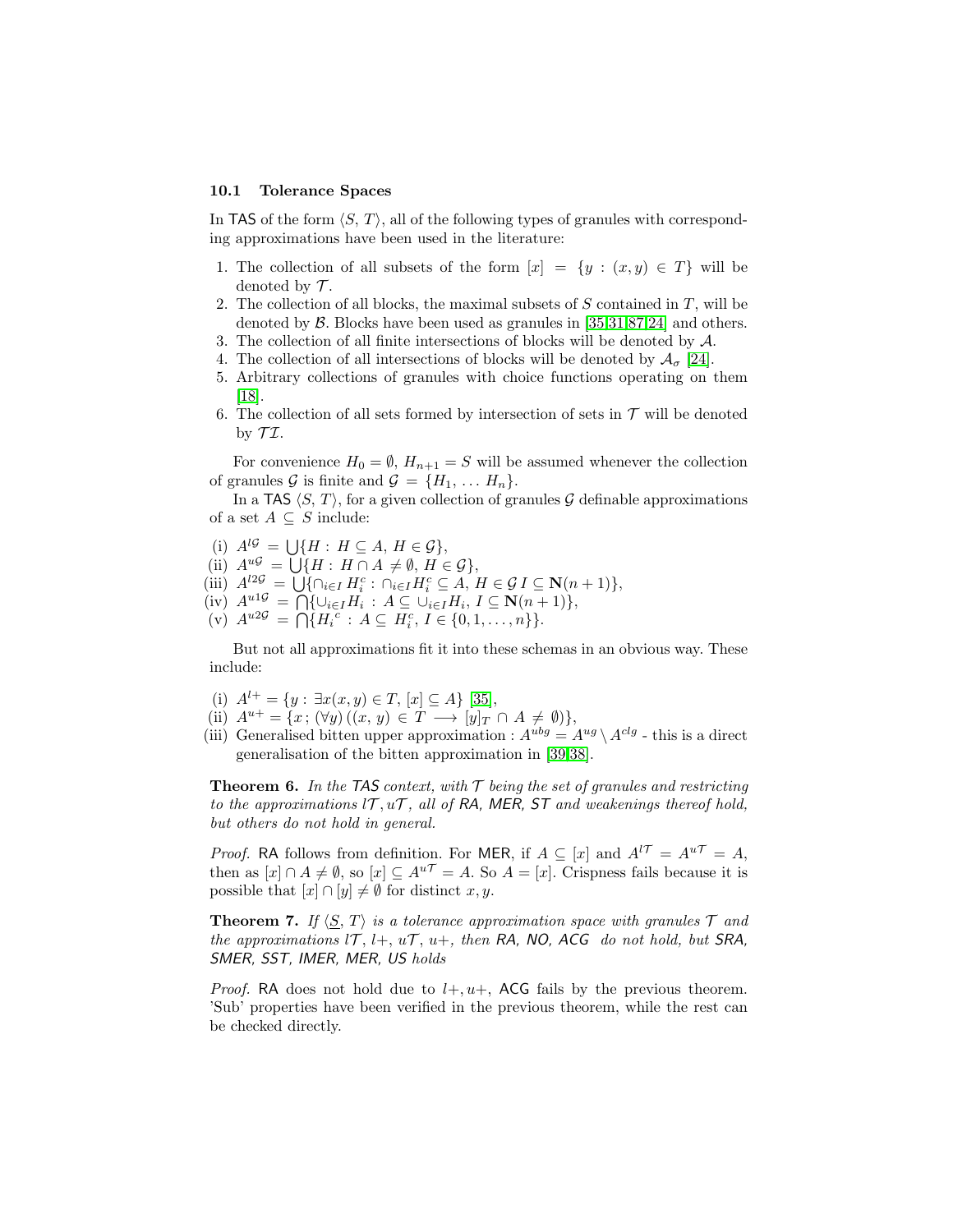**Theorem 8.** In Bitten RST [\[39](#page-55-11)[,38\]](#page-55-10), (taking G to be the set of T-relateds and restricting ourselves to the lower, upper and bitten upper approximations alone), **SRA** does not hold for the bitten upper approximation if  $\ddot{+}$ ,  $\ddot{+}$  are interpreted as set union and intersection respectively. MER, NO do not hold in general, but IMER, SCG, LS, LU, SRA hold.

Proof. The proof can be found in [\[39\]](#page-55-11). If unions and intersections alone are used to construct terms operations, then the bited upper approximation of a set of the form  $[x]_T$  (x being an element of the tolerance approximation space) may not be representable as it is the difference of the upper approximation and the lower approximation of the complement of  $[x]_T$ . But if  $\sim$ , for set complements is also permitted, then there are no problems with the representability in the WRA sense.

In [\[24\]](#page-54-21), a semantics of tolerance approximation spaces for the following theorem context are considered, but the properties of granules are not mentioned.

**Theorem 9.** Taking G to be  $A_{\sigma}$  and restricting ourselves to lower and bitten upper approximations alone RA, ACG, NO do not hold while LRA, MER, LACG, LMER, UMER, ST do hold.

*Proof.* If  $H$  is a granule, then it is an intersection of blocks. It can be deduced that the lower approximation of  $H$  coincides with itself, while the bitten upper approximation is the union of all blocks including  $H$ . LRA is obvious, but URA need not hold due to the bitten operation. If a definite set is included in a granule, then it has to be a block that intersects no other block and so the granule should coincide with it. So MER holds.

## 11 Cover-Based Rough Set Theory

The notation for approximations in cover-based RST, is not particularly minimalistic. This is rectified for easy comprehension below. I follow superscript notation strictly.  $\mathcal{U}, u'$  stand for lower and upper approximations and anything else following those signify a type. If  $X \subseteq S$ , then let

(i)  $X^{u1+} = X^{l1} \cup \bigcup \{ \text{Md}(x) : x \in X \},\$ (ii)  $X^{u2+} = \bigcup \{ K : K \in \mathcal{S}, K \cap X \neq \emptyset \},\$ (iii)  $X^{u3+} = \bigcup \{ \text{Md}(x) : x \in X \},\$ (iv)  $X^{u4+} = X^{l1} \cup \{K : K \cap (X \setminus X^{l1}) \neq \emptyset\},\$ (v)  $X^{u5+} = X^{l1} \cup \bigcup \{nbd(x) : x \in X \setminus X^{l1} \},\$ (vi)  $X^{u6+} = \{x : nbd(x) \cap X \neq \emptyset\},\$ (vii)  $X^{l6+} = \{x : nbd(x) \subseteq X\}.$ 

The approximation operators  $u_1, \ldots, u_5$  (corresponding to first, ..., fifth approximation operators used in [\[45\]](#page-55-17) and references therein) are considered with the lower approximation operator l1 in general. Some references for cover-based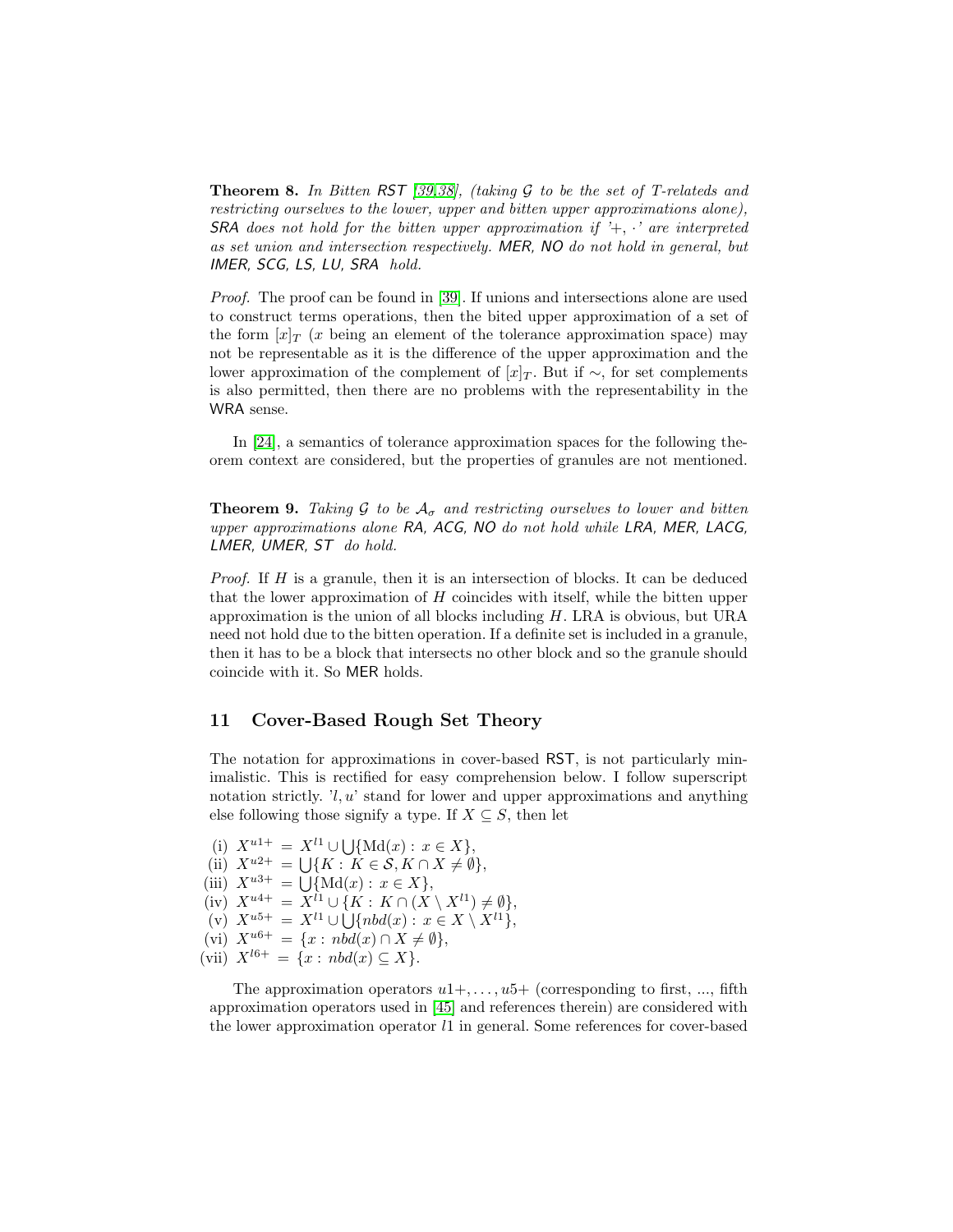RST include [\[42](#page-55-14)[,40,](#page-55-12)[46,](#page-55-18)[88,](#page-57-12)[43](#page-55-15)[,45,](#page-55-17)[89,](#page-57-13)[37](#page-55-9)[,48\]](#page-55-20). The relation between cover-based RST and relation-based RST are considered in [\[48,](#page-55-20)[45\]](#page-55-17). For a cover to correspond to a tolerance, it is necessary and sufficient that the cover be normal - a more general version of this result can be found in [\[90\]](#page-57-14). When such reductions are possible, then good semantics in Meta-R perspective are possible. The main results of [\[48\]](#page-55-20) provide a more complicated correspondence between covers and sets equipped with multiple relations or a relation with additional operations. The full scope of the results are still under investigation. So, in general, cover-based RST is more general than relation-based RST. From the point of view of expression, equivalent statements formulated in the former would be simpler than in the latter.

It can be shown that:

Proposition 2. In the above context,

- $\text{Md}(x)$  is invariant under removal of reducible elements,
- $(nbd(x))^{l6+} = nbd(x),$
- $nbd(x) \subset (nbd(x))^{6+}.$

The following pairs of approximation operators have also been considered in the literature (the notation of [\[46\]](#page-55-18) has been streamlined;  $lp1, lm1$  corresponds to  $\underline{P}_1, \underline{C}_1$  respectively and so on).

- (i)  $X^{lp1} = \{x : Fr(x) \subseteq X\},\$
- (ii)  $X^{up1} = \bigcup \{ K : K \in \mathcal{K}, K \cap X \neq \emptyset \},\$
- (iii)  $X^{lp2} = \bigcup \{ Fr(x); Fr(x) \subseteq X \},\$
- (iv)  $X^{up2} = \{z : (\forall y)(z \in Fr(y) \rightarrow Fr(y) \cap X \neq \emptyset)\},\$
- (v)  $X^{lp3} = X^{l1}$ ,
- (vi)  $X^{up3} = \{y : \forall K \in \mathcal{K} (y \in K \to K \cap X \neq \emptyset) \},\$
- (vii)  $X^{lp4}, X^{up4}$  are the same as the classical approximations with respect to  $\pi(\mathcal{K})$ - the partition generated by the cover  $K$ .
- (viii)  $X^{lm1} = X^{l1} = X^{lp3}$ ,
- $(ix)$   $X^{um1} = X^{u2}$ ,
- $(x) \; X^{lm2} = X^{l6+}$
- $(xi)$   $X^{um2} = X^{u6}+$ .
- (xii)  $X^{lm3} = \{x; (\exists u)u \in nbd(x), nbd(u) \subseteq X\},\$
- (xiii)  $X^{um3} = \{x; (\forall u)(u \in nbd(x) \rightarrow nbd(u) \cap X \neq \emptyset)\},\$
- (xiv)  $X^{lm4} = \{x; (\forall x)(x \in nbd(u) \rightarrow nbd(u) \subseteq X)\},$
- $(xv)$   $X^{um4} = X^{u6+} = X^{um2}$ ,
- (xvi)  $X^{lm5} = \{x; (\forall u)(x \in nbd(u) \rightarrow u \in X)\},\$
- (xvii)  $X^{um5} = \bigcup \{nbd(x); x \in X\}.$

### Example-1:

Let 
$$
S = \{a, b, c, e, f, g, h, i, j\},\
$$

 $\mathcal{K} = \{K_1, K_2, K_3, K_4, K_5, K_6, K_7, K_8, K_9\},\$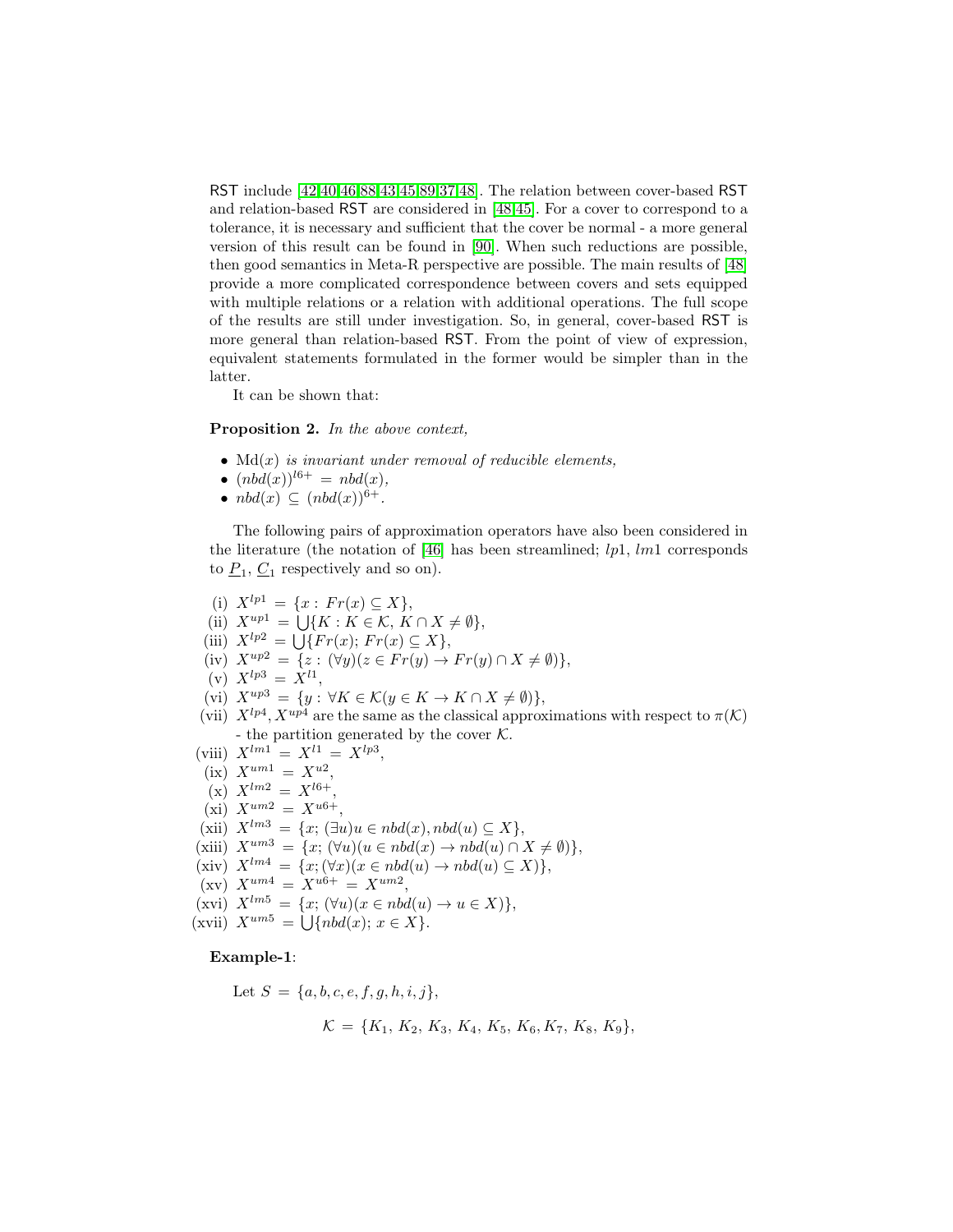$$
K_1 = \{a, b\}, K_2 = \{a, c, e\}, K_3 = \{b, f\}, K_4 = \{j\}, K_5 = \{f, g, h\},
$$
  

$$
K_6 = \{i\}, K_7 = \{f, g, j, a\}, K_8 = \{f, g\}, K_9 = \{a, j\}.
$$

The following table lists some of the other popular granules:

| Element: $x Fr(x)$ |                             | Md(x)             | nbd(x)        |
|--------------------|-----------------------------|-------------------|---------------|
| $\alpha$           | $S \setminus \{h, i\}$      | ${K_1, K_2, K_3}$ | a             |
| $\boldsymbol{b}$   | $\{a, b, f\}$               | $\{K_3\}$         | $\{b\}$       |
| $\mathfrak{c}$     | $\{a, c, e\}$               | ${K_2}$           | $\{a, c, e\}$ |
| $\epsilon$         | $\{a, c, e\}$               | ${K_2}$           | $\{a, c, e\}$ |
|                    | $S \setminus \{c, e, i\}$   | ${K_3, K_8}$      |               |
| $\mathfrak{g}$     | ${a, f, g, h, j}$           | ${K_8}$           | $\{f, g\}$    |
| $\hbar$            | $\{f, g, h\}$               | ${K_5}$           | $\{f, g, h\}$ |
| $\dot{i}$          | $\{i\}$                     | $\{K_6\}$         | $\{i\}$       |
| $\dot{j}$          | $\overline{\{a, f, g, j\}}$ | $\{K_4\}$         | $\{j\}$       |
|                    |                             |                   |               |
|                    |                             |                   |               |

The best approach to granulation in these types of approximations is to associate an initial set of granules and then refine them subsequently. Usually a refinement can be expected to be generable from the initial set through relatively simple set theoretic operations. In more abstract situations, the main problem would be of representation and the results in these situations would be the basis of possible abstract representation theorems. The theorems proved below throw light on the fine structure of granularity in the cover-based situations:

**Theorem 10.** In AUAI RST [\[37](#page-55-9)[,47\]](#page-55-19), with the collection of granules being K and the approximation operators being  $(l_1, l_2, u_1 \text{ and } u_2)$ , WRA, LS, SCG, LU, IMER holds, but ACG, RA, SRA, MER do not hold in general.

Proof. WRA holds if the complement, union and intersection operations are used in the construction of terms in the WRA condition. ACG does not hold as the elements of  $K$  need not be crisp with respect to  $l2$ . Crispness holds with respect to  $l1, u1$ , so SCG holds. MER need not hold as it is violated when a granule is properly included in another. IMER holds as the pathology negates the premise. It can also be checked by a direct argument.

From the definition of the approximations in AUAI and context, it should be clear that all pairings of lower and upper approximations are sensible generalisations of the classical context. In the following two of the four are considered. These pairs do not behave well with respect to duality, but are more similar with respect to representation in terms of granularity.

**Theorem 11.** In AUAI RST, with the collection of granules being  $K$  and the approximation operators being  $(l_1, u_1)$ , WRA, ACG, ST, LU holds, but MER, NO, FU, RA do not hold in general.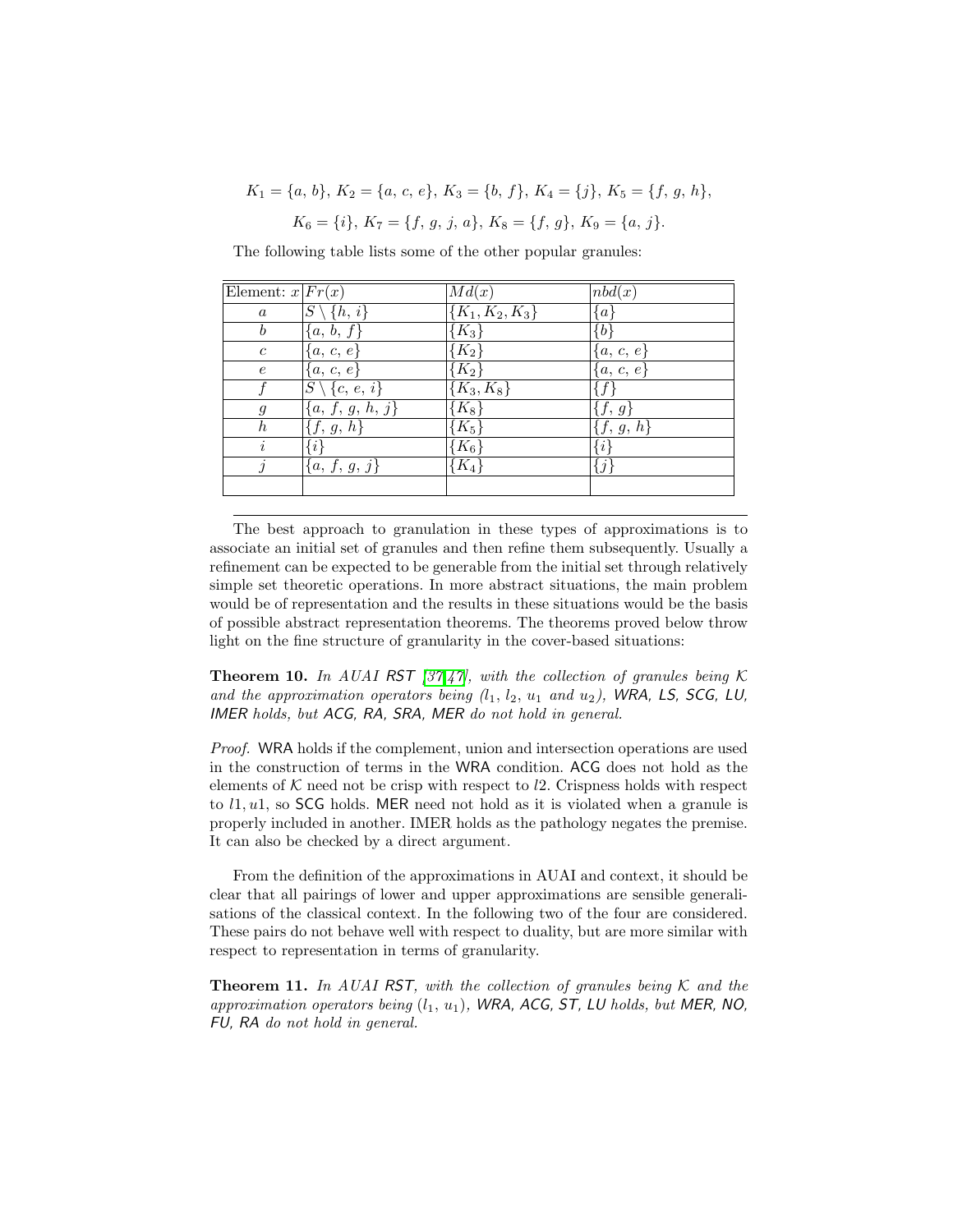**Theorem 12.** In AUAI RST, with the collection of granules being K and the two approximation operators being  $(l_2, u_2)$ , WRA, ST holds, but ACG, MER, RA, NO do not hold in general.

*Proof.* If  $K \in \mathcal{K}$ ,  $K \subseteq X$  (X being any subset of S) and  $y \in K^{2}$ , then y must be in at least one intersection of the sets of the form  $S \setminus K_i$  (for  $i \in I_0$ , say) and so it should be in each of these  $S \setminus K_i \subseteq K \subseteq X$ . This will ensure  $y \in X^{l2}$ . So lower stability holds. Upper stability can be checked in a similar way.

**Theorem 13.** When the approximations are  $(1p1, up1)$  and with the collection of granules being  $\{Fr(x)\}$ , all of MER, URA, UMER hold, but ACG, NO, LS do not hold necessarily

*Proof.* For an arbitrary subset  $X, X \subseteq Fr(x)$  for some  $x \in S$  and  $X^{lp1} = X^{up1} =$ X would mean that  $Fr(x) = X$  as  $Fr(x) \subseteq X^{up1}$  would be essential. So UMER and the weaker condition MER holds. URA is obvious from the definitions.

**Theorem 14.** When the approximations are  $(lp2, up2)$  and with the collection of granules being  $\{Fr(x)\}$ , all of MER, LMER, RA, LCG hold, but ACG, NO, LS do not hold necessarily

Proof. From the definition, it is clear that RA, LCG hold. If for an arbitrary subset  $X, X \subseteq Fr(x)$  for some  $x \in S$  and  $X^{lp2} = X = X^{up2}$ , then X is a union of some granules of the form  $Fr(y)$ . If  $x \in X$ , then it is obvious that  $X = Fr(x)$ .

If  $x \in Fr(x) \backslash X$  and  $F(x)$  is an element of the underlying cover S, then again it would follow that  $X = Fr(x)$ . Finally if  $x \in Fr(x) \setminus X$  and  $Fr(x)$  is a union of elements of the cover intersecting  $X$ , then we would have a contradiction. So MER follows.

If for an arbitrary subset X,  $X \subseteq Fr(x)$  for some  $x \in S$  and  $X^{lp2} = X$  and  $x \in Fr(x) \setminus X$ , then we will have a contradiction. So LMER holds.

**Theorem 15.** When the approximations are  $(lp3, up3)$  and with the collection of granules being  $K$ , all of MER, RA, ST, LCG, LU hold, but ACG, NO do not hold necessarily.

*Proof.* Both the lower and upper approximations of any subset of  $S$  is eventually a union of elements  $K$ , so RA holds. Other properties follow from the definitions. Counter examples are easy.

**Theorem 16.** When the approximations are  $(lp4, up4)$  and with the collection of granules being  $\pi(\mathcal{K})$ , all of RA, ACG, MER, AS, FU, NO, PS hold.

Proof. With the given choice of granules, this is like the classical case.

**Theorem 17.** When the approximations are  $(lp4, up4)$  and with the collection of granules being  $K$ , all of WRA, ACG, AS hold, while the rest may not.

*Proof.* WRA holds because elements of  $\pi(K)$  can be represented set theoretically in terms of elements of  $K$ . Lower and upper approximations of elements of  $K$  are simply unions of partitions of the elements induced by  $\pi(\mathcal{K})$ .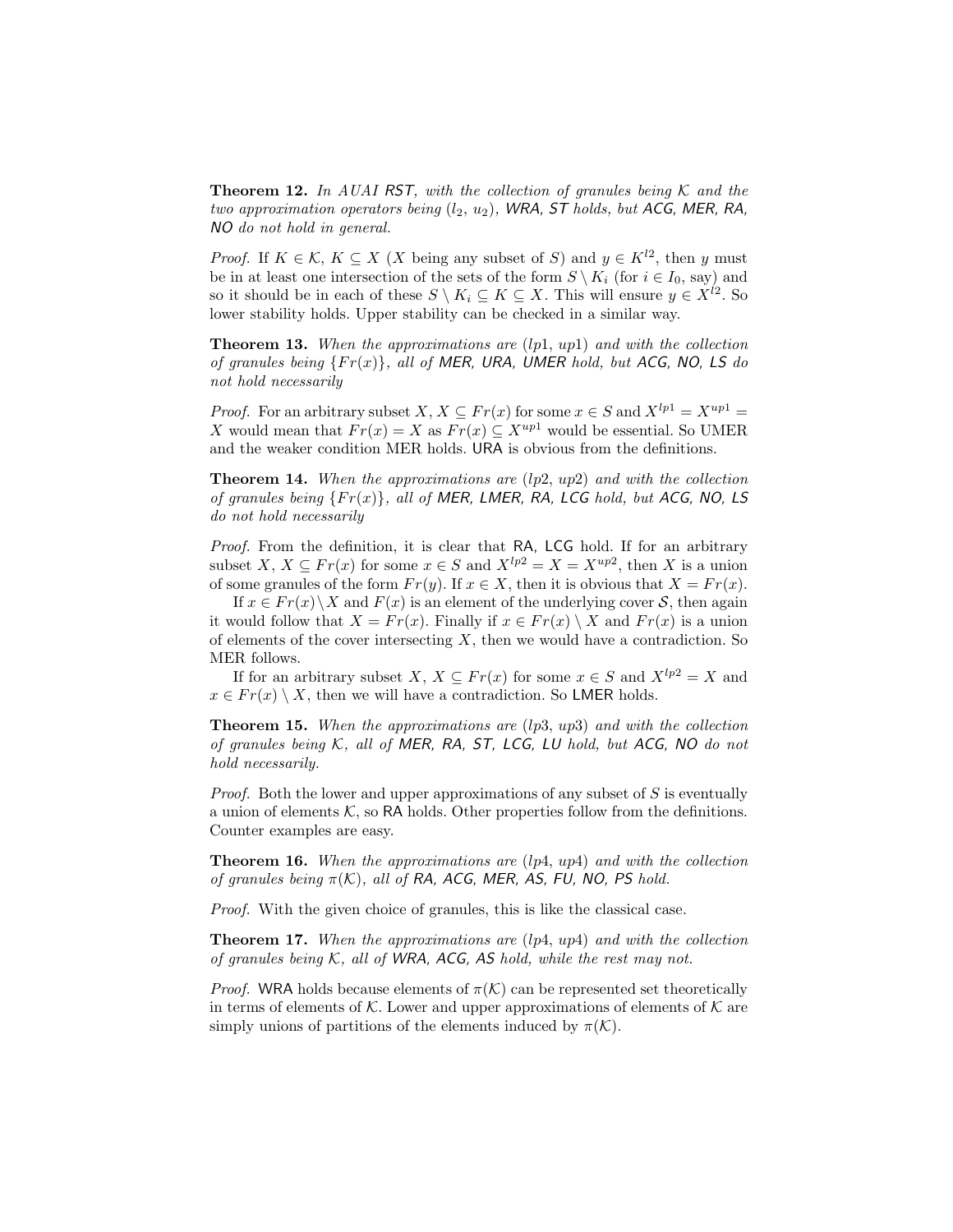**Theorem 18.** When the approximations are  $(lm1, um1)$  and with the collection of granules being  $K$ , all of WRA, LS, LCG hold, but RA, ST, LMER do not hold necessarily. For WRA, complementation is necessary.

*Proof.* If  $K$  has an element properly included in another, then LMER will fail. If complementation is also permitted, then WRA will hold. Obviously RA does not hold. Note the contrast with the pair  $(lp3, up3)$  with the same granulation.

**Theorem 19.** When the approximations are  $(lm2, um2)$  and with the collection of granules being  $N$ , all of LCG, LRA, ST, MER holds, but RA, ACG, LMER, NO do not hold necessarily.

*Proof.* If  $y \in \text{nbd}(x)$  for any two  $x, y \in S$ , then  $\text{nbd}(y) \subseteq \text{nbd}(x)$  and it is possible that  $x \notin nbd(y)$ , but it is necessary that  $x \in nbd(x)$ . So  $(nbd(x))^{lm2} =$  $nbd(x)$ , but  $(nbd(x))^{um2}$  need not equal  $nbd(x)$ . LRA will hold as the lower approximation will be a union of neighbourhoods, but this need happen in case of the upper approximation. NO is obviously false. The upper approximation of a neighbourhood can be a larger neighbourhood of a different point. So ACG will not hold in general. MER can be easily checked.

**Theorem 20.** When the approximations are  $(l6+, u6+)$  and with the collection of granules being  $N$ , all of LCG, LRA, ST, MER holds, but RA, ACG, LMER, NO do not hold necessarily.

Proof. Same as above.

**Theorem 21.** When the approximations are  $(11, u1+)$  and with the collection of granules being  $K$ , all of ACG, RA, FU, LS holds, but MER, LMER, NO do not hold necessarily.

Proof. RA holds as all approximations are unions of granules. For any granule K,  $K^{l1} = K$  and so  $K^{u1+} = K^l = K$ . So ACG holds. If for two granules A, B,  $A \subset B$ , then  $A^{l1} = A^{u1+} = A$ , but  $A \neq B$ . So MER, LMER cannot hold in general.

**Theorem 22.** When the approximations are  $(11, u2+)$  and with the collection of granules being  $K$ , all of ACG, RA, FU, ST holds, but MER, LMER, NO do not hold necessarily.

Proof. RA holds as all approximations are unions of granules. For any granule  $K, K^{l1} = K$  and so  $K^{u1+} = K^l = K$ . So ACG holds. If for two granules  $A, B$ ,  $A \subset B$ , then  $A^{l1} = A^{u1+} = A$ , but  $A \neq B$ . So MER, LMER cannot hold in general. If a granule K is included in a subset X of  $S$ , then it will be included in the latter's lower approximation. If  $K$  intersects another subset, then the upper approximation of the set will include  $K$ . So  $ST$  holds.

**Theorem 23.** When the approximations are  $(11, u3+)$  and with the collection of granules being  $K$ , all of ACG, RA, FU, LS holds, but MER, LMER, NO do not hold necessarily.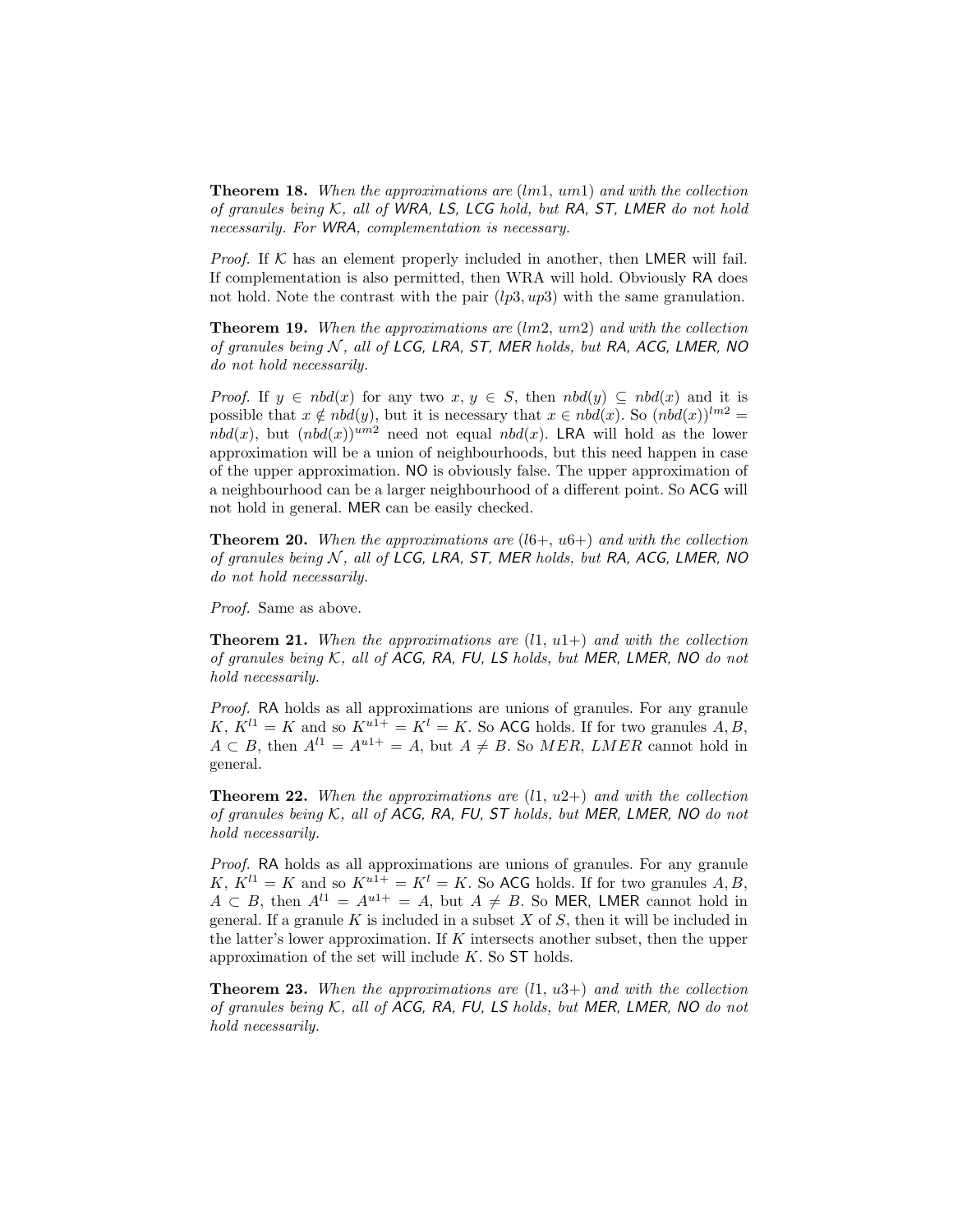Proof. RA holds as all approximations are unions of granules. For any granule  $K, K^{l1} = K$  and so  $K^{u1+} = K^l = K$ . So ACG holds. If for two granules A, B,  $A \subset B$ , then  $A^{l1} = A^{u3+} = A$ , but  $A \neq B$ . So MER, LMER cannot hold in general. The union of any two granules is a definite element, so FU holds.

**Theorem 24.** When the approximations are  $(l1, u4+)$  and with the collection of granules being  $K$ , all of ACG, RA, FU, LS holds, but MER, LMER, NO do not hold necessarily

Proof. RA holds as all approximations are unions of granules. For any granule  $K, K^{l1} = K$  and so  $K^{u1+} = K^l = K$ . So ACG holds. If for two granules  $A, B$ ,  $A \subset B$ , then  $A^{l1} = A^{u3+} = A$ , but  $A \neq B$ . So MER, LMER cannot hold in general. The union of any two granules is a definite element, so FU holds.

**Theorem 25.** When the approximations are  $(11, u5+)$  and with the collection of granules being  $K$ , all of ACG, RA, FU, LS holds, but MER, LMER, NO do not hold necessarily.

Proof. RA holds as all approximations are unions of granules. For any granule K,  $K^{l1} = K$  and so  $K^{u1+} = K^l = K$ . So ACG holds. If for two granules A, B,  $A \subset B$ , then  $A^{l1} = A^{u3+} = A$ , but  $A \neq B$ . So MER, LMER cannot hold in general. The union of any two granules is a definite element, so FU holds.

Apparently the three axioms WRA, LS, LU hold in most of the known theories and with most choices of granules. This was the main motivation for the following definition of admissibility of a set to be regarded as a set of granules.

**Definition 5.** A subset  $\mathcal G$  of  $S$  in a RYS will be said to be an admissible set of granules provided the properties WRA, LS and LU are satisfied by it.

In cover-based RSTs, different approximations are defined with the help of a determinate collection of subsets. These subsets satisfy the properties WRA, LS and FU and are therefore admissible granules. But they do not in general have many of the nicer properties of granules in relation to the approximations. However, at a later stage it may be possible to refine these and construct a better set of granules (see [\[48\]](#page-55-20), for example) for the same approximations. Similar process of refinement can be used in other types of RSTs as well. For these reasons, the former will be referred to as initial granules and the latter as relatively refined granules. It may happen that more closely related approximations may as well be formed by such process.

#### 11.1 Classification of Rough Set Theory

From the point of view of logic or rough reasoning associated, RST can be classified according to:

- 1. General context and definition of approximations.
- 2. Modal logic perspective from Meta-C (see [\[52\]](#page-56-3)).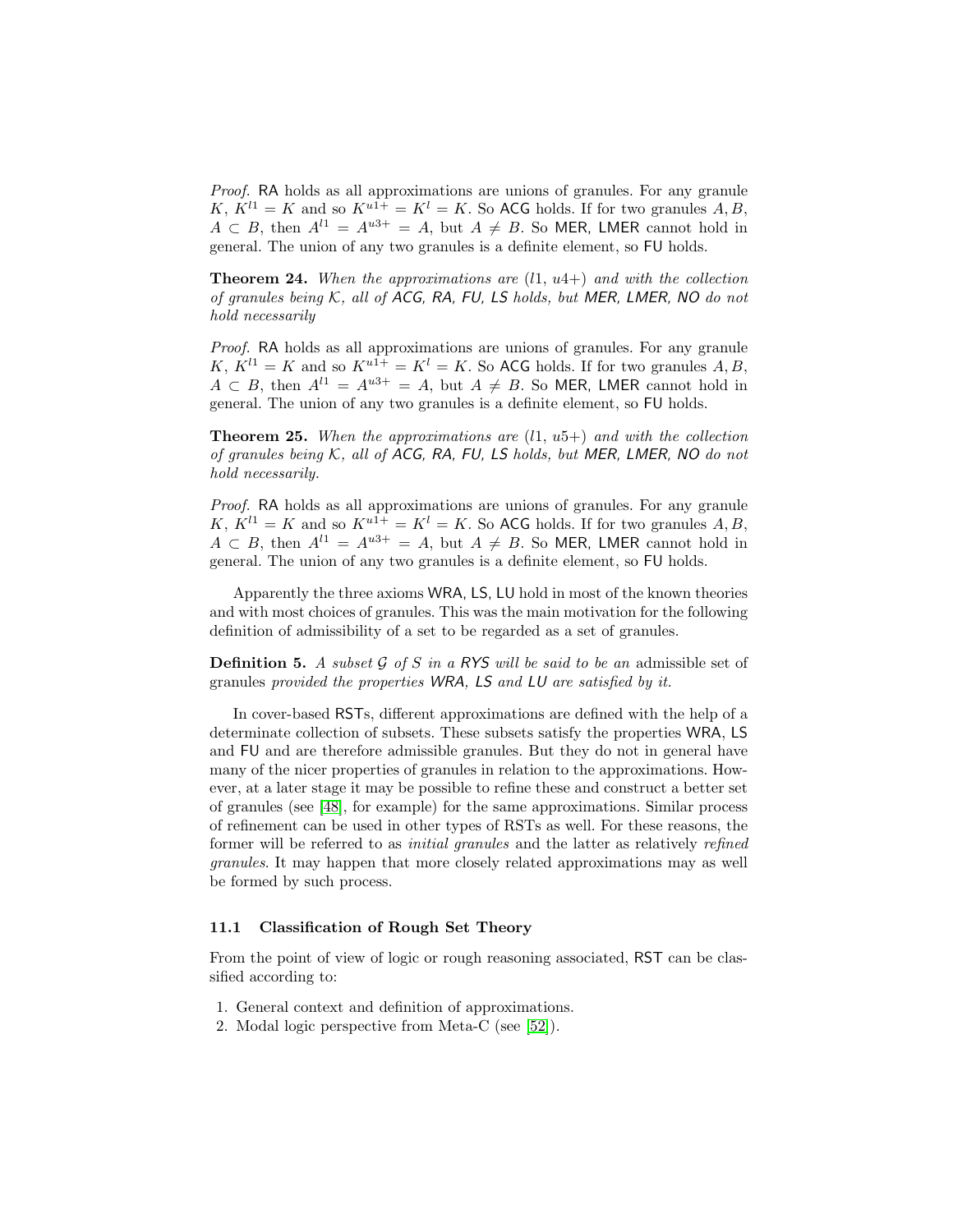- 3. Frechet Space perspective from Meta-C [\[88\]](#page-57-12).
- 4. Global properties of approximations viewed as operators at Meta-C (see for example [\[43\]](#page-55-15)).
- 5. Rough equality based semantic perspective at Meta-R (see for example [\[47\]](#page-55-19)).
- 6. Granularity Based Perspective (this paper).
- 7. Algebraic perspectives at Meta-C.
- 8. Algebraic perspectives at Meta-R.
- 9. Others.

In general the meta-C classification is not coherent with meta-R features. The problems are most severe in handling quotients induced by rough equalities. In the algebraic perspective, the operations at meta-C level are not usually preserved by quotients.

For algebraic approaches at Meta-C, the classification goes exactly as far as duality (for formulation of logic ) permits. Modal approaches can mostly be accommodated within the algebraic. But the gross classification into relationbased, cover-based and more abstract forms of RST remains coherent with desired duality. Of course, the easier cases that fit into the scheme of [\[88\]](#page-57-12) can be explored in more ways from the Meta-C perspective. The common algebraic approaches to modal logics further justifies such a classification as:

- The representation problem of algebraic semantics corresponds most naturally to the corresponding problems in duality theory of partially or latticeordered algebras or partial algebras. Some of the basic duality results for relation-based RST are considered in [\[91\]](#page-57-15). [\[92\]](#page-57-16) is a brief survey of applications of topology free duality. For studies proceeding from a sequent calculus or modal axiomatic system point of view, the classification also corresponds to the difficulty of the algebraization problem in any of the senses [\[3,](#page-54-0)[52,](#page-56-3)[93,](#page-57-17)[94\]](#page-57-18).
- The duality mentioned in the first point often needs additional topology in explicit terms. The actual connection of the operator approach in RST with point set topology is : Start from a collection with topological or pretopological operators on it, form possibly incompatible quotients and study a collection of some of these types of objects with respect to a new topology (or generalisations thereof) on it. This again supports the importance of the classification or the mathematical uniqueness of the structures being studied.

The present axiomatic approach to granules does provide a level of classification at Meta-C. But the way in which approximations are generated by granules across the different cases is not uniform and so comparisons will lack the depth to classify Meta-R dynamics, though the situation is definitely better than in the other mentioned approaches. One way out can be through the representation problem. It is precisely for this reason that the classification based on the present axiomatic approach is not stressed.

For those who do not see the point of the contamination problem, the axiomatic theory developed provides a supportive classification for general RST.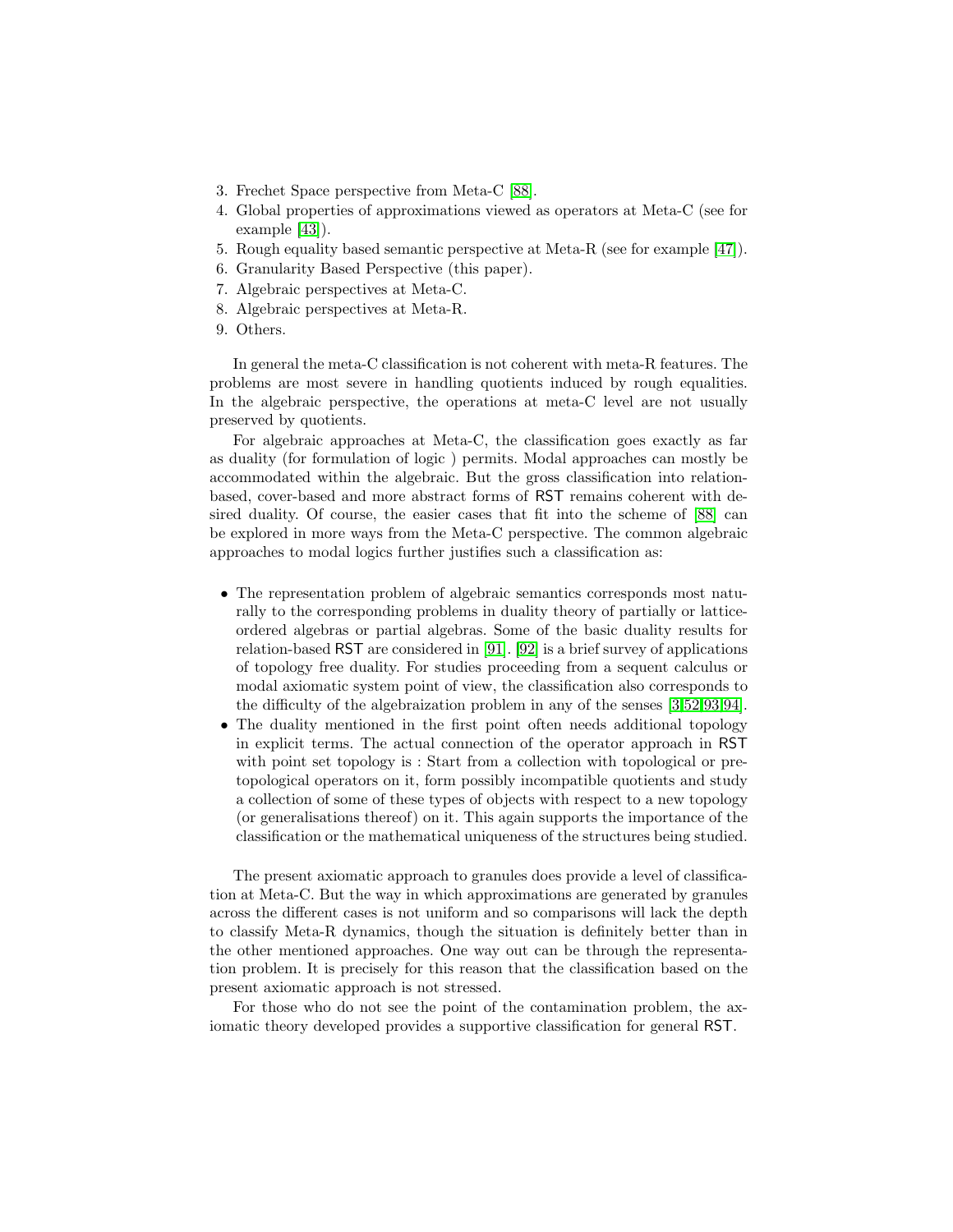## 12 Dialectical Counting, Measures

To count a collection of objects in the usual sense it is necessary that they be distinct and well defined. So a collection of well defined distinct objects and indiscernible objects can be counted in the usual sense from a higher meta level of perception. Relative this meta level, the collection must appear as a set. In the counting procedures developed, the use of this meta level is minimal and certainly far lesser than in other approaches. It is dialectical as two different interpretations are used simultaneously to complete the process. These two interpretations cannot be merged as they have contradictory information about relative discernibility. Though the classical interpretation is at a relatively higher meta level, it is still being used in the counting process and the formulated counting is not completely independent of the classical interpretation.

A strictly formal approach to these aspects will be part of a forthcoming paper.

Counting of a set of objects of an approximation space and that of its power set are very different as they have very different kinds of indiscernibility inherent in them. The latter possess a complete evolution for all of the indiscernibility present in it while the former does not. Counting of elements of a RYS is essentially a generalisation of the latter. In general any lower level structure like an approximation space corresponding to a 1-neighbourhood system [\[43\]](#page-55-15) or a cover need not exist in any unique sense. The axiomatic theory of granules developed in the previous sections provides a formal exactification of these aspects.

Let  $S$  be a RYS, with  $R$  being a derived binary relation (interpreted as a weak indiscernibility relation) on it. As the other structure on S will not be explicitly used in the following, it suffices to take  $S$  to be an at most countable set of elements in ZF, so that it can be written as a sequence of the form:  ${x_1, x_2, \ldots, x_k, \ldots}$ . Taking  $(a, b) \in R$  to mean 'a is weakly indiscernible from b' concepts of primitive counting regulated by different types of meta level assumptions are defined below. The adjective primitive is intended to express the minimal use of granularity and related axioms.

#### Indiscernible Predecessor Based Primitive Counting (IPC)

In this form of 'counting', the relation with the immediate preceding step of counting matters crucially.

- 1. Assign  $f(x_1) = 1_1 = s^0(1_1)$ .
- 2. If  $f(x_i) = s^r(1_i)$  and  $(x_i, x_{i+1}) \in R$ , then assign  $f(x_{i+1}) = 1_{j+1}$ .
- 3. If  $f(x_i) = s^r(1_i)$  and  $(x_i, x_{i+1}) \notin R$ , then assign  $f(x_{i+1}) = s^{r+1}(1_i)$ .

The 2-type of the expression  $s^{r+1}(1_j)$  will be j. Successors will be denoted by the natural numbers indexed by 2-types.

#### History Based Primitive Counting (HPC)

In HPC, the relation with all preceding steps of counting will be taken into account.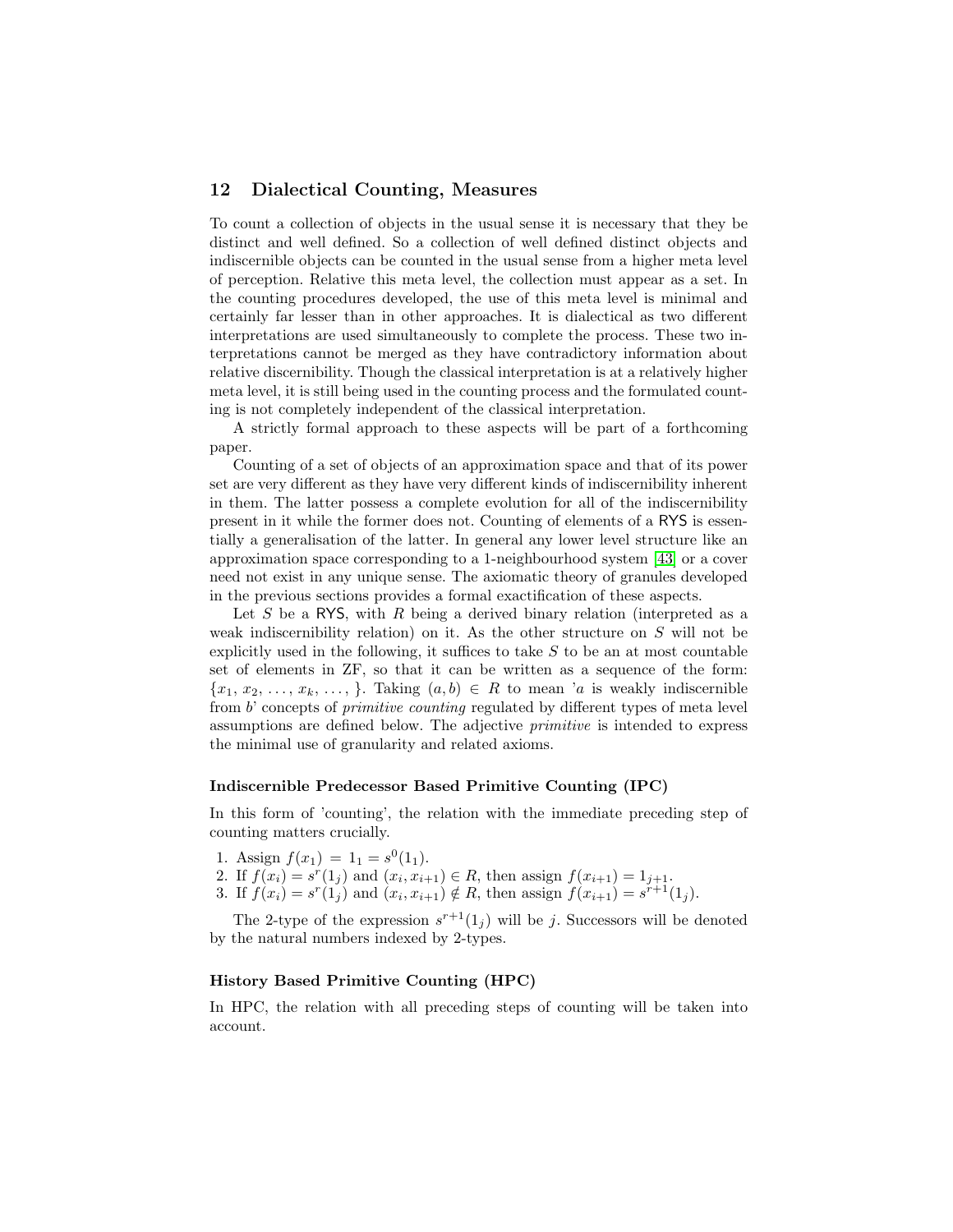- 1. Assign  $f(x_1) = 1_1 = s^0(1_1)$ .
- 2. If  $f(x_i) = s^r(1_i)$  and  $(x_i, x_{i+1}) \in R$ , then assign  $f(x_{i+1}) = 1_{j+1}$ .
- 3. If  $f(x_i) = s^r(1_i)$  and  $\bigwedge_{k \leq i+1} (x_k, x_{i+1}) \notin R$ , then assign  $f(x_{i+1}) = s^{r+1}(1_i)$ .

In any form of counting in this section, if  $f(x) = \alpha$ , then  $\tau(\alpha)$  will denote the least element that is related to x, while  $\epsilon(\alpha)$  will be the greatest element preceding  $\alpha$ , which is related to  $\alpha$ .

#### History Based Perceptive Partial Counting (HPPC)

In HPPC, the valuation set shall be  $N \cup \{*\} = N^*$  with  $*$  being an abbreviation for 'undefined'.

1. Assign  $f(x_1) = 1 = s^0(1)$ . 2. If  $(x_i, x_{i+1}) \in R$ , then assign  $f(x_{i+1}) = *$ . 3. If  $Max_{k \leq i} f(x_k) = s^r(1)$  and  $\bigwedge_{k \leq i} (x_k, x_i) \notin R$ , then assign  $f(x_i) = s^{r+1}(1)$ .

Clearly, HPPC depends on the order in which the elements are counted.

#### Indiscernible Predecessor Based Partial Counting (IPPC)

This form of counting is similar to HPPC, but differs in using the IPC methodology.

- 1. Assign  $f(x_1) = 1 = s^0(1)$ .
- 2. If  $(x_i, x_{i+1}) \in R$ , then assign  $f(x_{i+1}) = *$ .
- 3. If  $Max_{k \leq i} f(x_k) = s^r(1)$  and  $(x_{i-1}, x_i) \notin R$ , then assign  $f(x_i) = s^{r+1}(1)$ .

**Definition 6.** A generalised approximation space  $\langle S, R \rangle$  will be said to be IPP Countable (resp HPP Countable) if and only if there exists a total order on S, under which all the elements can be assigned a unique natural number under the IPPC (resp HPPC) procedure . The ratio of number of such orders to the total number of total orders will be said to be the IPPC Index (resp HPPC Index).

These types of countability are related to measures, applicability of variable precision rough methods and combinatorial properties. The counting procedures as such are strongly influenced by the meaning of associated contexts and are not easy to compare. In classical RST, HPC can be used to effectively formulate a semantics, while the IPC method yields a weaker version of the semantics in general. This is virtually proved below:

Theorem 26. In the HPC procedure applied to classical RST, a set of the form  ${l_p, 1_q, \ldots 1_t}$  is a granule if and only if it is the greatest set of the form with every element being related to every other and for any element  $\alpha$  in it  $\tau(\alpha)$  =  $f^{\dashv}(l_p)$  and  $\epsilon(\alpha) = f^{\dashv}(1_t)$  (for at least two element sets). Singleton granules should be of the form  $\{l_p\}$  with this element being unrelated to all other elements in S.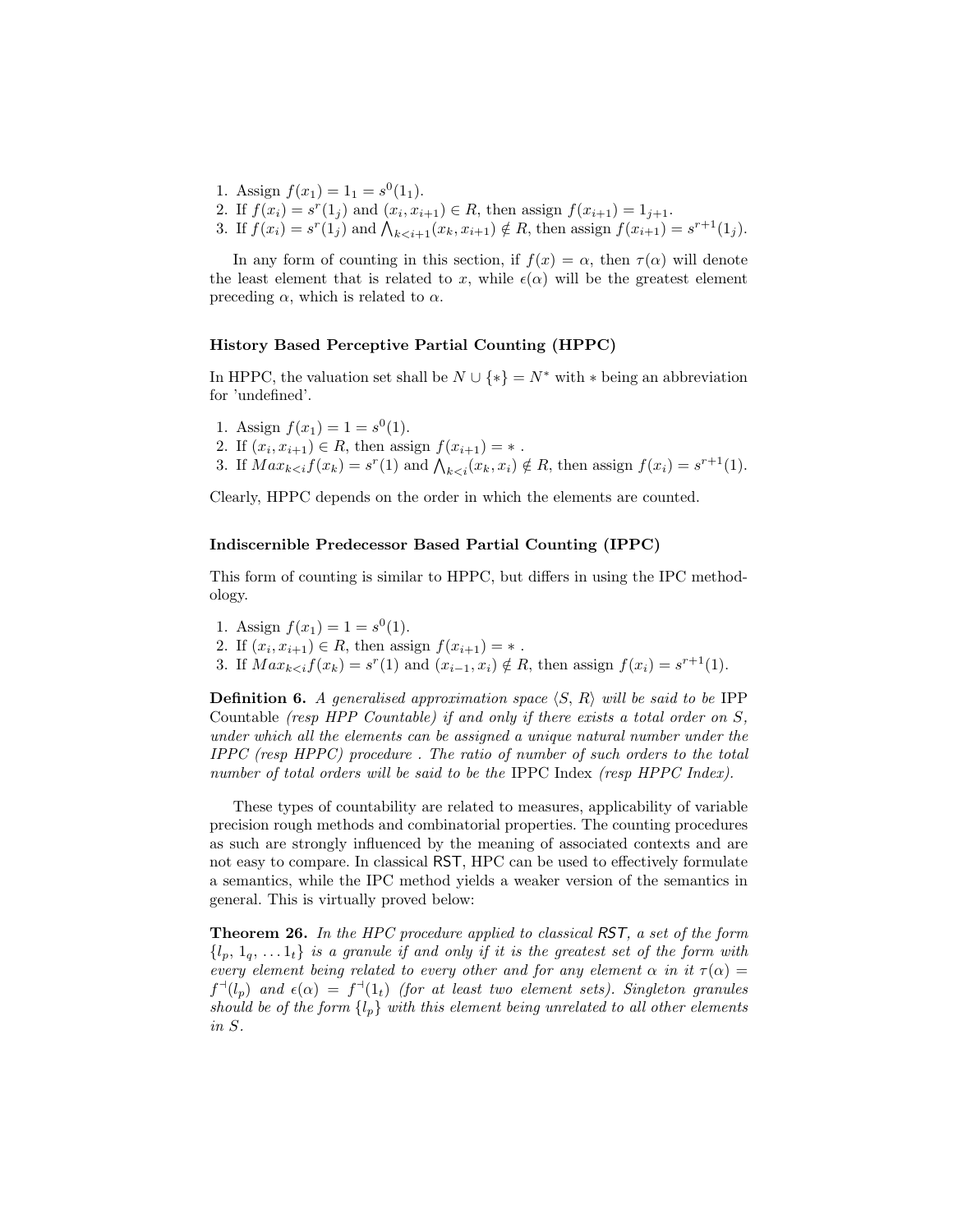Theorem 27. All of the following are decidable in a finite number of steps in a finite AS by the application of the HPC counting method :

- 1. Whether a given subset A is a granule or otherwise.
- 2. Whether a given subset A is the lower approximation of a set B.
- 3. Whether a given subset A is the upper approximation of a set B.

Proof. Granules in the classical RST context are equivalence classes and elements of such classes relate to other elements within the class alone.

Theorem 28. The above two theorems do not hold in the IPC context. The criteria of the first theorem defines a new type of granules in totally ordered approximation spaces and relative this the second theorem may not hold.

Proof. By the IPC way of counting, equivalence classes can be split up into many parts and the numeric value may be quite deceptive. Looking at the variation of the 2-types, the criteria of the first theorem above will define parts of granules, that will yield lower and upper approximations distinct from the classical ones respectively.

Extension of these counting processes to TAS for the abstract extraction of information about granules, becomes too involved even for the simplest kind of granules. However if the IPC way of counting is combined with specific parthood orders, then identification of granules can be quite easy. The other way is to consider entire collections of countings according to the IPC scheme.

Theorem 29. Among the collection of all IPC counts of a RYS S, any one with maximum number of  $1_i$ s occurring in succession determines all granules. If S is the power set of an approximation space, then all the definite elements can also be identified from the distribution of sequences of successive  $1_i$ s.

*Proof.* • Form the collection  $\mathcal{I}(S)$  of all IPC counts of S.

- For  $\alpha, \beta \in \mathcal{I}(S)$ , let  $\alpha \preceq \beta$  if and only if  $\beta$  has longer strings of  $1_i$  s towards the left and more number of strings of  $1_i$ s of length greater than 1, than  $\alpha$ .
- The maximal elements in this order suffice for this theorem.

#### Example

Let  $S = \{f, b, c, a, k, i, n, h, e, l, g, m\}$  and let R, Q be the reflexive and transitive closure of the relation

 $\{(a, b), (b, c), (e, f), (i, k), (l, m), (m, n), (q, h)\}\$ 

and

$$
\{(a,b), (e,f), (i,k), (l,m), (m,n)\}
$$

respectively. Then  $\langle S, R \rangle$  and  $\langle S, Q \rangle$  are approximation spaces. This set can be counted (relative  $R$ ) in the presented order as follows: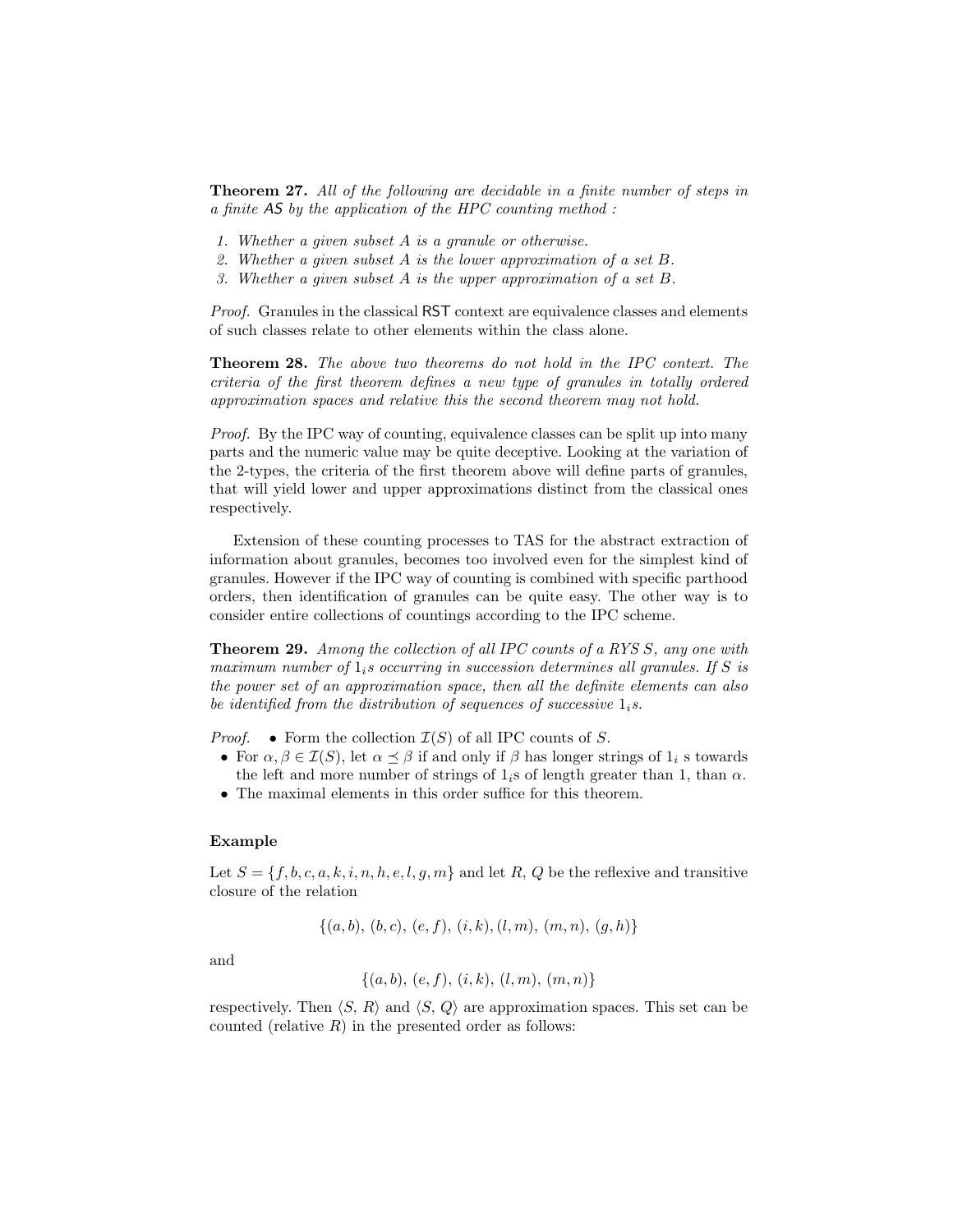**IPC**  $\{1_1, 2_1, 1_2, 1_3, 2_3, 1_4, 2_4, 3_4, 1_5, 2_5, 1_6, 2_6\},\$ HPC  $\{1_1, 2_1, 1_2, 1_3, 2_3, 1_4, 1_5, 2_5, 1_6, 1_7, 1_8, 1_9\},\$ HPPC  $\{1_1, 2_1, *, *, 3_1, *, 4_1, 5_1, *, *, *, * \},\$ **HPC** Relative  $Q: \{1_1, 2_1, 3_1, 1_2, 2_2, 1_3, 2_3, 3_3, 1_4, 1_5, 2_5, 1_6\}.$ 

Now  $S|Q = \{\{a, b\}, \{c\}, \{e, f\}, \{i, k\}, \{l, m, n\}, \{g\}, \{h\}\}\$ and the positive region of  $Q$  relative  $R$  is

$$
POS_{R}(Q) = \bigcup_{X \in S|Q} X^{l} = \{e, f, l, m, n\} = \{f, n, e, l, m\}.
$$

The induced HPC counts of this set are respectively  $\{1_1, 2_5, 1_6, 1_7, 1_9\}$  and  ${1, 2_3, 1_4, 1_5, 1_6}.$ 

## 13 Generalized Measures

According to Pawlak's approach [\[17\]](#page-54-14) to theories of knowledge from a classical rough perspective, if  $S$  is a set of attributes and  $R$  an indiscernibility relation on it, then sets of the form  $A<sup>l</sup>$  and  $A<sup>u</sup>$  represent clear and definite concepts. If Q is another stronger equivalence  $(Q \subseteq R)$  on  $S$ , then the state of the knowledge encoded by  $\langle S, Q \rangle$  is a refinement of that of  $S = \langle S, R \rangle$ . The R-positive region of Q is defined to be

$$
POS_{R}(Q) = \bigcup_{X \in S|Q} X^{l_{R}}; \quad X^{l_{R}} = \bigcup \{ [y]_{R}; [y]_{R} \subseteq X \}.
$$

The degree of dependence of knowledge Q on R  $\delta(Q, R)$  is defined by

$$
\delta(Q, R) = \frac{Card(POS_R(Q))}{Card(S)}
$$

.

**Definition 7.** The granular dependence degree of knowledge Q on R,  $qk(Q, R)$ will be the tuple  $(k_1, \ldots, k_r)$ , with the  $k_i$ 's being the ratio of the number of granules of type i included in  $POS_{R}(Q)$  to card(S).

Note that the order on  $S$ , induces a natural order on the granules (classes) generated by  $R$ ,  $Q$  respectively. This vector cannot be extracted from a single HPC count in general (the example in the last section should be suggestive). However if the granulation is taken into account, then much more information (apart from the measure) can be extracted.

**Proposition 3.** If  $g k(Q, R) = (k_1, k_2, \ldots, k_r)$ , then  $\delta(Q, R) = \sum k_i$ .

The concepts of consistency degrees of multiple models of knowledge introduced in [\[95\]](#page-57-19) can also be improved by a similar strategy:

If  $\delta(Q, R) = a$  and  $\delta(R, Q) = b$ , then the consistency degree of Q and R,  $Cons(Q, R)$  is defined by

$$
Cons(Q, R) = \frac{a+b+ nab}{n+2},
$$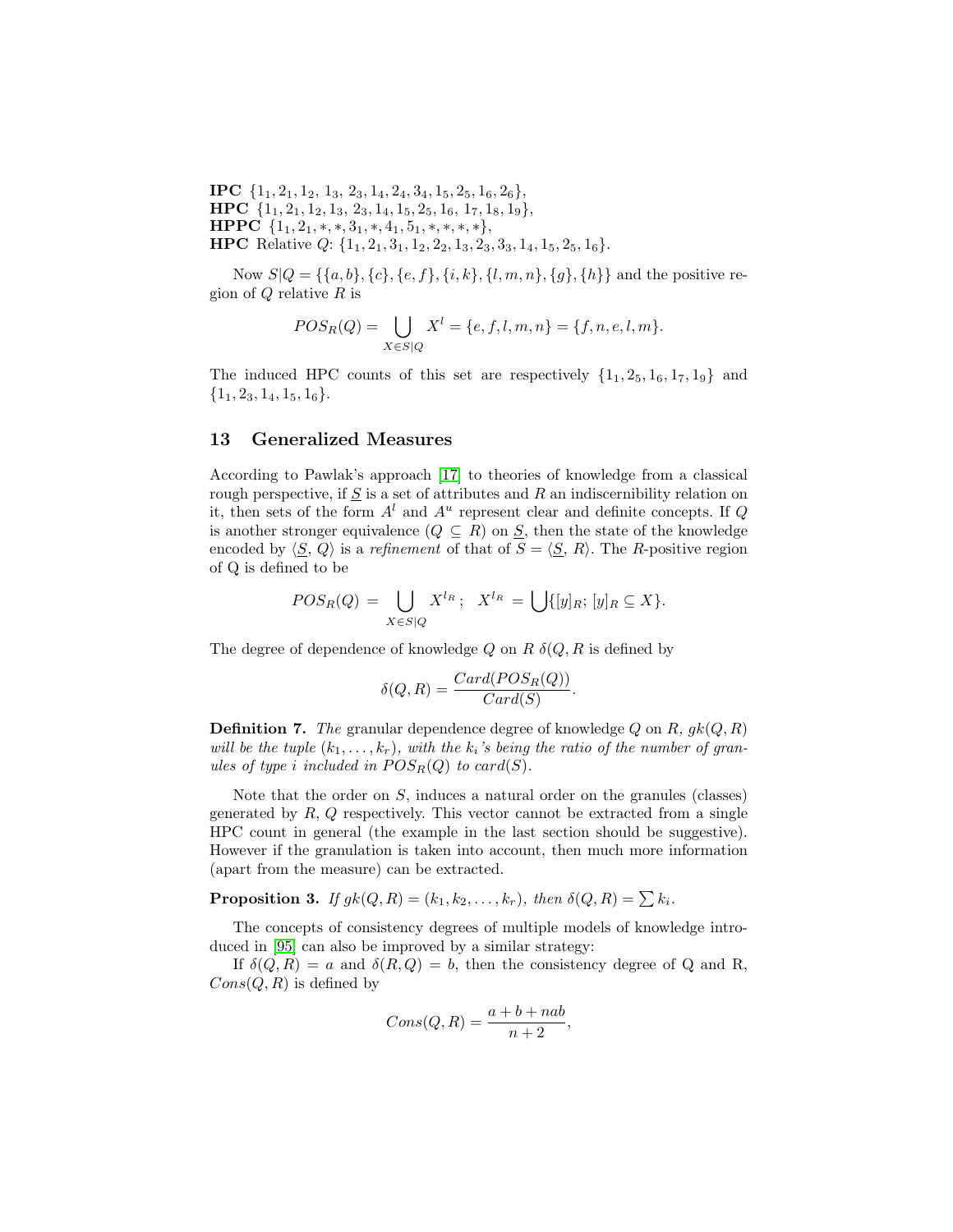where  $n$  is the consistency constant. With larger values of  $n$ , the value of the consistency degree becomes smaller.

**Definition 8.** If  $g k(Q, R) = (k_1, k_2, \ldots, k_r)$  and  $g k(R, Q) = (l_1, l_2, \ldots, l_p)$  then the granular consistency degree  $gCons(Q, R)$  of the knowledge represented by  $Q, R, will be$ 

$$
gCons(Q, R) = (k_1^*, \ldots, k_r^*, l_1^*, \ldots, l_p^*, nk_1^*l_1, \ldots nk_r^*l_p),
$$

where  $k_i^* = \frac{k_i}{n+2}$  for  $i = 1, ..., r$  and  $l_j^* = \frac{l_j}{n+2}$  for  $j = 1, ..., p$ .

The knowledge interpretation can be extended in a natural way to other general RST (including TAS) and also to choice inclusive rough semantics [\[18\]](#page-54-15). Construction of similar measures is however work in progress. With respect to the counting procedures defined, these two general measures are relatively constructive provided granules can be extracted. This is possible in many of the cases and not always. They can be replaced by a technique of defining atomic sub-measures based on counts and subsequently combining them.

Algebraic semantics for these and related measures have been developed in [\[6\]](#page-54-3) by the present author (after the writing of this paper). The reader is referred to the same for a fuller treatment of this section.

#### 13.1 Rough Inclusion Functions

Various rough inclusion and membership functions with related concepts of degrees are known in the literature (see [\[96\]](#page-57-20) and references therein). If these are not representable in terms of granules through term operations formed from the basic ones [\[18\]](#page-54-15), then they are not truly functions/degrees of the rough domain. To emphasize this aspect, I will refer to such measures as being *non-compliant for* the rough context. I seek to replace such non-compliant measures by tuples satisfying the criteria. Based on this heuristic, I would replace the rough inclusion function

$$
k(X,Y) = \begin{cases} \frac{\#(X \cap Y)}{\#(X)}, \text{ if } X \neq \emptyset, \\ 1, \text{ else,} \end{cases}
$$

with

$$
k^*(X,Y) = \begin{cases} (y_1, y_2, \dots, y_r) & \text{if } X^l \neq \emptyset, \\ \left(\frac{1}{r}, \dots, \frac{1}{r}\right), & \text{else} \end{cases}
$$

where

$$
\frac{\#(G_i)\cdot \chi_i(X\cap Y)}{\#(X^l)=y_i}, \ \ i=1,2,\ldots r.
$$

Here it is assumed that  $\{G_1, \ldots, G_r\} = \mathcal{G}$  (the collection of granules) and that the function  $\chi_i$  is being defined via,

$$
\chi_i(X) = \begin{cases} 1, \text{ if } G_i \subseteq X, \\ 0, \text{ else,} \end{cases}
$$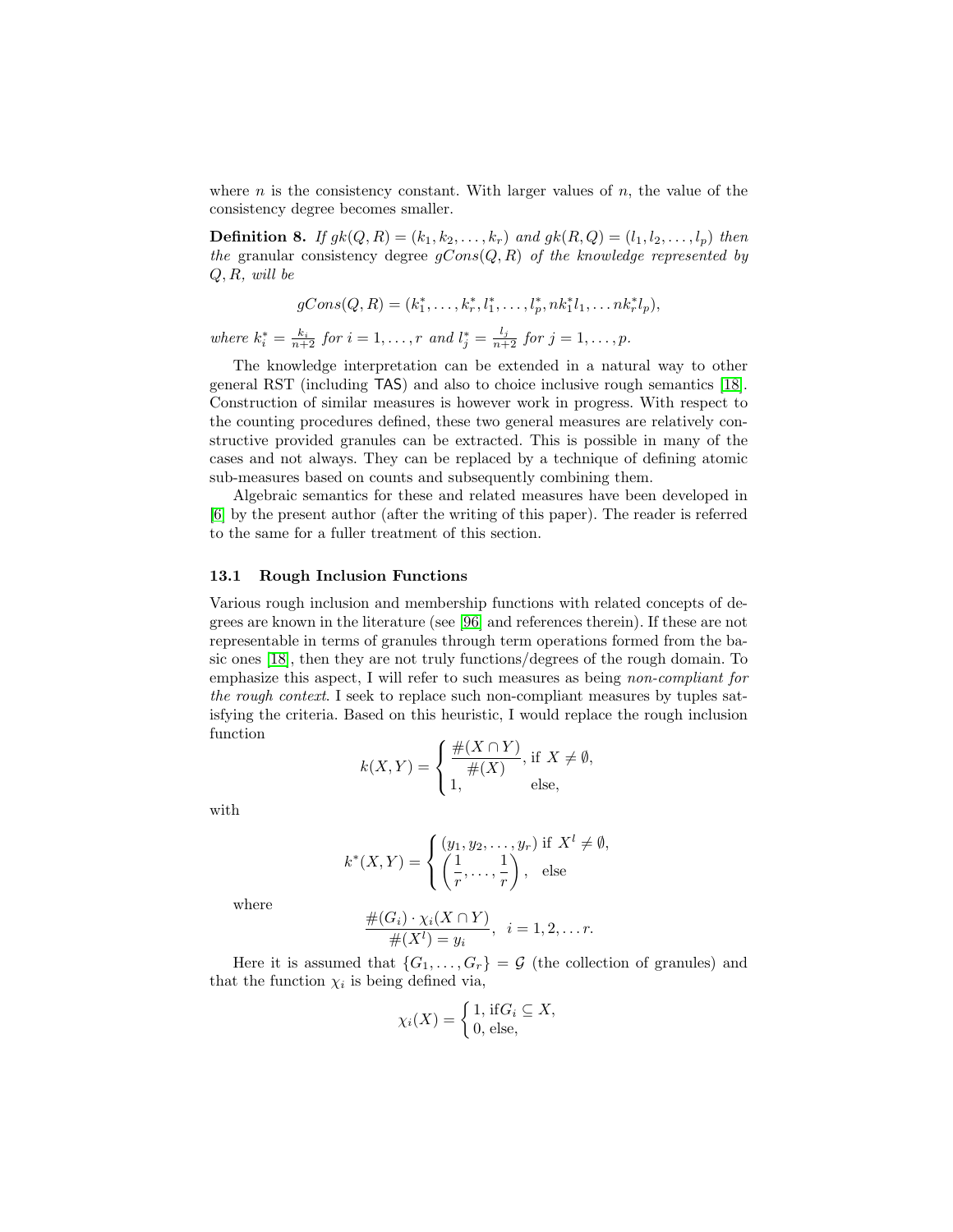Similarly,

$$
k_1(X,Y) = \begin{cases} \frac{\#(Y)}{\#(X \cup Y)}, \text{ if } X \cup Y \neq \emptyset, \\ 1, \text{ else,} \end{cases}
$$

can be replaced by

$$
k_1^*(X,Y) = \begin{cases} (h_1, h_2, \dots, h_r) & \text{if } X^l \neq \emptyset, \\ \left(\frac{1}{r}, \dots, \frac{1}{r}\right), & \text{else} \end{cases}
$$

where

$$
\frac{\#(G_i) \cdot \chi_i(Y)}{\#((X \cup Y)^l)} = h_i \, ; i = 1, 2, ..., r,
$$

and

$$
k_2(X,Y) = \frac{\#(X^c \cup Y)}{\#(S)},
$$

can be replaced by

$$
k_2^*(X,Y) = (q_1, q_2, \dots, q_r) ,
$$

where

$$
\frac{\#(G_1)\cdot \chi_1(X^c \cup Y)}{\#(S)} = q_i, \ \ i = 1, 2, \dots, r.
$$

This strategy can be extended to every other non-compliant inclusion function. Addition, multiplication and their partial inverses for natural numbers can be properly generalised to the new types of numbers with special regard to meaning of the operations on elements of dissimilar type. This paves the way for the representation of these general measures in the new number systems (given the granulation).

## 14 On Representation of Counts

In this section, ways of extending the representation of the different types of counts considered in the previous section are touched upon. The basic aim is to endow these with more algebraic structure through higher order constructions. The generalised counts introduced have been given a representation that depend on the order of arrangement of relatively discernible and indiscernible things from a Meta-C perspective. A representation that accommodates all possible arrangements is of natural interest from both concrete and abstract perspectives. The global structure that corresponds to  $Z$  or  $N$  is not this and may be said to correspond to rather superfluous implicit interpretations of counting exact objects by natural numbers. From a different perspective a distinction is made between the names of objects and the 'generalised numbers' associated in all this.

Consider the following set of statements: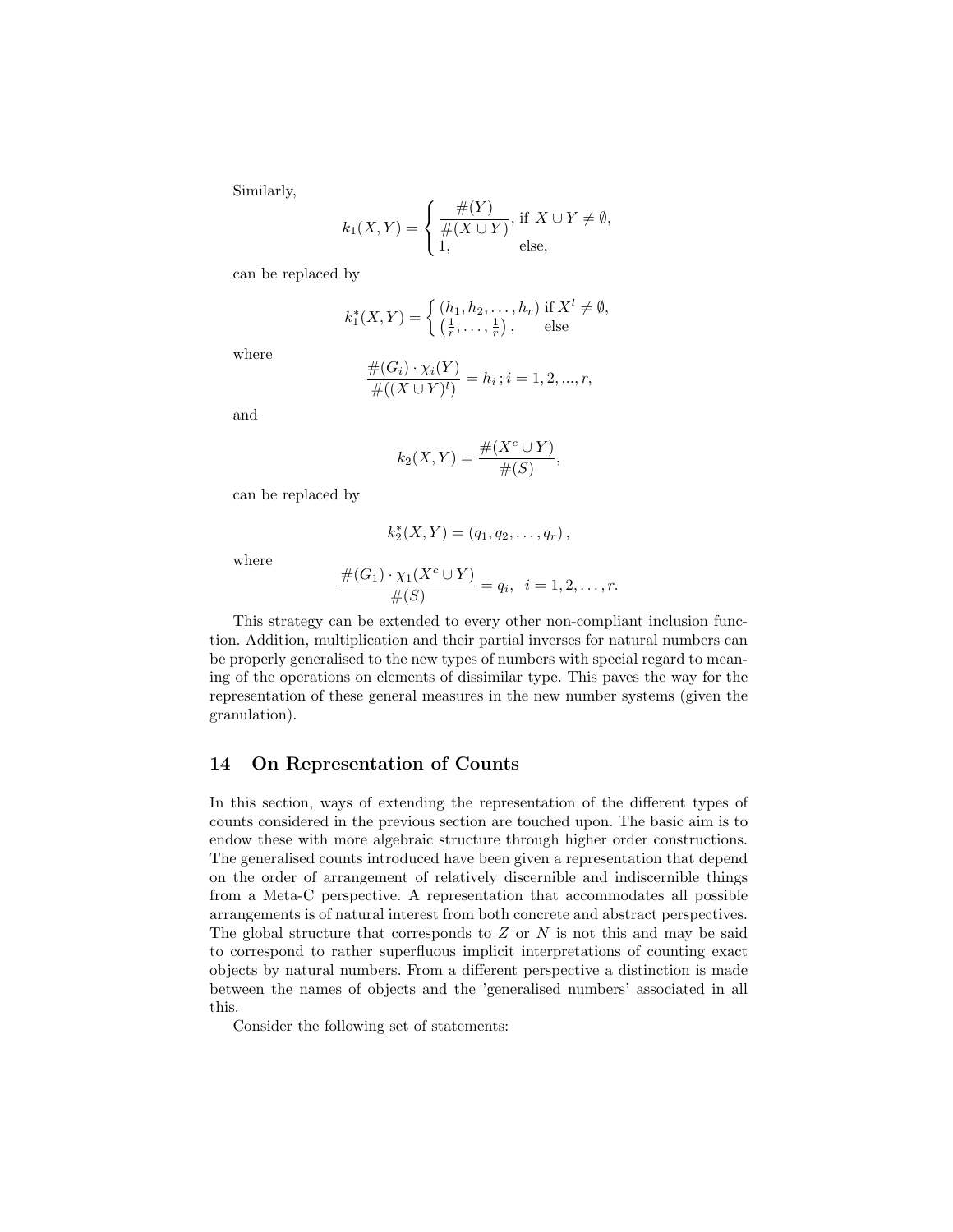- A Set  $S$  has finite cardinality  $n$ .
- **B** Set S can be counted in  $n!$  ways.
- C The set of counts  $C(S)$  of the set S has cardinality n!.
- **E** The set of counts  $\mathcal{C}(S)$  of the set S bijectively corresponds to the permutation group  $S_n$ .
- **F** The set of counts  $C(S)$  can be endowed with a group operation so that it becomes isomorphic to  $S_n$ .

Statements C, E and F are rarely explicitly stated or used in mathematical practice in the stated form. To prove 'F', it suffices to fix an initial count. From the point of view of information content it is obvious that  $A \subset B \subset C \subset E \subset F$ . It is also possible to replace 'set' in the above statements by 'collection' and then from the axiomatic point of statements C, E, and F will require stronger axioms (This aspect will not be taken up in the present paper). I will show that partial algebraic variants of statement F correspond to IPC.

An important aspect that will not carry over under the generalisation is:

**Proposition 4.** Case  $F$  is fully determined by any of the two element generating sets (for finite n).

## 14.1 Representation Of IPC

The group  $S_n$  can be associated with all the usual counting of a collection of n elements. The composition operation can be understood as the action of one counting on another. This group can be associated with the RYS being counted and 'similarly counted pairs' in the latter can be used to generate a partial algebra. Formally, the structure will be deduced using knowledge of  $S_n$  and then abstracted:

- Form the group  $S_n$  with operation  $*$  based on the interpretation of the collection as a finite set of  $n$  elements at a higher meta level,
- Using the information about similar pairs, associate a second interpretation  $s(x)$  based on the IPC procedure with each element  $x \in S_n$ ,
- Define  $(x, y) \in \rho$  if and only if  $s(x) = s(y)$ .

On the quotient  $S_n|\rho$ , let

$$
a \circ b = \begin{cases} c & \text{if } \{z : x * y = z, x \in a, y \in b\} | \rho \in S_n | \rho, \\ \infty & \text{else.} \end{cases}
$$

The following proposition follows from the form of the definition.

**Proposition 5.** The partial operation  $\circ$  is well defined.

**Definition 9.** A partial algebra of the form  $\langle S_n|\rho, \circ \rangle$  defined above will be called a Concrete IPC-partial Algebra (CIPCA)

A partially ordered set  $\langle F, \leq \rangle$  is a *lower semi-linearly ordered set* if and only if: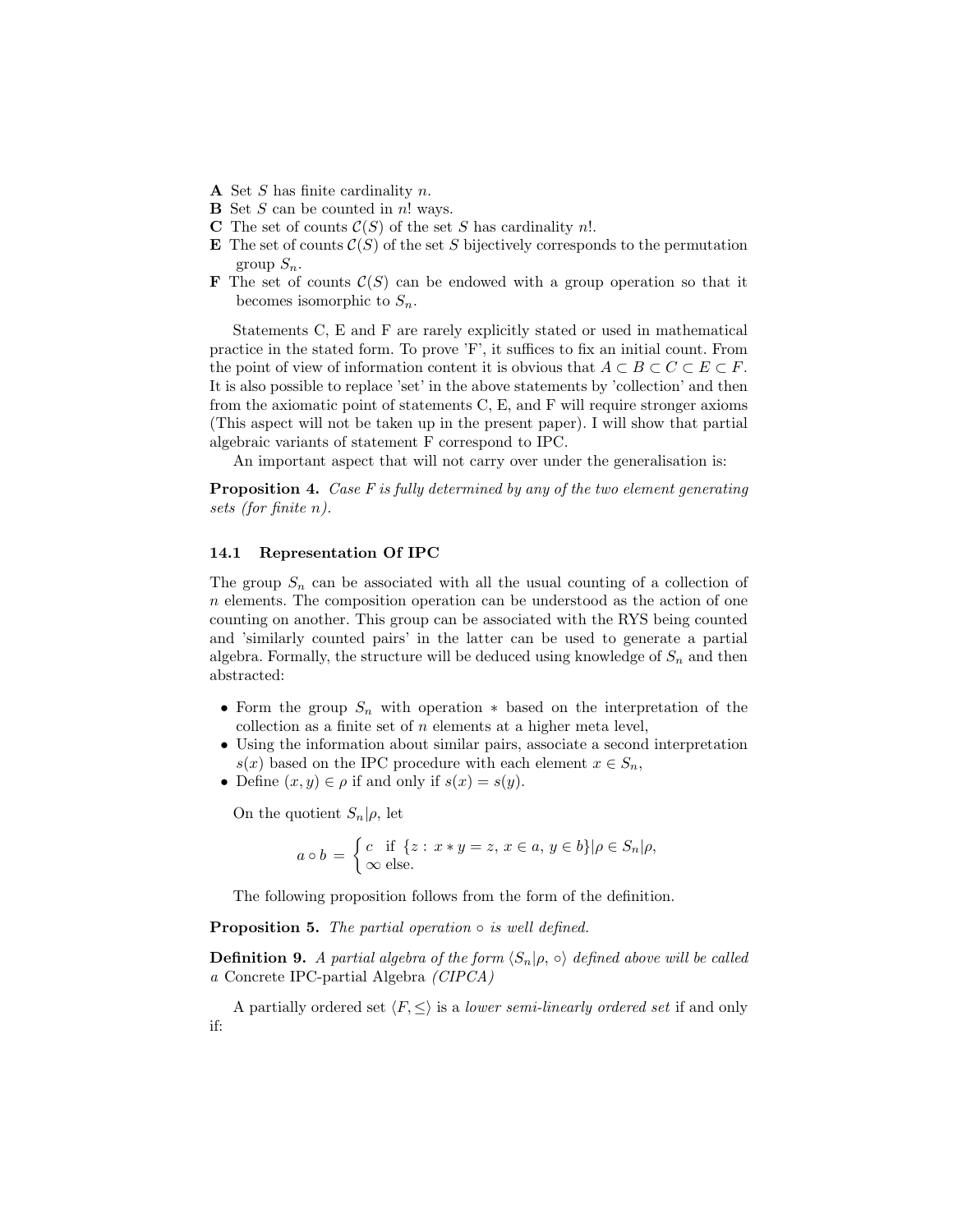- For each  $x, x \downarrow$  is linearly ordered,
- $(\forall x, y)(\exists z)z \leq x \land z \leq y$ .

It is easy to see that IPC counts form lower semi-linearly ordered sets. Structures of these types and properties of their automorphisms are all of interest and will be considered in a separate paper.

#### 15 Semantics from Dialectical Counting

An algorithmic method for deducing the algebraic semantics of classical RST using the IPC method of counting is demonstrated in this section. Derivation of semantics for other types of RST will be taken up in a separate paper.

Let  $S = \langle \underline{S}, R \rangle$  be an approximation space, then  $\langle \varphi(S), \cup, \cap,^l, u,^c, 0, 1 \rangle$ can be regarded as a RYS. 0, 1, corresponding to the empty set and  $S$ , can be regarded as distinguished elements or defined through additional axioms. The parthood operation corresponds to set inclusion and is definable using ∩, ∪. Indiscernibility of any  $x, y \in \varphi(S)$  will be assumed to be defined by the rough equality;

$$
x \approx y \text{ iff } x^l = y^l \land x^u = y^u.
$$

If  $\mathcal{I}(\wp(S))$  is the set of all IPC counts of the RYS, then by the last theorem of section on dialectical counting it is clear that the granules and definite elements can be identified. It remains to define the other operations on the identified objects along the lines of [\[29\]](#page-55-1). The corresponding logics in modal perspective can be found in [\[97\]](#page-57-21). So,

Theorem 30. The rough algebra semantics of classical RST can be deduced from any one of the maximal elements of  $\mathcal{I}(\wp(S))$  in the  $\preceq$  order.

#### 15.1 Rough Entanglement: Granular HPC

By the term Entangled, I mean to grasp the sharp increase in semantic content that happens when counting processes are made to take aspects of the distribution of granules into account. For the following version of counting, it is assumed that the set S is associated with a RYS  $S$ , generated by it according to some process and that a collection of granules  $G$  is included in the RYS  $S$ . It is also assumed that a total order on S is available relative the lower level classical semantic domain. These assumptions can be relaxed. The following definitions will also be used:

- For  $a, b \in S$  and  $G \in \mathcal{G}$ ,  $ind_G(a, b)$  if and only if  $a, b \in G$ .
- For  $a, b \in S$  disc(a, b) if and only if  $(\exists G_1, G_2 \in \mathcal{G})$   $a \in G_1, b \in G_2, a \notin S$  $G_2, b \notin G_1$  (or the pair guarantees  $disc(a, b)$ ).
- For  $a, b \in S$  pdisc(a, b) if and only if  $(\exists G_1, G_2 \in \mathcal{G})$   $a, b \in G_1, b \in G_2, a \notin G_2$ .

The granular part of the granular extension of HPC can be done as follows: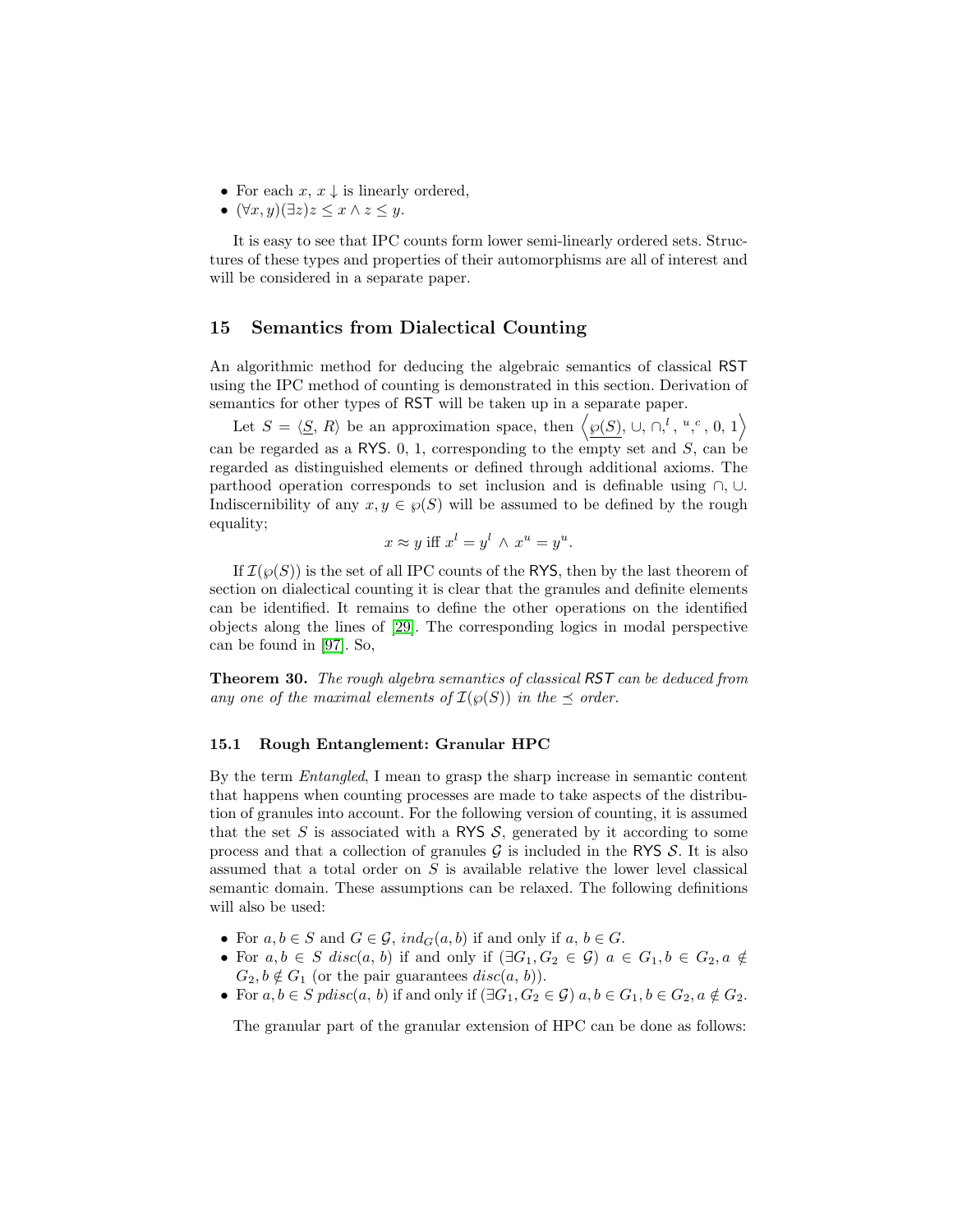- 1. Assume a total order on  $\mathcal G$  and form  $\mathcal G^2 \setminus \Delta$ ,
- 2. Form words with elements (alphabets) from  $\mathcal{G}^2 \setminus \Delta$  and order them lexicographically,
- 3. A word that includes all instances of pairs that guarantee  $disc(a, b)$  will be said to be *complete* for  $(a, b)$ ,
- 4. A word will be said to be *reduced* with respect to a pair  $(a, b)$  if and only if no letter x in the word guarantees  $pdisc(a, b)$ .
- 5. The existence of unique complete least reduced words (least with respect to the lexicographic order, provided  $\mathcal G$  is finite) for pairs of elements in S permits simple valuation as a tuple and adds another dimension to HPC.
- 6. It suffices to adjoin the tuple corresponding to the encoded word between the element and its predecessor in the counting procedure of HPC.

**Theorem 31.** Any two distinct elements  $a, b \in S$  generate a least unique complete reduced word from G.

Proof. I will need to use transfinite induction in the absence of the finiteness assumption. Otherwise, forming the set of complete words, and then extracting the reduced words and finally ordering the rest by the lexicographic graphic will yield the least element. A contradiction argument can be used to check the uniqueness.

## 16 Connections Between Fuzzy and Rough Sets

In this section, I will use granularity-related features to establish a new transformation between fuzzy sets and classical rough sets. The transformation can be the basis for translations or transformations between different types of logics associated with the corresponding semantics. In the literature of the different attempts at connections between fuzzy and rough sets, the non granular approach via the Brouwer Zadeh MV algebras in [\[41\]](#page-55-13) is somewhat related. The exact connections with the present derivations, however, requires further investigation especially when rough membership functions in the classical sense are not permitted into the discourse. The relation of this result to the connections based on membership functions as developed in [\[98\]](#page-58-0) and earlier papers are mentioned at the end of this section. The result is very important in the light of the contamination problem and the generalised number systems of [\[56\]](#page-56-7). It shows that both concepts of rough measures and 'fuzzy sets as maps' are not needed to speak of rough sets, fuzzy sets and possible connections between them.

A non-controversial definition of fuzzy sets, with the purpose of removing the problems with the 'membership function formalism', was proposed in [\[99\]](#page-58-1). I show that the definition can be used to establish interesting links between fuzzy set theory and rough sets. The connection is essentially of a mathematical nature. In my view, the results should be read as in a certain perspective, the granularity of particular rough contexts originate from fuzzy contexts and vice versa. The existence of any such perspective and its possible simplicity provides another classification of general rough set theories.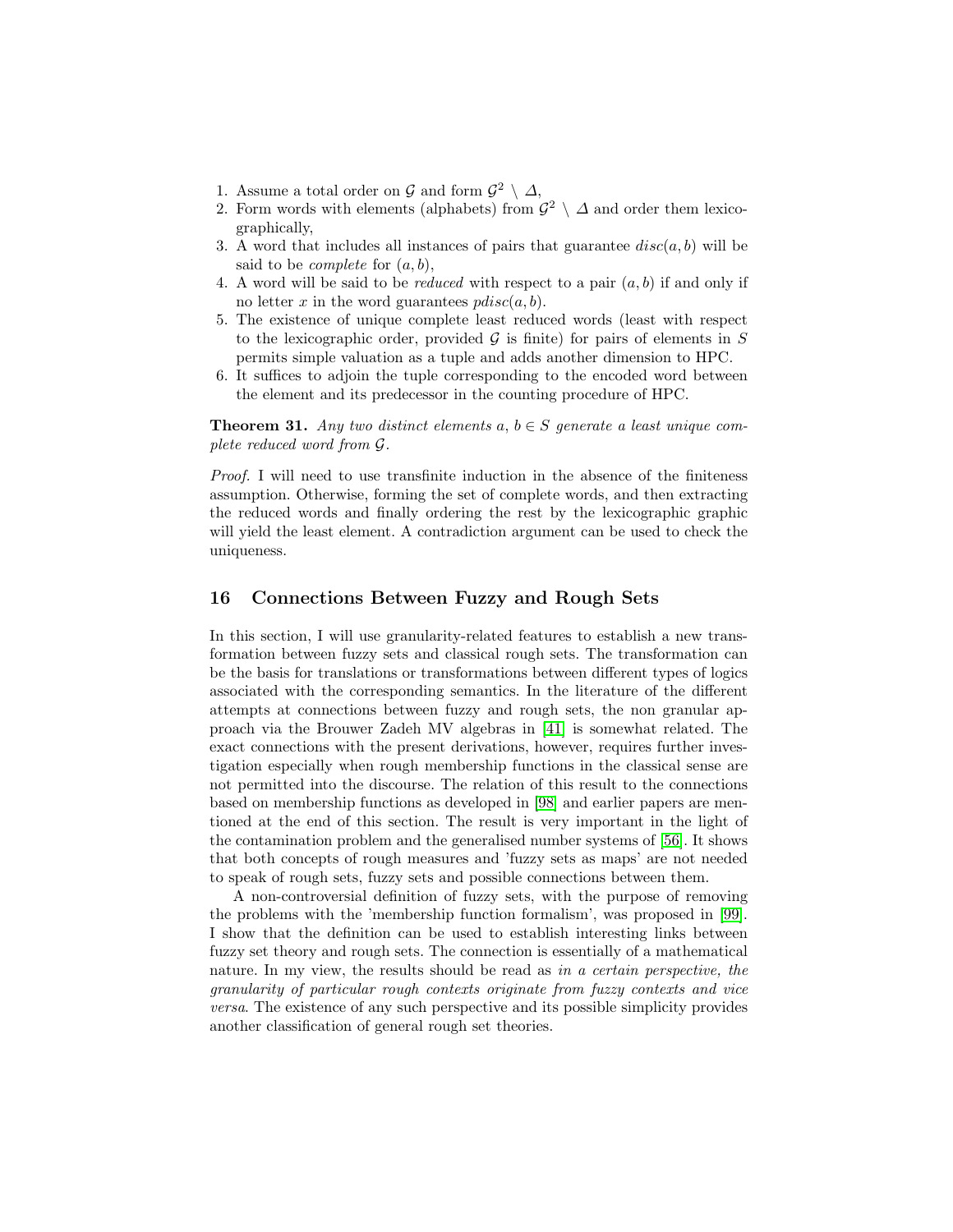**Definition 10.** A fuzzy subset (or fuzzy set)  $\mathbb A$  of a set S is a collection of subsets  $\{A_i\}_{i\in[0,1]}$  satisfying the following conditions:

- $A_0 = S$ ,
- $(0 \le a < b \le 1 \rightarrow A_b \subseteq A_a)$ ,
- $A_b = \bigcap_{0 \leq a < b} A_a$ .

A fuzzy membership function  $\mu_{\mathbb{A}} : X \mapsto [0,1]$  is defined via  $\mu_{\mathbb{A}}(x) = \text{Sup}\{a :$  $a \in [0,1], x \in A_a$  for each x. The core of A is defined by  $Core(A) = \{x \in A\}$  $S: \mu_{\mathbb{A}}(x) = 1$ . A is normalized if and only if it has non-empty core. The support of A is defined as the closure of  $\{x \in S; \mu_{\mathbb{A}}(x) > 0\}$ . The *height* of A is  $H(\mathbb{A}) = \text{Sup}\{\mu_{\mathbb{A}}(x); x \in S\}.$  The upper level set is defined via  $U(\mu, a) = \{x \in S\}$  $S: \mu_{\mathbb{A}}(x) \geq a$ . The class of all fuzzy subsets of S will be denoted by  $\mathcal{F}(S)$ . The standard practice is to refer to 'fuzzy subsets of a set' as simply a 'fuzzy set'.

**Proposition 6.** Every fuzzy subset  $\mathbb A$  of a set S is a granulation for S which is a descending chain with respect to inclusion and with its first element being S.

The cardinality of the indexing set and the second condition in the definition of fuzzy sets is not a problem for use as granulations in RST, but almost all types of upper approximations of any set will end up as S. From the results proved in the previous sections it should also be clear that many of the nice properties of granulations will not be satisfied modulo any kind of approximations. I will show that simple set theoretic transformations can result in better granulations. Granulations of the type described in the proposition will be called phi-granulations.

#### Construction-1:

- 1. Let  $P = \{0, p_1, \ldots, p_{n-1}, 1\}$  be a finite set of rationals in the interval [0,1] in increasing order.
- 2. From  $A$  extract the collection  $B$  corresponding to the index  $P$ .
- 3. Let  $B_0 \setminus B_{p_1} = C_1, B_{p_1} \setminus B_{p_2} = C_2$  and so on.
- 4. Let  $C = \{C_1, C_2, \ldots, C_n\}.$
- 5. This construction can be extended to countable and uncountably infinite P in a natural way.

**Theorem 32.** The collection C formed in the fourth step of the above construction is a partition of S. The reverse transform is possible, provided P has been selected in an appropriate way.

It has been shown that fuzzy sets can be corresponded to classical rough sets in at least one way and conversely by way of stipulating granules and selecting a suitable transform. But a full semantic comprehension of these transforms cannot be done without imposing a proper set of restrictions on admissibility of transformation and is context dependent. The developed axiomatic theory makes these connections clearer.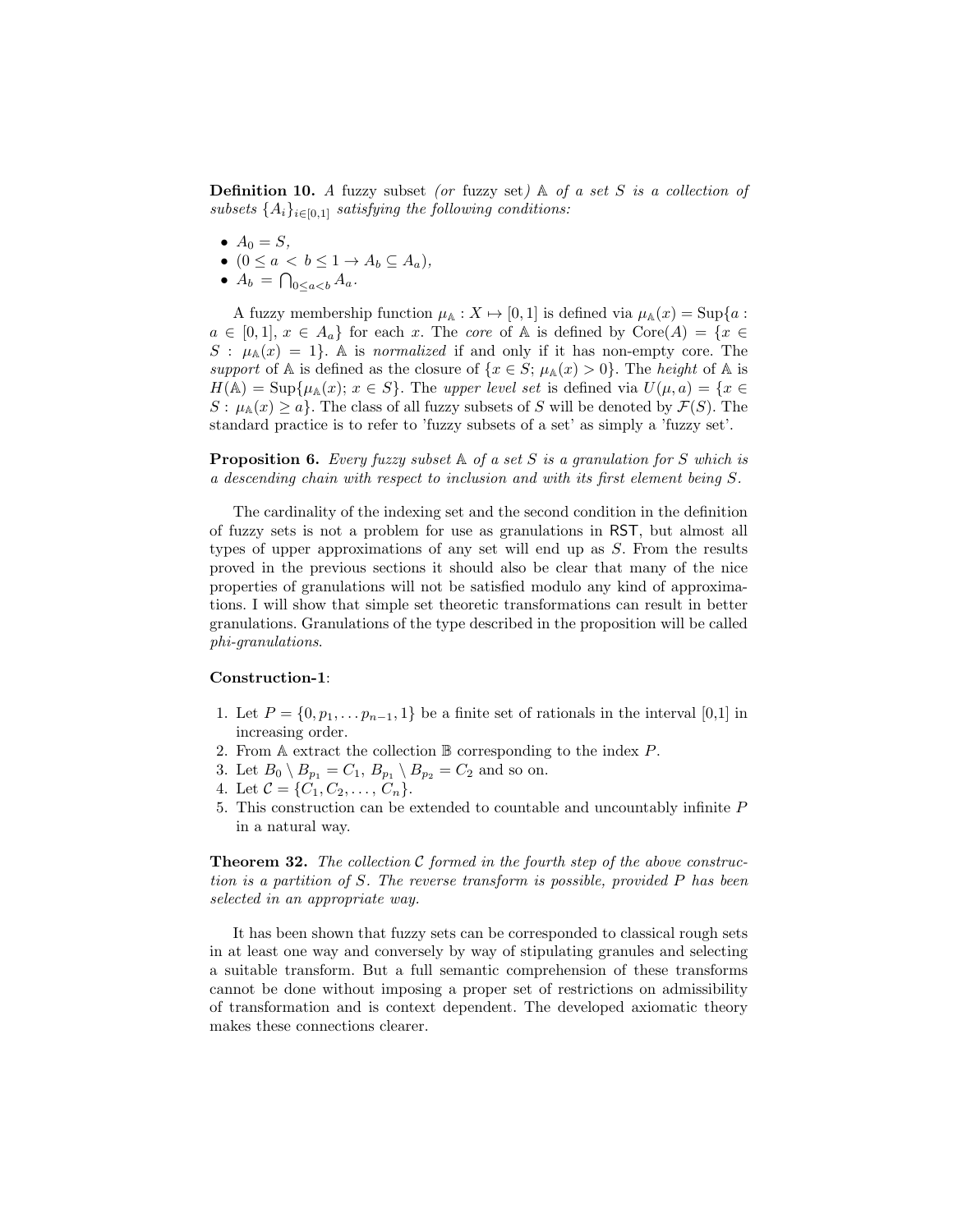The result also means that rough membership functions are not necessary to establish a semantics of fuzzy sets within the rough semantic domain as considered in [\[98\]](#page-58-0). Further as noted in [\[98\]](#page-58-0), the semantics of fuzzy sets within rough sets is quite restricted and form a special class. The core and support of a fuzzy set is realized as lower and upper approximations. Here this need not happen, but it has been shown that any fuzzy set defined as in the above is essentially equivalent to a granulation that can be transformed into different granulations for RST. A more detailed analysis of the connections will appear separately.

## 17 Operations on Low-Level Rough Naturals

The operations that should be defined are those that have meaning and correspond to semantic actions. An important aspect of the meaning relates to strings associated with counts. In case of natural numbers, the number 2 may be associated with two distinct objects, but an IPC count will have a Meta-C sequence of objects which may be Meta-R distinct or indiscernible from their predecessors and different kinds of operations can be performed on these. Addition for example needs to be defined over strings and then corresponded to new IPC counts.

As mentioned earlier, two different types of structures relative the classical meta level can be associated with possible concepts of 'rough naturals'. With respect to IPC for example, the raw IPC count may be seen as a rough natural or the set of IPC counts of a collection of things may be seen as a rough natural. I will refer to the former as the low-level concept of rough natural and the latter as a high-level concept. Operations on the former can be expected to influence the structure of the latter. In this section operations on collections of low-level rough naturals will be considered.

of representing other possible operations in a easy way):

If  $x$  is an IPC count, then the string of relatively discernible and indiscernible objects (abstract) associated with the count will be denoted by  $\bar{x}$ . When I speak of 'the string corresponding to  $x'$ , it can be understood as

- Any of the strings that have the same kind of distribution of discernible and indiscernible objects with respect to their immediate predecessors, or
- the abstract classes associated, or
- a representative 'arbitrary' object (I am not going into the philosophical viewpoints on the issue in this paper).

Obviously this makes the appropriate concept of  $\bar{x}$  for a method of counting to depend on the method. Specifically, the IPC concept of  $\bar{x}$  is not suitable for getting nice structure in HPC contexts. The rough equality (indiscernibility or similarity or whatever) relation will be denoted by  $\approx$ . The basic string operations will then be defined as follows:

If  $I_k(x)$  is the Meta-R count of the Meta-C string formed by interchanging  $\overline{x}_k$  and  $\overline{x}_{k+1}$  in  $\overline{x}$ .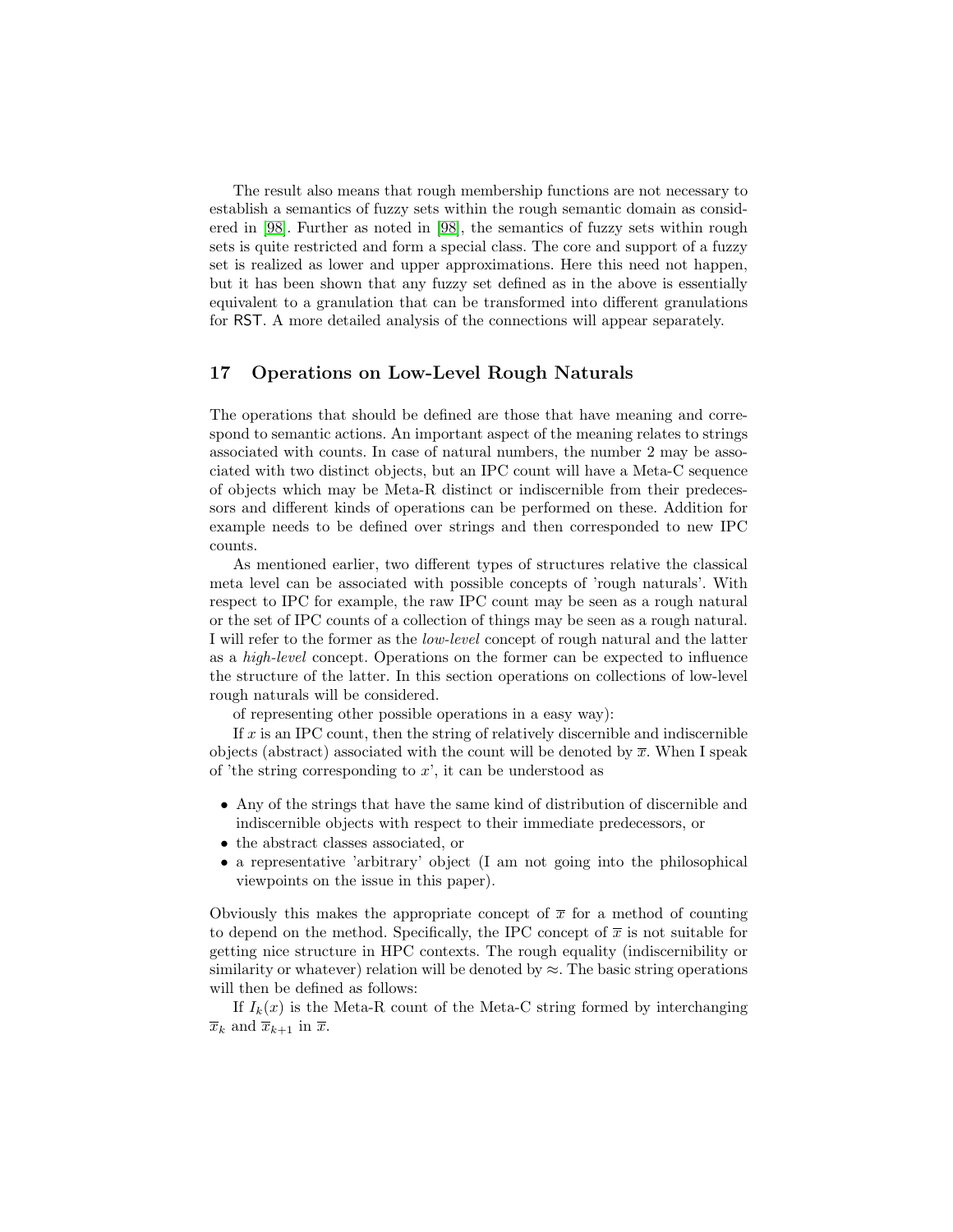$$
\iota_k(x) = \begin{cases} x, & \text{if } (\overline{x}_k, \overline{x}_{k+1}) \in \approx, \\ I_k(x) & \text{otherwise.} \end{cases}
$$

If y is the Meta-R count of the result of the Meta-C removal of  $\overline{x}_k$  from  $\overline{x}$ , (  $x \neq 0$ 

$$
\varrho_k(x) = \begin{cases} y, \text{ if } \neg(\overline{x}_k, \overline{x}_{k+1}) \in \approx \text{ or } \neg(\overline{x}_{k-1}, \overline{x}_k) \in \approx, \\ x \text{ otherwise.} \end{cases}
$$

If z is the IPC count of the result of insertion of the string  $\overline{y}$  between  $\overline{x}_k$  and  $\overline{x}_{k+1}$ , then for non-zero x, y,

$$
\eta_k(x, y) = \begin{cases} z, \text{ if } (\overline{x}_k, \overline{x}_{k+1}) \in \approx, \\ x \text{ otherwise.} \end{cases}
$$

**Definition 11.** For any of the rough counts x,  $\nu(x)$  will represent the length of (cardinal associated with)  $\bar{x}$  in Meta-C.

Note that  $\eta_k(x, y)$  does not include  $\oplus$ , but is very similar. In fact the two operations are not distinct from the point of view of interpretation at Meta-C.

Definition 12. Basic arithmetical operations can be generalised to rough naturals as follows:

- (i)  $x \oplus y$ : The count (at meta-R) of the 'object level string' (relative meta-C) defined as the  $\bar{x}$  items followed by the  $\bar{y}$  items.
- (ii)  $x \odot y$ : The count (at meta-R) of the 'object level string' defined as  $\nu(y)$  copies of  $\overline{x}$  placed at each of the atomic  $\overline{y}$  places.
- (iii)  $\mu(x, y)$ : Form  $\nu(y)$  copies of x at meta-C.
- (iv)  $x^c$ : Meta-R Count of  $\overline{x}$  in reverse order.
- (v)  $x \otimes y$ : The meta-R count of the string formed by the conditional substitution of  $\overline{x}$  at each of the  $\overline{y}$  places subject to the rules:
	- (a) Replace  $\overline{y}_1$  with  $\overline{x}$ .
	- (b) Replace  $\overline{y}_{k+1}$  with  $\overline{x}$  if  $(\overline{y}_k, \overline{y}_{k+1}) \notin \approx$ .
	- (c) If  $(\overline{y}_k, \overline{y}_{k+1}) \in \approx$ , then  $\overline{y}_{k+1}$  should be dropped.
- (vi)  $x \ominus y$ : The meta-R count of the string formed by the deletion of  $\overline{y}$  from  $\overline{x}$ from the right if defined. This definition can always be improved through the  $\rho_k$  operation.

Other more interesting definitions of subtraction can be obtained by imposing conditions relating to discernibility on the *target*  $\bar{x}$  and/or *source*  $\bar{y}$ .

- (i) The condition 'a sub-string will be removable from the target from the right if and only if each letter in the sub-string is discernible from its successor or predecessor' will be corresponded to  $x \ominus_1 \cup_2 y$ .
- (ii) The condition 'a sub-string will be removable from the target from the right if and only if each letter in the sub-string is discernible from its successor and predecessor' will be corresponded to  $x \ominus_{12} y$ .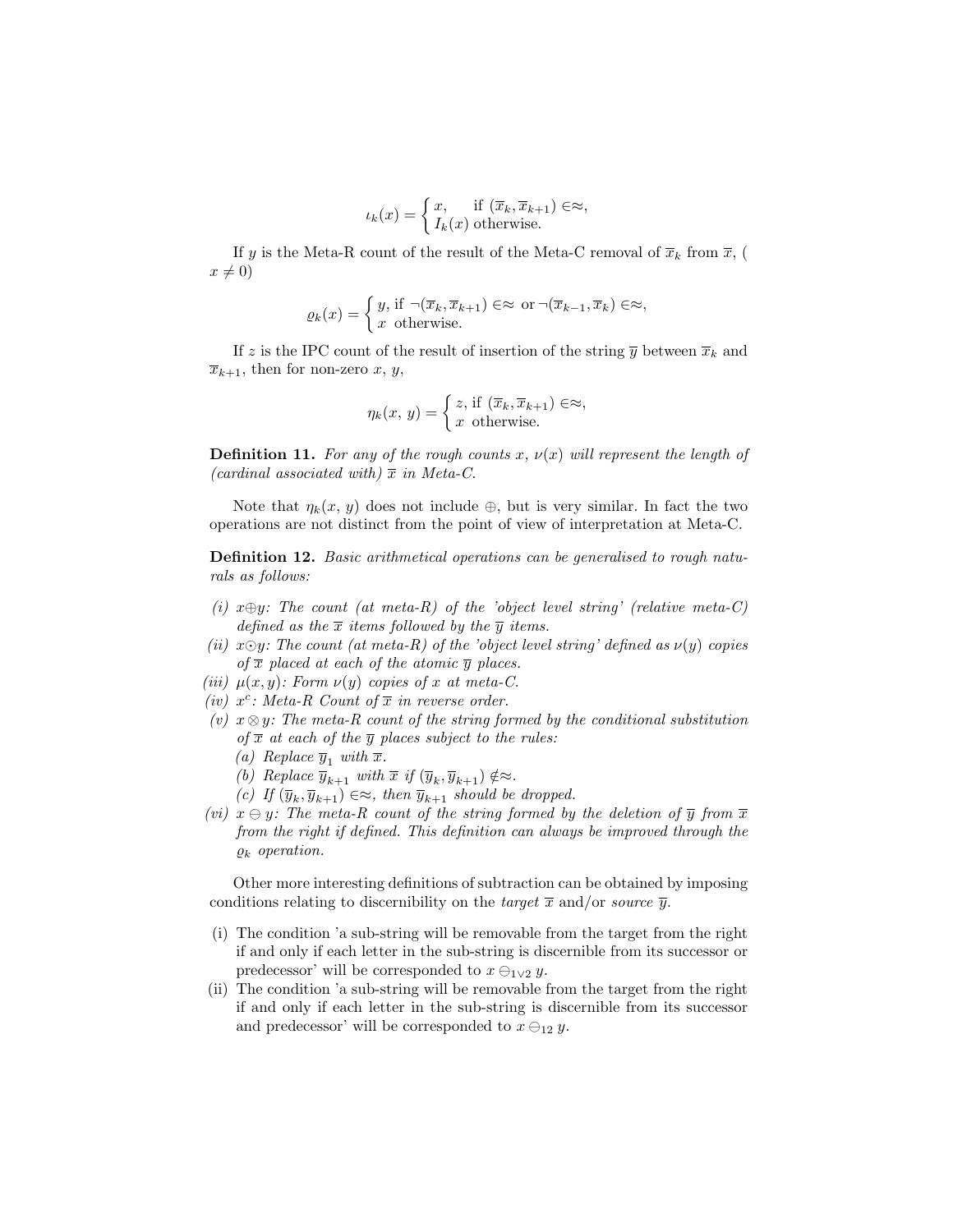- (iii) The condition 'a sub-string will be removable from the target from the right if and only if each letter in the sub-string is discernible from its successor' will be corresponded to  $x \ominus_1 y$ .
- (iv) The condition 'a sub-string will be removable from the target from the right if and only if each letter in the sub-string is discernible from its predecessor' will be corresponded to  $x \ominus_2 y$ .

**Definition 13.** For any x, y,  $x \preceq y$  if and only if x is obtainable from y in Meta-R by a finite number of recursive applications of  $\rho_k$  and  $\iota_k$  operations for different values of k.

**Definition 14.** For any  $x, y$ ,

$$
x \leq_{\oplus} y \text{ iff } (\exists z) (x \oplus z = y) \vee (z \oplus x = y).
$$

Definition 15. For any  $x, y$ ,

 $x \leq_{\odot} y$  iff  $(\exists z)(x \odot z = y)$ .

Definition 16. For any  $x, y$ ,

$$
x \leq_{\otimes} y
$$
 iff  $(\exists z)(x \otimes z = y)$ .

**Definition 17.** For any x, y,  $x \leq_p y$  in Meta-R if and only if  $\zeta(x), \zeta(y)$  and  $\nu(x) \leq \nu(y)$  in Meta-C ( $\leq$  being the usual total order on integers).

**Definition 18.** For any x, y,  $x \leq y$  if and only if  $\nu(x) \leq \nu(y)$  in Meta-C ( $\leq$ being the usual total order on integers).

**Definition 19.** For any  $x, y, x \subseteq y$  in Meta-R if and only if x is obtainable from y in Meta-R by a finite number of recursive applications of  $\varrho_k$  for different values of k.

Using some of the different operations, many new partial algebras modelling the essence of rough naturals at meta-R and meta-C are defined next. It should be noted that the operations are well defined because IPC counts have an injective correspondence with distributions of relatively discernible and indiscernible objects.

Definition 20. By a Rough IPC-Natural Algebra (RIPCNA) will be meant a partial algebraic system of the form

$$
S\,=\,\left\langle \underline{S},\zeta,\oplus,\odot,\ominus_{1\vee 2},0,1,(1,2,2,2,0,0)\right\rangle,
$$

with the set  $S$  being the set of rough naturals formed according to the IPC schema and with the above defined operations according to the IPC schema. 1 can be treated as an abbreviation of  $1_1$ , numbers of the form  $1_12_1...k_1$  can also be abbreviated by k. 0 will be understood as the IPC count of the empty string.  $\zeta$  is a one place predicate for indicating the usual integers:

$$
\zeta(x)
$$
 iff  $(\exists k) x = 1_1 2_1 ... k_1$ .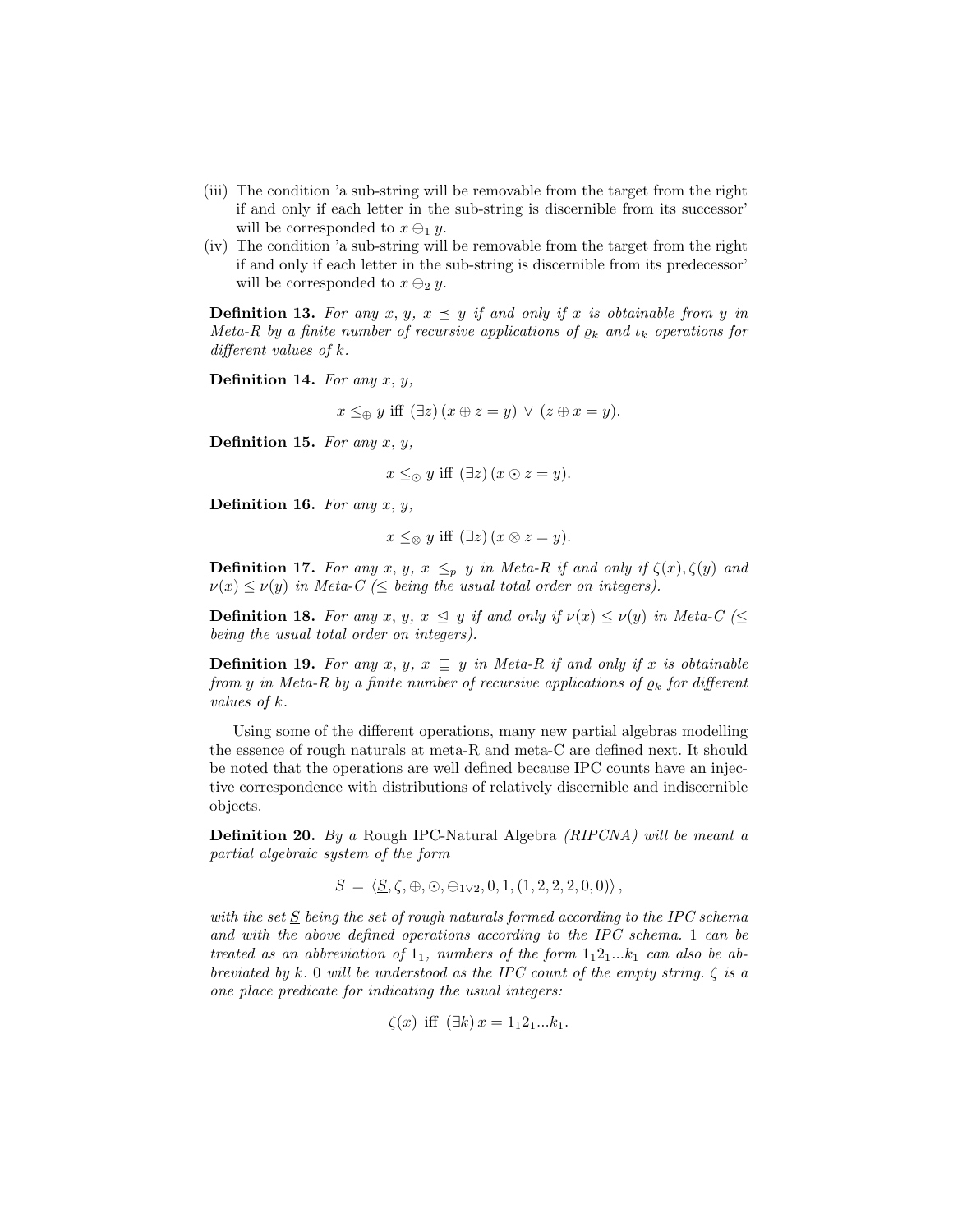**Theorem 33.** In a RIPCNA of the form  $S = \langle \underline{S}, \oplus, \odot, \ominus_1 \vee_2, 0, 1 \rangle$  of type  $(2, 2, 2, 0, 0)$  all of the following hold:

1.  $(x \oplus y) \oplus z = x \oplus (y \oplus z),$ 2.  $x \oplus 0 = x = 0 \oplus x$ , 3.  $x \oplus x = x \odot 2$ , 4.  $(\forall x, y, z)(x \oplus y = x \oplus z \longrightarrow y = z),$ 5.  $(\forall x, y, z)(x \oplus z = y \oplus z \longrightarrow x = y),$ 6.  $x \odot (y \odot z) = (x \odot y) \odot z$ , 7.  $(\forall x, y, z)(x \odot y = z \odot y \longrightarrow x = z),$ 8.  $x \odot 1 = x$ ;  $x \ominus x = 0$ , 9.  $x \odot (y \oplus z) = (x \odot y) \oplus (x \odot z),$ 10.  $(x \odot x = x \rightarrow (x = 0) \vee (x = 1)),$ 11.  $(\forall x, y, z)(x = y \rightarrow x \odot z = x \odot z),$ 

- 12.  $(\forall x, y, z)(x \oplus y = z \longrightarrow z \ominus y = x),$
- 13.  $(\forall x, y)(\zeta x, \zeta y \longrightarrow x \oplus y = y \oplus x, x \odot y = y \odot x),$
- 14.  $(\forall x, y, z)(\zeta x, \zeta y, \zeta z \longrightarrow (x \oplus y) \odot z = (x \odot z) \oplus (y \odot z),$
- 15.  $(\forall x, y, z)(\zeta x, \zeta y \longrightarrow (x \oplus y) \odot z = (x \odot z) \oplus (y \odot z)).$

*Proof.* 1.  $(x \oplus y) \oplus z = x \oplus (y \oplus z)$  holds because either side is the IPC count of the string formed by placing  $\overline{x}$ ,  $\overline{y}$  and  $\overline{z}$  in succession.

- 2. 0 by definition is the count of the empty string, so  $x \oplus 0 = x = 0 \oplus x$ .
- 3. 2 is the same as  $1_1 2_1$  and  $x \odot 2$  would be the IPC count of the string formed by placing two copies of x in 2 places. So  $x \oplus x = x \odot 2$
- 4. If  $x \oplus y = x \oplus z$  holds then either side will be the IPC count of  $\overline{x \oplus y}$  and the count of the initial string  $\bar{x}$  will be common to both. If  $y \neq z$ , then  $x \oplus y$ cannot be equal to  $x \oplus z$ , so  $(\forall x, y, z)(x \oplus y = x \oplus z \longrightarrow y = z)$
- 5. Proof of  $(\forall x, y, z)(x \oplus z = y \oplus z \longrightarrow x = y)$  is similar to the above.
- 6. The length of the string  $\overline{y \odot z}$  will be the same as the length of  $\overline{y}$  multiplied by the length of  $\overline{z}$ . So  $\overline{x}$  will be equally replicated during the IPC counting operation corresponding to either side of  $x \odot (y \odot z) = (x \odot y) \odot z$ .
- 7.  $(\forall x, y, z)(x \odot y = z \odot y \rightarrow x = z)$  can be verified from the strings associated and a contradiction argument.
- 8.  $x \odot 1 = x$  is obvious. If  $\overline{x}$  is removed from  $\overline{x}$ , then the result would be an empty string. So  $x \ominus x = 0$
- 9. The length of  $\overline{y \oplus z}$  is the same as the length of  $\overline{y}$  plus that of  $\overline{z}$ . So  $x \odot (y \oplus z)$  $z = (x \odot y) \oplus (x \odot z).$
- 10.  $(x \odot x = x \leftrightarrow (x = 0) \vee (x = 1))$  is easy to verify.
- 11.  $(\forall x, y, z)(x = y \rightarrow x \odot z = x \odot z)$  is easy to prove, but note that  $x \oplus z = y \oplus z$ need not follow from  $x = y$  in general.
- 12.  $(\forall x, y, z)(x \oplus y = z \rightarrow z \ominus y = x)$  follows from the definition of  $\ominus$ .
- 13.  $(\forall x, y)(\zeta x, \zeta y \longrightarrow x \oplus y = y \oplus x, x \odot y = y \odot x)$  follows from the properties of integers.
- 14.  $(\forall x, y, z)(\zeta x, \zeta y, \zeta z \longrightarrow (x \oplus y) \odot z = (x \odot z) \oplus (y \odot z)$  follows from the properties of integers.
- 15.  $(\forall x, y, z)(\zeta x, \zeta y \longrightarrow (x \oplus y) \odot z = (x \odot z) \oplus (y \odot z))$  is again a statement about integers.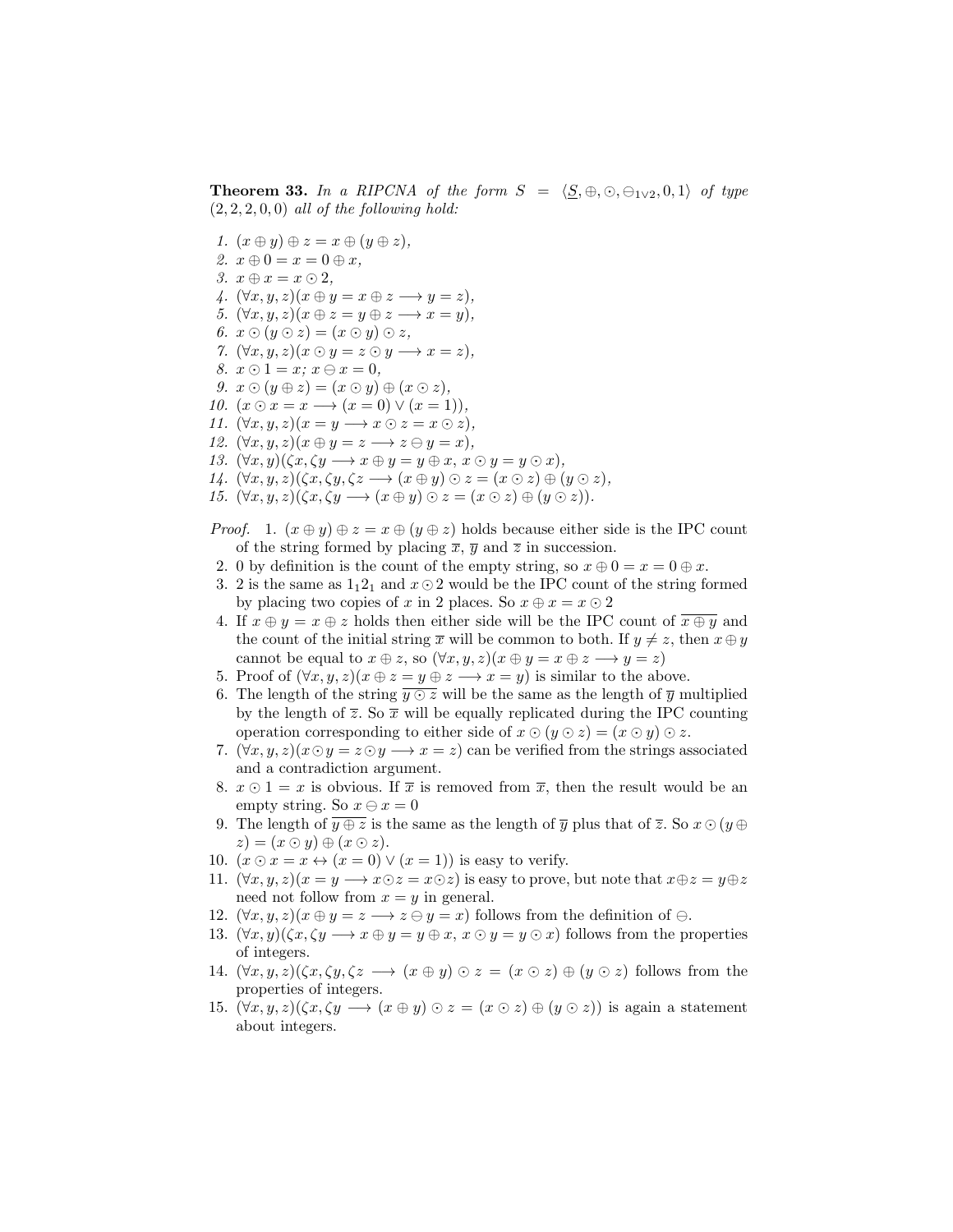**Theorem 34.**  $\{x : \zeta(x), x \in S\}$  with the operations  $\oplus, \odot, \ominus$  is an integral domain of characteristic 0 that is also a unique factorization domain. In fact it is isomorphic to Z.

*Proof.*  $\{x : \zeta(x), x \in S\}$  is in bijective correspondence with Z by definition. The restrictions of the operations  $\oplus, \odot, \ominus$  to the domain coincide with usual arithmetic operations on Z.

As  $\odot$  uses a certain level of knowledge of the natural numbers that is correctly at Meta-C, the question of admissibility of such in some contexts can be a matter of dispute. Relative this understanding  $\otimes$  would be a better suited operation that is at the same time a proper generalisation of usual multiplication and  $\odot$ .

Definition 21. By a Rough IPC Algebra (RIPCA) will be meant a partial algebraic system of the form

$$
S = \langle \underline{S}, \zeta, \oplus, \otimes, \ominus_{1\vee 2}, 0, 1, (1, 2, 2, 2, 0, 0) \rangle
$$

with the set  $S$  being the set of rough naturals formed according to the IPC schema and with the above defined operations according to the IPC schema. 1 can be treated as an abbreviation of  $1_1$ , numbers of the form  $1_12_1...k_1$  will also be abbreviated by k. 0 will be understood as the IPC count of the empty string.  $\zeta$  is a one place predicate for indicating the usual integers:

$$
\zeta(x)
$$
 iff  $(\exists k) x = 1_1 2_1 ... k_1$ .

Of the orders  $\subseteq, \leq, \leq_{\odot}, \leq_{\circledcirc}$ ,  $\leq_{\oplus}$  and  $\leq$ , the last is basically a Meta-C order corresponding to the usual order on integers. Among the other five,  $\preceq$  is the strongest with respect to inclusion, but not much can be said about comparisons of their naturality in Meta-R. So it seems best to define ordered versions of the partial algebras as follows:

Definition 22. By a R-Ordered Rough IPC Algebra (RORIPCA) will be meant a partial algebraic system of the form

$$
S = \langle \underline{S}, \zeta, \underline{\sqsubseteq}, \preceq, \leq_{\otimes}, \leq_{\oplus}, \oplus, \otimes, \ominus_{1\vee 2}, 0, 1, (1, 2, 2, 2, 2, 2, 2, 2, 0, 0) \rangle
$$

with the set S being the set of rough naturals formed according to the IPC schema and with

$$
S = \langle \underline{S}, \zeta, \oplus, \otimes, \ominus_{1\vee 2}, 0, 1, (1, 2, 2, 2, 0, 0) \rangle
$$

being a RIPCA.

Definition 23. By a C-Ordered Rough IPC Algebra (CORIPCA) will be meant a partial algebraic system of the form

$$
S = \langle \underline{S}, \zeta, \triangleleft, \oplus, \otimes, \ominus_{1\vee 2}, 0, 1, (1, 2, 2, 2, 2, 0, 0) \rangle
$$

with the set S being the set of rough naturals formed according to the IPC schema and with

$$
S = \langle \underline{S}, \zeta, \oplus, \otimes, \ominus_{1\vee 2}, 0, 1, (1, 2, 2, 2, 0, 0) \rangle
$$

being a RIPCA.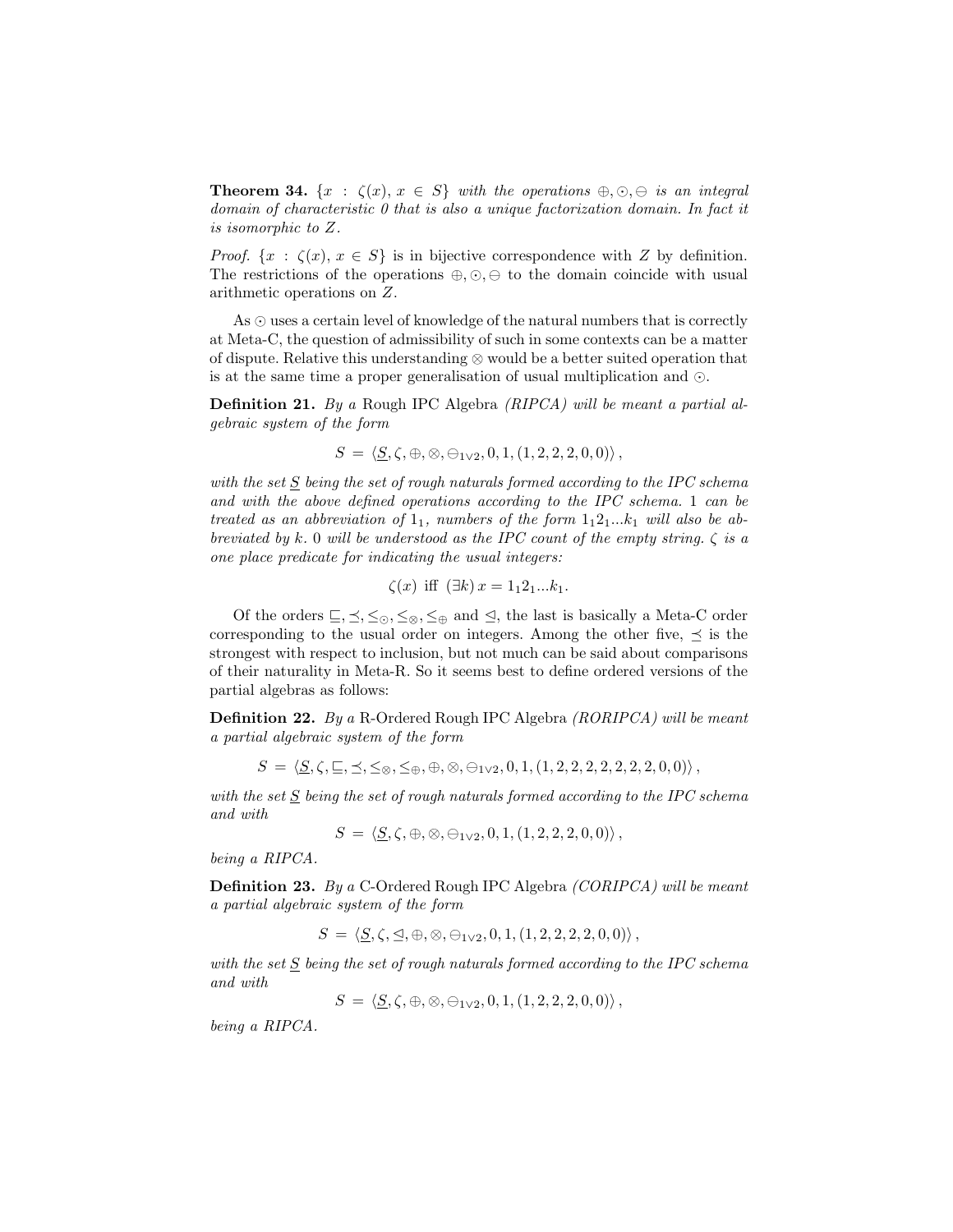**Definition 24.** By a Full Ordered Rough IPC Algebra *(FORIPCA) will be* meant a partial algebraic system of the form

$$
S = \langle \underline{S}, \zeta, \triangleleft, \subseteq, \preceq, \leq_{\otimes}, \leq_{\odot} \leq_{\oplus}, \leq_p, \oplus, \otimes, \odot, \ominus_{1\vee 2}, \ominus, 0, 1 \rangle,
$$

of type  $(1, 2, 2, 2, 2, 2, 2, 2, 2, 2, 2, 2, 2, 0, 0)$  with the set S being the set of rough naturals formed according to the IPC schema and with

$$
S = \langle \underline{S}, \zeta, \oplus, \otimes, \ominus_{1\vee 2}, 0, 1, (1, 2, 2, 2, 0, 0) \rangle,
$$

being a RIPCA.

Analogously, the concepts of FORIPCNA, CORIPCNA and RORIPCNA can be defined.

**Proposition 7.** In a FORIPCA  $S$ ,  $\trianglelefteq$  is a quasi order that satisfies

$$
\leq \cap \zeta^2 = \leq.
$$

*Proof.* It is easy to find elements x, y that violate possible antisymmetry of  $\triangle$ . The restriction to  $\zeta^2$  is the same as the intersection with  $Z^2$ . So on Z, the usual order  $\leq$  coincides with  $\triangleleft$ . Strictly speaking this is a category theoretic result involving  $S$  and  $Z$ .

**Proposition 8.** In a FORIPCA  $S$ ,  $\preceq$  is a quasi order. The class of any element in  $\{x: \zeta(x) \mid x \neq 0\}$  with respect to the equivalence induced by  $\preceq$  includes  ${x; \zeta(x) x \neq 0}.$ 

*Proof.* Transitivity holds as if x is obtainable from y by the  $\varrho_k$ , eta<sub>k</sub> operations for different k and y is obtainable from z similarly, then x would be obtainable from z.

If  $\zeta(x), \zeta(y)$ , then  $\overline{x}$  and  $\overline{y}$  would be strings of discernibles and so x, y would be transformable into each other by the  $\rho_k$ , eta<sub>k</sub> operations. Defining  $x \sim y$  if and only if  $x \leq y$  and  $y \leq x$ , it can be seen that  $\sim$  is an equivalence and through this all of the elements of  $\{x: \zeta(x) \mid x \neq 0\}$  can be identified.

**Theorem 35.** In a FORIPCA S, the following implications between the different orders hold:

- 1.  $(\forall x, y)(x \leq_{\odot} y \longrightarrow x \leq_{\oplus} y),$
- 2.  $(\forall x, y)(x \leq_{\oplus} y \longrightarrow x \sqsubseteq y),$
- 3.  $(\forall x, y)(\zeta x, \zeta y \longrightarrow x \leq y \lor y \leq x \lor x = y),$
- 4.  $(\forall x, y)(x \leq_p y \rightarrow x \leq y),$
- 5.  $(\forall x, y)(x \otimes y \leftrightarrow x \odot y),$
- 6. For any x, y,  $x \leq_{\oplus} y$  does not not imply that  $x \preceq y$  and neither does the converse implication hold.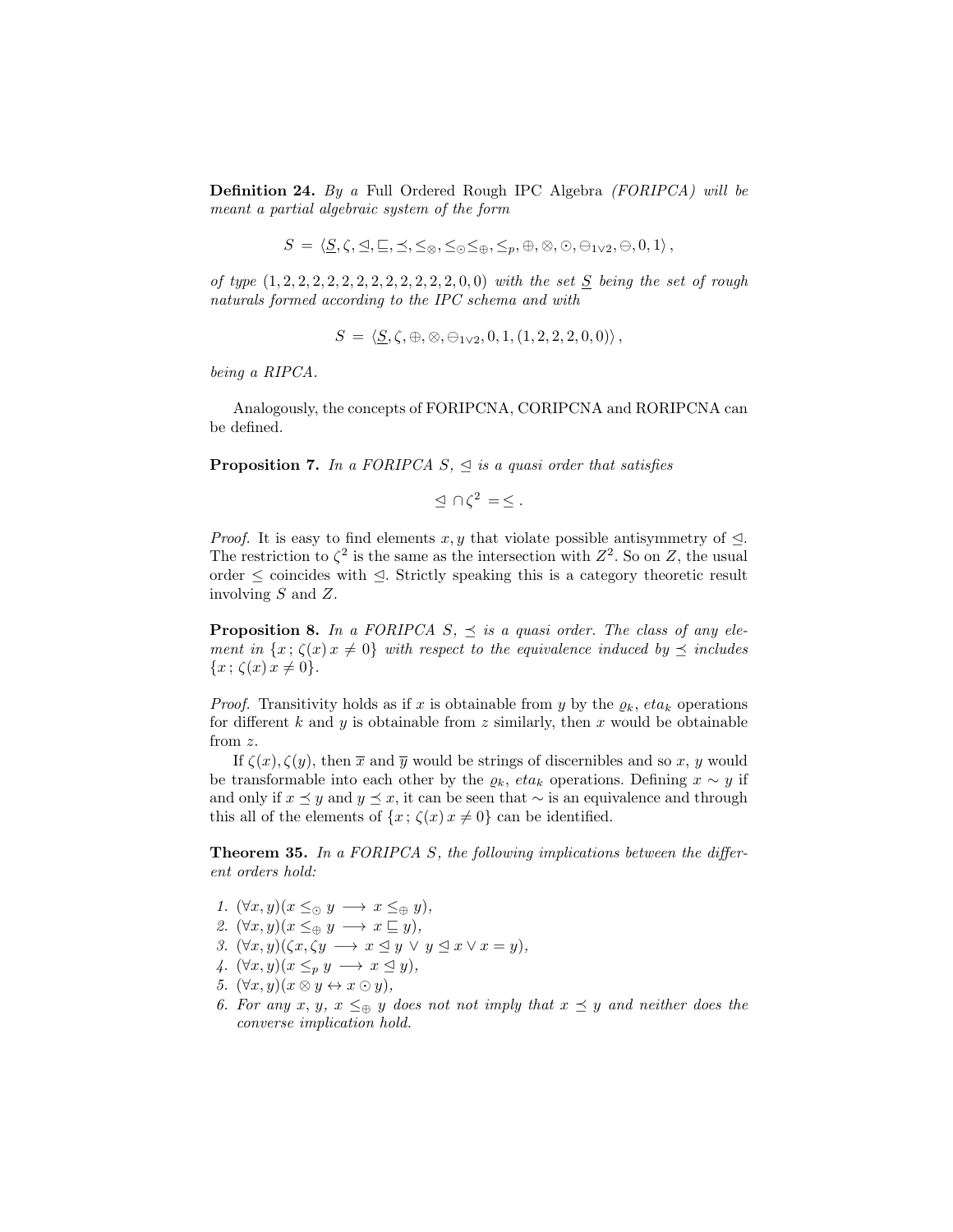Proof. Most of the statements can be proved from the corresponding definitions.  $\leq_p$  is a partial order that is coincides with the usual order when restricted to Z. Statement 5 is ensured by the existence of elements corresponding to all possible relative discernibility-indiscernibility patterns.

If  $\overline{z}$  is a string of elements, some of which are indiscernible from  $\overline{x}$  and  $y =$  $x \oplus z$ , then x may not be obtainable from y. Concrete patterns can be constructed at different levels of complexity. The easiest case corresponds to all elements of  $\overline{z}$  being indiscernible from those of  $\overline{x}$ .

A useful visual representation of the computing process for  $a \otimes b$  is illustrated below through a specific example. In the first line blank spaces are drawn for the alphabets in  $\bar{b}$ . The curved arrows are used to indicate discernibility. The second figure represents a gross view of the strings in  $a \otimes b$ .

$$
\frac{\overline{a}}{\overline{c}} \frac{\overline{a}}{\overline{c}} \frac{\overline{a}}{\overline{c}} \frac{\overline{a}}{\overline{c}} \frac{\overline{a}}{\overline{c}} \frac{\overline{a}}{\overline{c}} \frac{\overline{a}}{\overline{c}} \frac{\overline{a}}{\overline{c}} \frac{\overline{a}}{\overline{c}} \frac{\overline{a}}{\overline{c}} \frac{\overline{a}}{\overline{c}} \frac{\overline{a}}{\overline{c}} \frac{\overline{a}}{\overline{c}} \frac{\overline{a}}{\overline{c}} \frac{\overline{a}}{\overline{c}} \frac{\overline{a}}{\overline{c}} \frac{\overline{a}}{\overline{c}} \frac{\overline{a}}{\overline{c}} \frac{\overline{a}}{\overline{c}} \frac{\overline{a}}{\overline{c}} \frac{\overline{a}}{\overline{c}} \frac{\overline{a}}{\overline{c}} \frac{\overline{a}}{\overline{c}} \frac{\overline{a}}{\overline{c}} \frac{\overline{a}}{\overline{c}} \frac{\overline{a}}{\overline{c}} \frac{\overline{a}}{\overline{c}} \frac{\overline{a}}{\overline{c}} \frac{\overline{a}}{\overline{c}} \frac{\overline{a}}{\overline{c}} \frac{\overline{a}}{\overline{c}} \frac{\overline{a}}{\overline{c}} \frac{\overline{a}}{\overline{c}} \frac{\overline{a}}{\overline{c}} \frac{\overline{a}}{\overline{c}} \frac{\overline{a}}{\overline{c}} \frac{\overline{a}}{\overline{c}} \frac{\overline{a}}{\overline{c}} \frac{\overline{a}}{\overline{c}} \frac{\overline{a}}{\overline{c}} \frac{\overline{a}}{\overline{c}} \frac{\overline{a}}{\overline{c}} \frac{\overline{a}}{\overline{c}} \frac{\overline{a}}{\overline{c}} \frac{\overline{a}}{\overline{c}} \frac{\overline{a}}{\overline{c}} \frac{\overline{a}}{\overline{c}} \frac{\overline{a}}{\overline{c}} \frac{\overline{a}}{\overline{c}} \frac{\overline{a}}{\overline{c}} \frac{\overline{a}}{\overline{c}} \frac{\overline{a}}{\overline{c}} \frac{\overline{a}}{\overline{c}} \frac{\overline{a}}{\overline{c}} \frac{\over
$$

From the above, it can be deduced that  $a \otimes b$  is equivalent to the count of

$$
\frac{\overline{a}}{\cdot} \quad \frac{\overline{a}}{\cdot} \quad \frac{\overline{a}}{\cdot} \quad \frac{\overline{a}}{\cdot} \quad \frac{\overline{a}}{\cdot} \quad \frac{\overline{a}}{\cdot} \quad \frac{\overline{a}}{\cdot} \quad \frac{\overline{a}}{\cdot} \quad \frac{\overline{a}}{\cdot} \quad \frac{\overline{a}}{\cdot} \quad \frac{\overline{a}}{\cdot} \quad \frac{\overline{a}}{\cdot} \quad \frac{\overline{a}}{\cdot} \quad \frac{\overline{a}}{\cdot} \quad \frac{\overline{a}}{\cdot} \quad \frac{\overline{a}}{\cdot} \quad \frac{\overline{a}}{\cdot} \quad \frac{\overline{a}}{\cdot} \quad \frac{\overline{a}}{\cdot} \quad \frac{\overline{a}}{\cdot} \quad \frac{\overline{a}}{\cdot} \quad \frac{\overline{a}}{\cdot} \quad \frac{\overline{a}}{\cdot} \quad \frac{\overline{a}}{\cdot} \quad \frac{\overline{a}}{\cdot} \quad \frac{\overline{a}}{\cdot} \quad \frac{\overline{a}}{\cdot} \quad \frac{\overline{a}}{\cdot} \quad \frac{\overline{a}}{\cdot} \quad \frac{\overline{a}}{\cdot} \quad \frac{\overline{a}}{\cdot} \quad \frac{\overline{a}}{\cdot} \quad \frac{\overline{a}}{\cdot} \quad \frac{\overline{a}}{\cdot} \quad \frac{\overline{a}}{\cdot} \quad \frac{\overline{a}}{\cdot} \quad \frac{\overline{a}}{\cdot} \quad \frac{\overline{a}}{\cdot} \quad \frac{\overline{a}}{\cdot} \quad \frac{\overline{a}}{\cdot} \quad \frac{\overline{a}}{\cdot} \quad \frac{\overline{a}}{\cdot} \quad \frac{\overline{a}}{\cdot} \quad \frac{\overline{a}}{\cdot} \quad \frac{\overline{a}}{\cdot} \quad \frac{\overline{a}}{\cdot} \quad \frac{\overline{a}}{\cdot} \quad \frac{\overline{a}}{\cdot} \quad \frac{\overline{a}}{\cdot} \quad \frac{\overline{a}}{\cdot} \quad \frac{\overline{a}}{\cdot} \quad \frac{\overline{a}}{\cdot} \quad \frac{\overline{a}}{\cdot} \quad \frac{\overline{a}}{\cdot} \quad \frac{\overline{a}}{\cdot} \quad \frac{\overline{a}}{\cdot} \quad \frac{\overline{a}}{\cdot} \quad \frac{\overline{a}}{\cdot} \quad \frac{\overline{
$$

Key properties of the relatively difficult operation  $\otimes$  are considered in the following theorems:

Theorem 36. In a FORIPCA S, all of the following hold:

- 1.  $(\forall a, b, c)(a \otimes b) \otimes c \preceq a \otimes (b \otimes c),$
- 2.  $(\forall a, b, c) (\zeta(b) \longrightarrow (a \otimes b) \otimes c = a \otimes (b \otimes c)),$
- 3.  $(\forall a, b)(a \neq 0, a \otimes b = a \odot b \leftrightarrow b \ominus_{12} b = 0).$
- *Proof.* 1. The length of  $a \otimes b$  is determined by the distribution of indiscernible pairs in b. The proof can be done by considering the different cases of the ⊗ multiplication in the left and right side of the inequality corresponding to the relation of the first and last element of the strings corresponding to  $a, b$ and  $a \otimes b$ .
- 2. If  $\zeta(b)$ , then the string corresponding to it will have mutually discernible elements of the length of b. In  $(a \otimes b) \otimes c$ ,  $a \otimes b$  will be repeated the same number of times as b in  $b \otimes c$ . So the equality will hold.
- 3. If  $a \otimes b = a \odot b$ , then as a is not 0, it is necessary that each object in  $\overline{b}$  be discernible from its immediate predecessor (that is for every admissible  $k$ ,  $(\bar{b}_k, \bar{b}_{k+1}) \notin \approx$ ). So  $b \ominus_{12} b = 0$  must hold (irrespective of the length of b). Note that for an arbitrary element x, it need not happen that  $x \ominus_{12} x = 0$ in general.

For the converse, note that if  $b \ominus_{12} b = 0$ , then it will be necessary that for every admissible k,  $(\bar{b}_k, \bar{b}_{k+1}) \notin \simeq$ . Both the multiplications of a with such a b will be equal.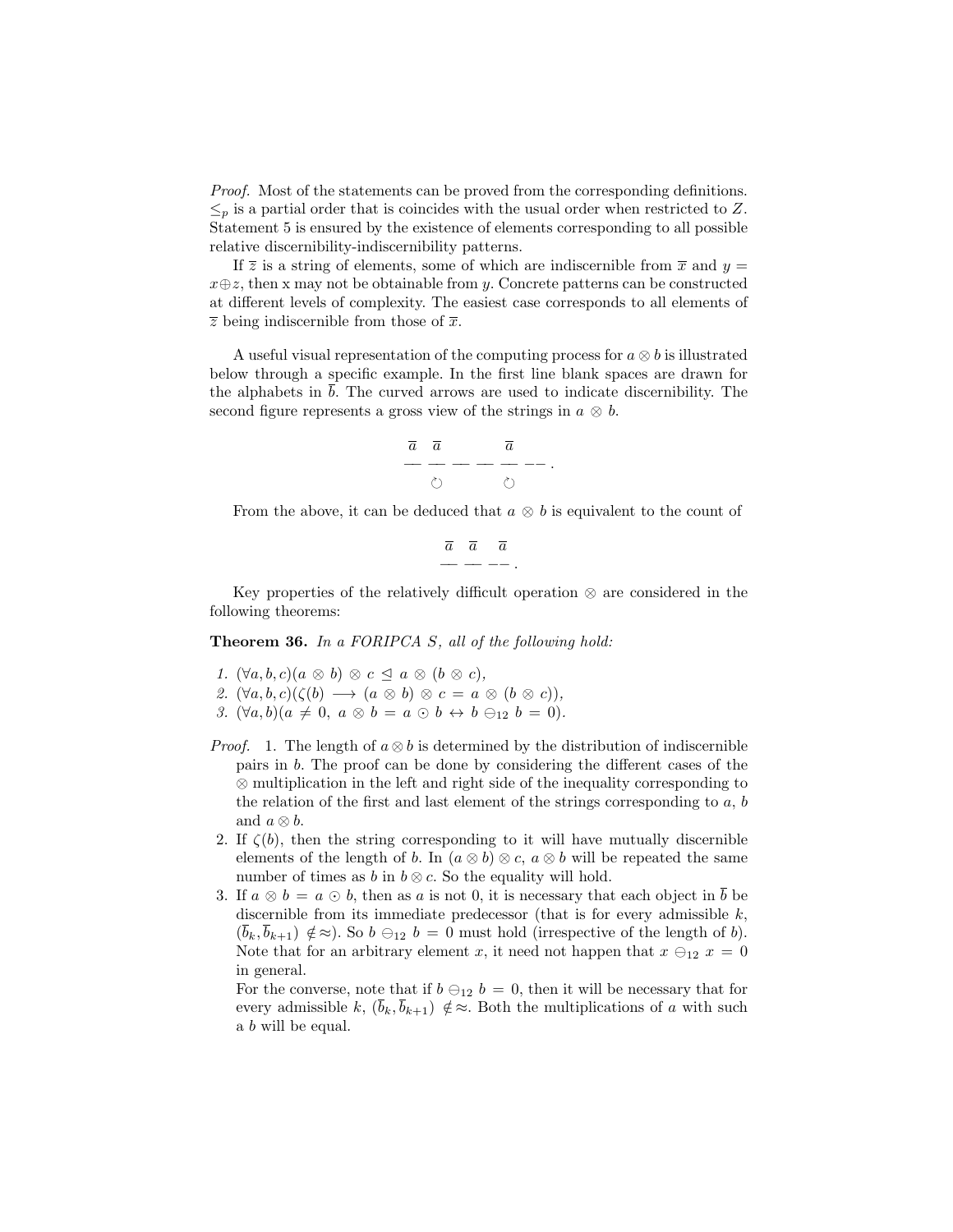In the next theorem, the compatibility of the different orders defined are considered:

#### Theorem 37. In a FORIPCA S, the following hold:

- 1.  $(\forall a, b, c, e)(a \leq b, c \leq e \rightarrow (c \oplus a) \leq (e \oplus b), (a \odot c) \leq (b \odot e)),$
- 2.  $(\forall a, b, c, e)(a \leq_{\oplus} b, c \leq_{\oplus} e \longrightarrow a \oplus c \preceq b \oplus e),$
- 3.  $(\forall a, b, c)(a \leq_{\oplus} b \longrightarrow c \oplus a \leq_{\oplus} c \oplus b, \text{ or } a \oplus c \leq_{\oplus} b \oplus c),$
- 4.  $(\forall a, b)(a \leq_{\oplus} b, a \sqsubseteq b \longrightarrow b \ominus_{1\vee 2} a \sqsubseteq b),$
- 5.  $(\forall a, b, c, e)(a \leq_{\odot} b, c \leq_{\odot} e \longrightarrow a \odot c \leq b \odot e, a \odot c \sqsubseteq b \odot e),$
- 6.  $(\forall a, b, c, e) (a \sqsubseteq b, c \subseteq e \longrightarrow a \oplus c \sqsubseteq b \oplus e, a \odot c \sqsubseteq b \odot e).$
- *Proof.* 1.  $\triangleleft$  corresponds to the meta-C interpretation by the length of associated. So the  $\odot$  and  $\oplus$  part of the implication should be obvious. However as  $c \leq e$  does not imply that the number of objects in c that are discernible from their predecessor are less than the corresponding number in e. So  $\otimes$ will not preserve  $\trianglelefteq.$
- 2. In general if  $a \leq_{\oplus} b, c \leq_{\oplus} e$ , then it need not happen that  $a \oplus c \leq_{\oplus} b \oplus e$ , because of the different possible relations between the objects at the terminal and initial position of  $\oplus$ . But the gross length of  $\overline{a \oplus c}$  will be  $\nu(a) + \nu(c)$ . So the implication holds.
- 3. Follows from the definition of  $\leq_{\oplus}$ .
- 4. If  $a \leq_{\oplus} b$ , then there exists a c such that  $a \oplus c = b$  or  $c \oplus a = b$ . In either case, if  $\bar{a}$  is obtainable from  $\bar{b}$  by a finite number of recursive applications of  $\rho_k$ , then it is necessary that these operations must have been applied at one end of  $\overline{b}$ . This causes  $b \ominus_{1\vee 2} a \sqsubseteq b$ .
- 5. In  $\overline{a\odot c}$  and  $\overline{b\odot e}$ ,  $\overline{a}$  is repeated  $\nu(c)$  times and b is repeated  $\nu e$  times. So the length of  $\overline{a \odot c}$  will be less than that of  $\overline{b \odot e}$ . Further as  $a \leq_{\odot} b$  and  $c \leq_{\odot} e$ , it will be possible to obtain  $\overline{a \odot c}$  from  $\overline{b \odot e}$  through a finite number of applications of  $\rho_k$  for different values of k. So the result holds.
- 6. This follows from definition.

Interestingly it is not possible to define a unary negation operator from any of the subtraction-like  $\ominus$  operations and  $\oplus$  in a consistent way. So the concept of negative elements does not generalise well to the present contexts. The extent to which a consistent definition is possible will be of natural interest.

## 18 Further Directions: Conclusion

The broad classes of problems that will be part of future work fall under:

- (i) Improvement of the representation of different classes of counts. One class of questions also relate to using morphisms or automorphisms in a more streamlined way.
- (ii) Extension of the algebraic approach (and the concept of rough natural numbers) of the last section to non IPC cases.
- (iii) The contamination problem.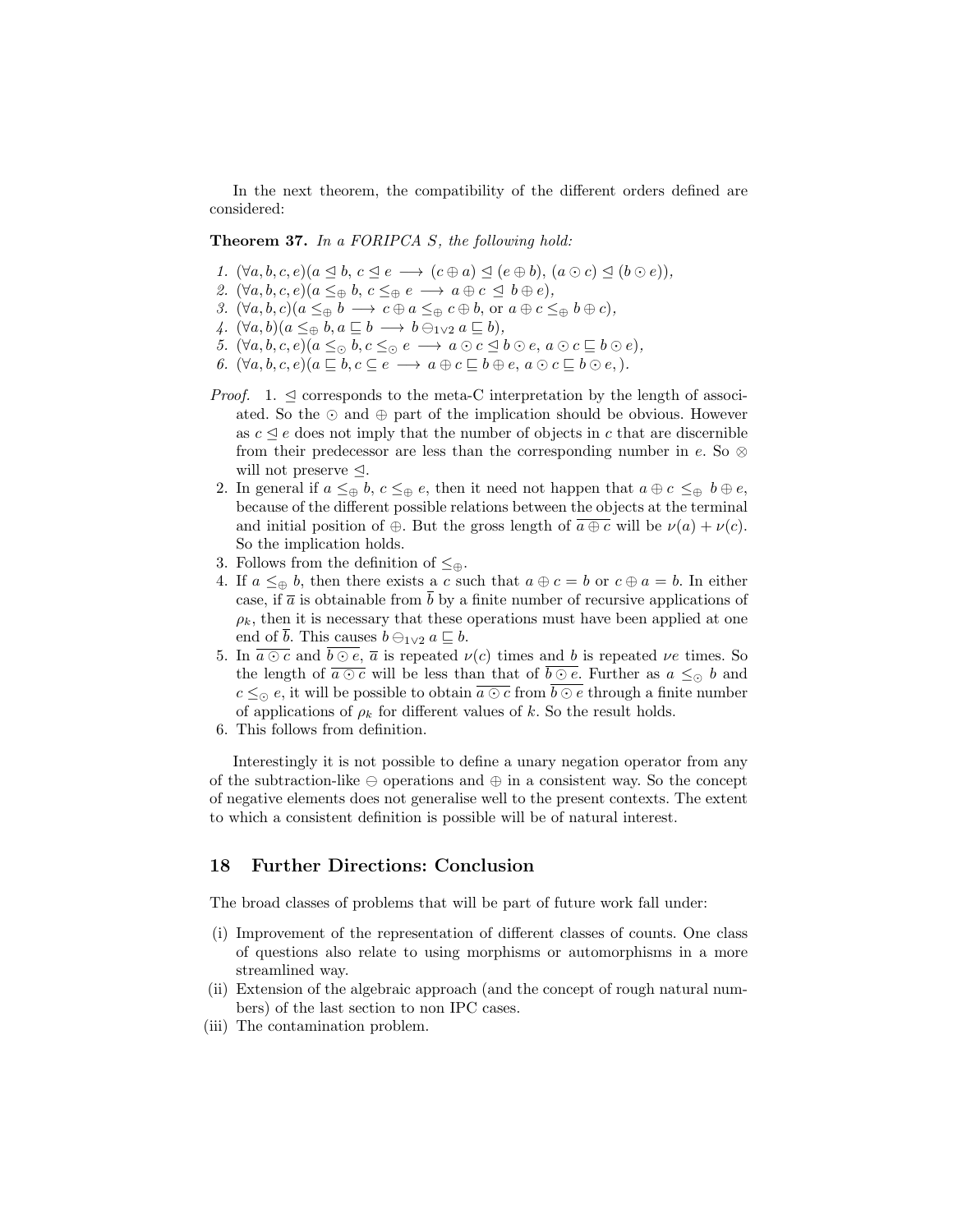- (iv) Description of other semantics of general RST in terms of counts. This is the basic program of representing all types of general rough semantics in terms of counts.
- (v) Can the division operation be eliminated in the general measures proposed? In other words, a more natural extensions of fractions (rough rationals) would be of much interest. Obviously this is part of the representation problem for counts.
- (vi) How do algorithms for reduct computation get affected by the generalised measures?

Apart from these a wide variety of combinatorial questions would be of natural interest.

In this research paper, the axiomatic theory of granules and granulation developed by the present author has been extended to cover most types of general RST and new methods of counting collections of well defined and indiscernible objects have been integrated with it. These new methods of counting have been shown to be applicable to the extension of fundamental measures of RST, rough inclusion measures and consistency degrees of knowledge. The redefined measures possess more information than the original measures and have more realistic orientation with respect to counting. The connections with semantic domains, that are often never explicitly formulated, has been brought into sharp focus through the approach.

The concept of rough naturals in the IPC perspective has also been developed in this paper. The new program centred around the contamination problem proposed in this paper can also be found in another forthcoming paper by the present author on axiomatic theory of granules for RST. Here the direction is made far more clearer through the integration with rough naturals.

By the mathematics of vagueness, I do not mean a blind transfer of the results of the mathematics of exact contexts to inexact contexts. It is intended to incorporate vagueness in more natural and amenable ways in the light of the contamination problem. An essential part of this is achieved in this research paper.

## Acknowledgement

I would like to extend my thanks to the referee(s) for useful comments and pointing lapses in the use of the English language.

## References

- <span id="page-53-0"></span>1. Skowron, A., Peters, J.: Rough-granular computing. In Pedrycz, W., Skowron, A., Kreinovich, V., eds.: Granular Computing. John Wiley & Sons, Ltd., Chichester, UK (2008) 225–328
- <span id="page-53-1"></span>2. Pawlak, Z.: An inquiry into vagueness and uncertainty. PAS Institute of Computer Science 29/94 (1994)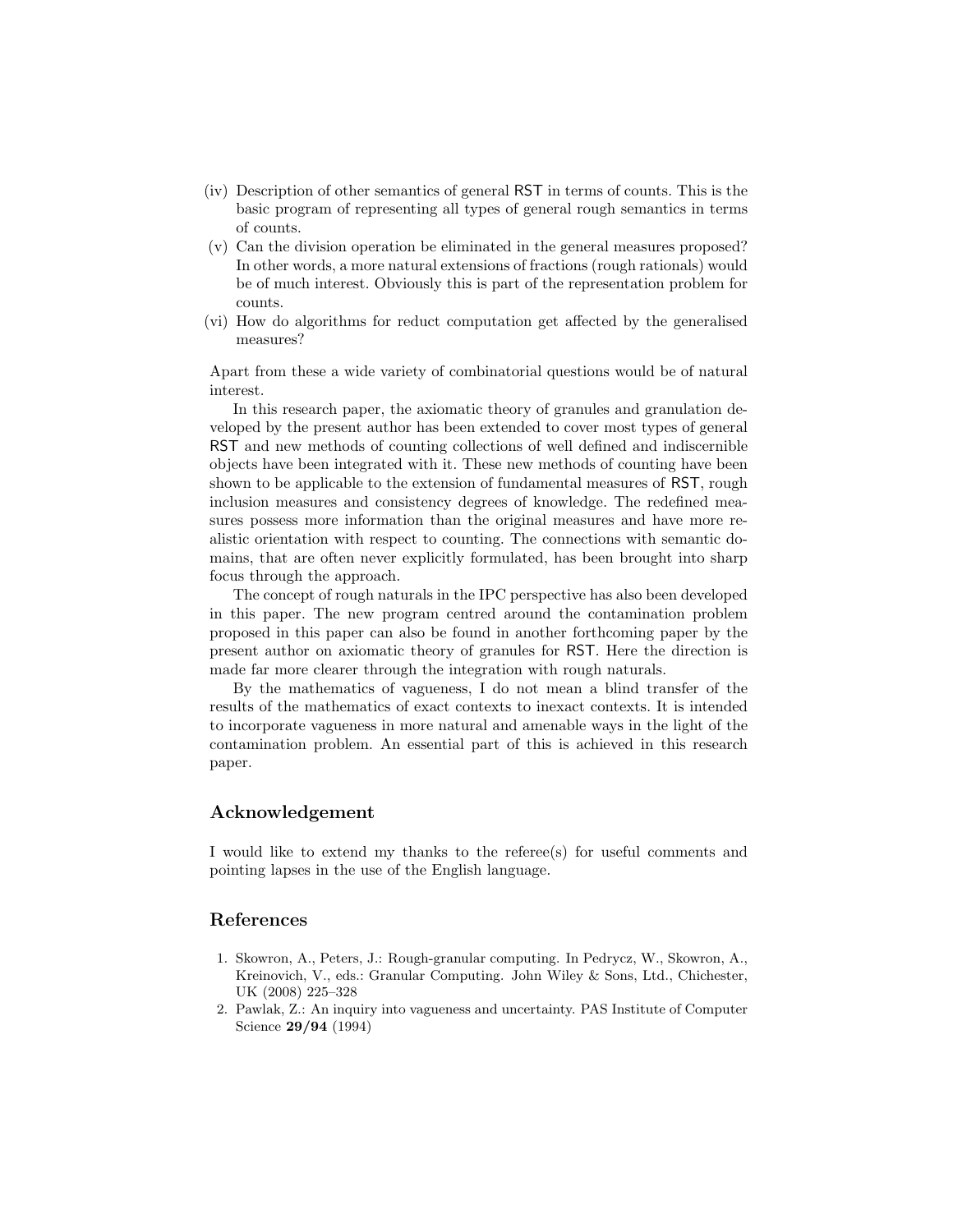- <span id="page-54-0"></span>3. Pagliani, P., Chakraborty, M.: A Geometry of Approximation: Rough Set Theory: Logic, Algebra and Topology of Conceptual Patterns. Springer, Berlin (2008)
- <span id="page-54-1"></span>4. Bazan, J., Skowron, A., Swiniarski, R.: Rough sets and vague concept approximation: From sample approximation to adaptive learning. Trans. on Rough Sets V, LNCS 4100 (2006) 39–62
- <span id="page-54-2"></span>5. Skowron, A.: Rough sets and vague concepts. Fund. Inform. 64 (2005) 417–431
- <span id="page-54-3"></span>6. Mani, A.: Towards logics of some rough perspectives of knowledge. In Suraj, Z., Skowron, A., eds.: Intelligent Systems Reference Library dedicated to the memory of Prof. Pawlak,. In Press (2011) 25pp
- <span id="page-54-4"></span>7. Banerjee, M., Chakraborty, M.K.: Foundations of vagueness: A categorytheoretic approach. Electronic Notes in Theoretical Computer Science 82 (2003) 10–19
- <span id="page-54-5"></span>8. Weiner, J.: Science and semantics: The case of vagueness and supervaluation. Pacific Philosophical Quarterly 88 (2007) 355–374
- <span id="page-54-6"></span>9. Shapiro, S.: Vagueness in Context. Oxford University Press, Oxford, UK (2006)
- <span id="page-54-7"></span>10. Keefe, R.: Theories of Vagueness. Cambridge University Press, Cambridge, UK (2000)
- <span id="page-54-8"></span>11. Keefe, R., Smith, P.: Vagueness: A Reader. MIT Press, Cambridge, MA (1999)
- <span id="page-54-9"></span>12. Russell, B.: Vagueness. The Australasian Journal of Psychology and Philosophy 1 (1923) 84–92
- <span id="page-54-10"></span>13. Pawlak, Z.: Vagueness - a rough set view. In Mycielski, J., Rozenberg, G., Salomaa, A., eds.: Structures in Logic and Computer Science, LNCS 1261. Springer, Berlin (1997) 106–117
- <span id="page-54-11"></span>14. Bonikowski, Z., Wybraniec-Skardowska, U.: Vagueness and roughness. Trans. on Rough Sets IX, LNCS 5390 (2008) 1–13
- <span id="page-54-12"></span>15. Dubois, D., Prade, H.: Fuzzy Sets and Systems. Academic Press, New York (1980)
- <span id="page-54-13"></span>16. Polkowski, L.: Rough Sets: Mathematical Foundations. Physica-Verlag, Heidelberg (2002)
- <span id="page-54-14"></span>17. Pawlak, Z.: Rough Sets: Theoretical Aspects of Reasoning About Data. Kluwer Academic Publishers, Dodrecht (1991)
- <span id="page-54-15"></span>18. Mani, A.: Choice inclusive general rough semantics. Information Sciences 181 (2011) 1097–1115
- <span id="page-54-16"></span>19. Pawlak, Z.: Some issues in rough sets. In Skowron, A., Peters, J.F., eds.: Transactions on Rough Sets- I. Volume 3100. Springer Verlag (2004) 1–58
- <span id="page-54-17"></span>20. Polkowski, L., Skowron, A.: Rough mereology: A new paradigm for approximate reasoning. Internat. J. Appr. Reasoning 15 (1996) 333–365
- <span id="page-54-18"></span>21. Lin, T.Y.: Granular computing -1: The concept of granulation and its formal model. Int. J. Granular Computing, Rough Sets and Int Systems 1 (2009) 21–42
- <span id="page-54-19"></span>22. Yao, Y.: The art of granular computing. In Kryszkiewicz, M., et al., eds.: RSEISP'2007, LNAI 4585, Springer Verlag (2007) 101–112
- <span id="page-54-20"></span>23. Zhang, M.W.X., Wu, W.Z., Li, T.J.: Granulation. In An, A., Yao, J.T., et al., eds.: RSFDGrC 2007, LNAI 4481. Springer-Verlag (2007) 93–100
- <span id="page-54-21"></span>24. Wasilewski, P., Slezak, D.: Foundations of rough sets from vagueness perspective. In Hassanien, A., et al., eds.: Rough Computing: Theories, Technologies and Applications. Information Science Reference. IGI, Global (2008) 1–37
- <span id="page-54-22"></span>25. Keet, C.M.: A Formal Theory of Granules - Phd Thesis. PhD thesis, Fac of Comp.Sci., Free University of Bozen (2008)
- <span id="page-54-23"></span>26. Polkowski, L.: Rough mereology as a link between rough and fuzzy set theories. In Peters, J.F., Skowron, A., eds.: Transactions on Rough Sets. Volume LNCS 3135. Springer Verlag (2004) 253–277
- <span id="page-54-24"></span>27. Takeuti, G.: Proof Theory. 2nd edn. North Holland, Amsterdam (1987)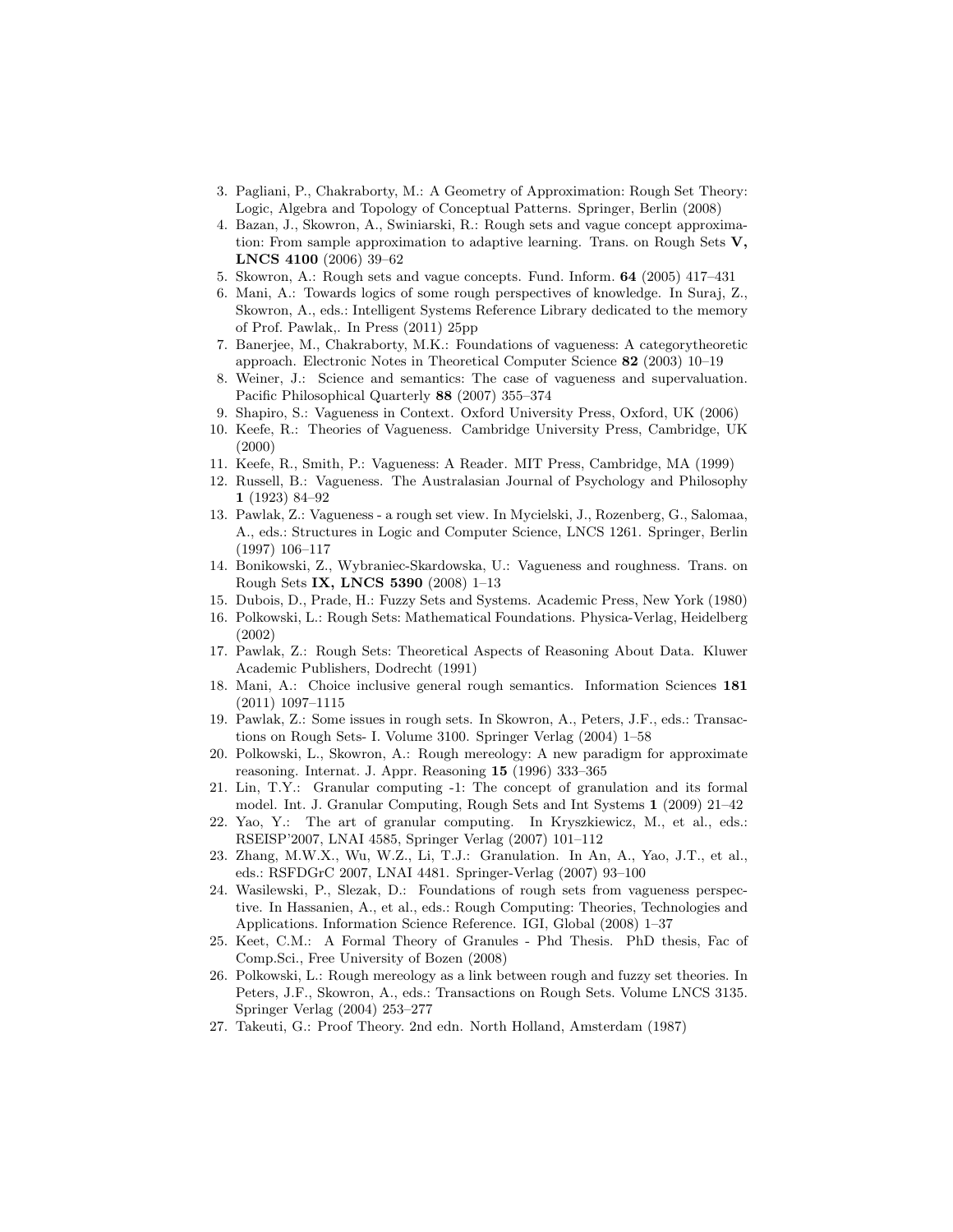- <span id="page-55-0"></span>28. Font, J.M., Jansana, R.: A General Algebraic Semantics for Sentential Logics. Volume 7. Association of Symbolic Logic (2009)
- <span id="page-55-1"></span>29. Banerjee, M., Chakraborty, M.K.: Rough sets through algebraic logic. Fundamenta Informaticae 28 (1996) 211–221
- <span id="page-55-2"></span>30. Duntsch, I.: Rough sets and algebras of relations. In Orlowska, E., ed.: Incomplete Information and Rough Set Analysis, Physica, Heidelberg (1998) 109–119
- <span id="page-55-3"></span>31. Mani, A.: Super rough semantics. Fundamenta Informaticae 65 (2005) 249–261
- <span id="page-55-4"></span>32. Pawlak, Z.: Rough sets. Internat. J. of Computing and Information Sciences 18 (1982) 341–356
- <span id="page-55-5"></span>33. Skowron, A., Stepaniuk, O.: Tolerance approximation spaces. Fundamenta Informaticae 27 (1996) 245–253
- <span id="page-55-6"></span>34. Komorowski, J., Pawlak, Z., Polkowski, L., Skowron, A.: Rough sets – a tutorial. In Pal, S.K., Skowron, A., eds.: Rough Fuzzy Hybridization. Springer Verlag (1999) 3–98
- <span id="page-55-7"></span>35. Cattaneo, G.: Abstract approximation spaces for rough set theory. In Polkowski, L., Skowron, A., eds.: Rough Sets in Knowledge Discovery 2. Physica Heidelberg (1998) 59–98
- <span id="page-55-8"></span>36. Konikowska, B.: A logic for reasoning with similarity. In Orlowska, E., ed.: Incomplete Information and Rough Set Analysis, Physica Verlag, Heidelberg (1998) 461–490
- <span id="page-55-9"></span>37. Inuiguchi, M.: Generalisation of rough sets and rule extraction. In Peters, J.F., Skowron, A., eds.: Transactions on Rough Sets-1. Volume LNCS-3100. Springer Verlag (2004) 96–116
- <span id="page-55-10"></span>38. Slezak, D., Wasilewski, P.: Granular sets - foundations and case study of tolerance spaces. In An, A., Stefanowski, J., Ramanna, S., Butz, C.J., Pedrycz, W., Wang, G., eds.: RSFDGrC 2007, LNCS. Volume 4482. Springer (2007) 435–442
- <span id="page-55-11"></span>39. Mani, A.: Algebraic semantics of similarity-based bitten rough set theory. Fundamenta Informaticae 97 (2009) 177–197
- <span id="page-55-12"></span>40. Pomykala, J.A.: Approximation, similarity and rough constructions. Technical Report CT-93-07, ILLC, Univ of Amsterdam (1993)
- <span id="page-55-13"></span>41. Cattaneo, G., Ciucci, D.: Algebras for rough sets and fuzzy logics. In Skowron, A., Peters, J.F., eds.: Transactions on Rough Sets II. Volume 2. Springer Verlag (2004) 208–252
- <span id="page-55-14"></span>42. Zakowski, W.: Approximation in the space  $(u, \pi)$ . Demonstration Math XVI (1983) 761–769
- <span id="page-55-15"></span>43. Yao, Y.: Relational interpretation of neighbourhood operators and rough set approximation operators. Information Sciences (1998) 239–259
- <span id="page-55-16"></span>44. Li, T.J.: Rough approximation operators in covering approximation spaces. In Greco, S., et al., eds.: RSCTC 2006. LNCS (LNAI) 4259, Springer Verlag (2006) 174–182
- <span id="page-55-17"></span>45. Zhu, W.: Relationship between general rough set based on binary relation and covering. Information Sciences 179 (2009) 210–225
- <span id="page-55-18"></span>46. Samanta, P., Chakraborty, M.K.: Covering based approaches to rough sets and implication lattices. In Sakai, H., et al., eds.: RSFDGrC '2009, LNAI 5908, Springer (2009) 127–134
- <span id="page-55-19"></span>47. Mani, A.: Esoteric rough set theory-algebraic semantics of a generalized vprs and vprfs. In Skowron, A., Peters, J.F., eds.: Transactions on Rough Sets VIII. Volume LNCS 5084. Springer Verlag (2008) 182–231
- <span id="page-55-20"></span>48. Mani, A.: Towards an algebraic approach for cover based rough semantics and combinations of approximation spaces. In Sakai, H., et al., eds.: RSFDGrC 2009. Volume LNAI 5908., Springer-Verlag (2009) 77–84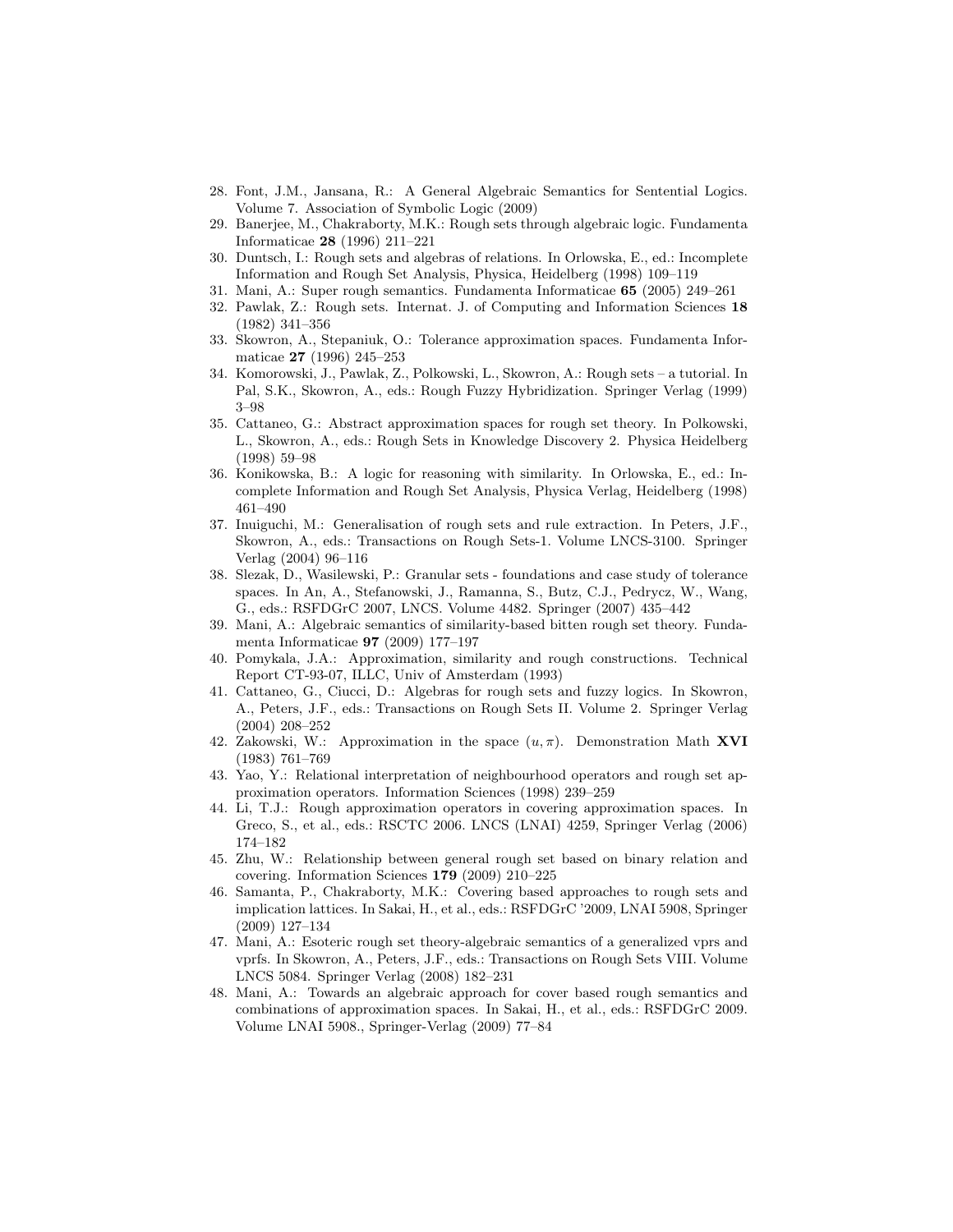- <span id="page-56-0"></span>49. Mani, A.: Integrated dialectical logics for relativised general rough set theory. In: Internat. Conf. on Rough Sets, Fuzzy Sets and Soft Computing, Agartala, India, http://arxiv.org/abs/0909.4876 (2009) 6pp (Refereed)
- <span id="page-56-1"></span>50. Mundici, D.: Generalization of abstract model theory. Fundamenta Math 124 (1984) 1–25
- <span id="page-56-2"></span>51. Banerjee, M., Yao, Y.: Categorical basis for granular computing. In Stefanowski, J., Ramanna, S., Butz, C.J., Pedrycz, W., Wang, G., eds.: RSFDGrC 2007, LNAI. Springer (2007) 427–434
- <span id="page-56-3"></span>52. Banerjee, M., Khan, M.A.: Propositional logics for rough set theory. In: Transactions on Rough Sets VI, LNCS 4374, Springer Verlag (2007) 1–25
- <span id="page-56-4"></span>53. Banerjee, M., Chakraborty, M.K.: Algebras from rough sets – an overview. In Pal, S.K., et. al, eds.: Rough-Neural Computing. Springer Verlag (2004) 157–184
- <span id="page-56-5"></span>54. Yao, Y.: A partition model for granular computing. In Skowron, A., Peters, J.F., eds.: Transactions on Rough Sets-1, LNCS 3100. Springer (2004) 232–253
- <span id="page-56-6"></span>55. Pagliani, P., Chakraborty, M.K.: Formal topology and information systems. In: Transactions on Rough Sets VI, Springer (2007) 253–297
- <span id="page-56-7"></span>56. Mani, A.: Dialectics of counting and measures of rough set theory. In: IEEE Proceedings of NCESCT'2011, Pune, Feb-1-3, Arxiv:1102.2558 (2011) 17pp
- <span id="page-56-8"></span>57. Arnold, D., Fowler, K.: Nefarious numbers. Notices Amer. Math. Soc. 58 (2011)
- <span id="page-56-9"></span>58. Fine, K.: Vagueness, truth and logic. Synthese 30 (1975) 265–300
- <span id="page-56-10"></span>59. Dummet, M.: The Logical Basis of Metaphysics. Harvard University Press (1991)
- <span id="page-56-11"></span>60. Simon, P.: Parts - A Study in Ontology. Oxford Univ. Press (1987)
- <span id="page-56-12"></span>61. Lewis, D.K.: Parts of Classes. Oxford; Basil Blackwell (1991)
- <span id="page-56-13"></span>62. Varzi, A.: Parts, wholes and part-whole relations: The prospects of mereotopology. Data and Knowledge Engineering 20 (1996) 259–286
- <span id="page-56-14"></span>63. Polkowski, L. In: Rough Neural Computation Model Based on Rough Mereology. Springer Verlag (2004) 85–108
- <span id="page-56-15"></span>64. Grzegorczyk, A.: The systems of lesniewski in relation to contemporary logical research. Studia Logica 3 (1955) 77–95
- <span id="page-56-16"></span>65. Polkowski, L., Polkowska, S.M.: Reasoning about concepts by rough mereological logics. In Wang, G., et al., eds.: RSKT 2008, LNAI 5009, Springer (2008) 197–204
- <span id="page-56-17"></span>66. Urbaniak, R.: Lesniewski's Systems of Logic and Mereology;History and Reevaluation. PhD thesis, Department of Philosophy, Univ of Calgary (2008)
- <span id="page-56-18"></span>67. Vopenka, P.: Mathematics in the Alternative Set Theory. Teubner-Verlag (1979)
- <span id="page-56-19"></span>68. Vopenka, P., Hajek, P.: The Theory of Semisets. Academia, Prague (1972)
- <span id="page-56-20"></span>69. Iwinski, T.B.: Rough orders and rough concepts. Bull. Pol. Acad. Sci (Math) (3–4) (1988) 187–192
- <span id="page-56-21"></span>70. Cattaneo, G., Ciucci, D.: Lattices with interior and closure operators and abstract approximation spaces. In Peters, J.F., et al., eds.: Transactions on Rough Sets X, LNCS 5656. Springer (2009) 67–116
- <span id="page-56-22"></span>71. Perry, B., Dockett, S.: Young children's access to powerful mathematical ideas. In English, L., et al., eds.: Handbook of International Research in Mathematics Education. LEA (2002) 81–112
- <span id="page-56-23"></span>72. Satyanarayana, M.: Positively Ordered Semigroups. Volume 42 of Lecture Notes in Pure and Applied Mathematics. Marcel Dekker Inc. (1979)
- <span id="page-56-24"></span>73. Mani, A.: V-perspectives, pseudo-natural number systems and partial orders. Glasnik Math. 37 (2002) 245–257
- <span id="page-56-25"></span>74. Ciucci, D.: Approximation algebra and framework. Fundamenta Informaticae 94 (2009) 147–161
- <span id="page-56-26"></span>75. Sen, D., Pal, S.K.: Generalized rough sets, entropy and image ambiguity measures. IEEE Trans. -PartB: Cybernetics 39 (2008) 117–128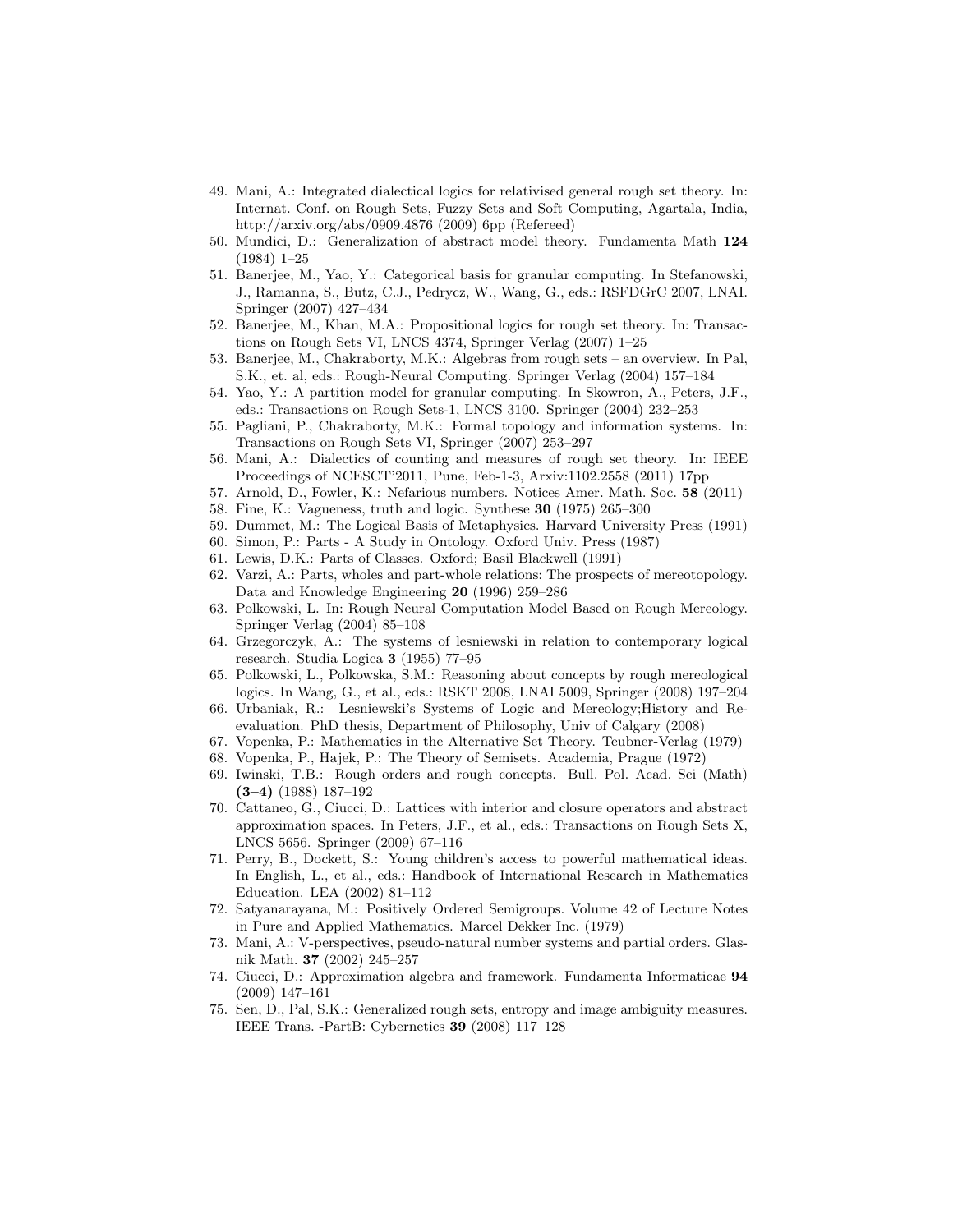- <span id="page-57-0"></span>76. Pagliani, P.: Pretopologies and dynamic spaces. Fundamenta Informaticae 59 (2004) 221–239
- <span id="page-57-1"></span>77. Khan, M.A., Banerjee, M.: Formal reasoning with rough sets in multiple-source approximation spaces. Internat. J. Approximate Reasoning 49 (2008) 466–477
- <span id="page-57-2"></span>78. Novotny, M., Pawlak, Z.: Characterization of rough top and bottom equalities. Bull. Pol. Acad. Sci (Math) 33 (1985) 91–97
- <span id="page-57-3"></span>79. Hodges, W.: Elementary predicate logic. In Gabbay, D., Guenthner, F., eds.: Handbook of Philosophical Logic. Academic, Kluwer (2004) 1–130
- <span id="page-57-4"></span>80. Ziarko, W.: Variable precision rough set model. J. of Computer and System Sciences 46 (1993) 39–59
- <span id="page-57-5"></span>81. Rolka, A.M., Rolka, L.: Variable precision fuzzy rough sets. In Peters, J.F., Skowron, A., eds.: Transactions in Rough Sets-1. Volume LNCS 3100. Springer Verlag (2004) 144–160
- <span id="page-57-6"></span>82. Carrara, M., Martino, E.: On the ontological commitment of mereology. Rev. Symb. Logic 2 (2009) 164–174
- <span id="page-57-7"></span>83. Qian, Y.H., Liang, J.Y.: Rough set method based on multi- granulations. In: Proc. 5th IEEE Conf. Cognitive Informatics. Volume 1. (2006) 297–304
- <span id="page-57-8"></span>84. Qian, Y., Liang, J.Y., Yao, Y.Y., Dang, C.Y.: Mgrs: A multi granulation rough set. Information Science 180 (2010) 949–970
- <span id="page-57-9"></span>85. Qian, Y.H., Liang, J.Y., Dang, C.Y.: Incomplete mutigranulation rough set. IEEE Transactions on Systems, Man and Cybernetics, Part A 20 (2010) 420–430
- <span id="page-57-10"></span>86. Slowinski, R., Vanderpooten, D.: A generalized definition of rough approximations based on similarity. IEEE Trans on Knowledge and Data Engg. 12 (2000) 331–336
- <span id="page-57-11"></span>87. Mani, A.: Meaning, choice and similarity based rough set theory. Internat. Conf. Logic and Appl., Jan'2009 Chennai;(Refereed), http://arxiv.org/abs/0905.1352 (2009) 1–12
- <span id="page-57-12"></span>88. Lin, T.Y.: Neighbourhood systems- applications to qualitative fuzzy and rough sets. In Wang, P.P., et al., eds.: Advances in Machine Intelligence and Soft Computing' Duke University, Durham'1997. (1997) 132–155
- <span id="page-57-13"></span>89. Zhu, W.: Topological approaches to covering rough sets. Information Sciences 177 (2007) 1499–1508
- <span id="page-57-14"></span>90. Chajda, I., Niederle, J., Zelinka, B.: On existence conditions for compatible tolerances. Czech. Math. J 26 (1976) 304–311
- <span id="page-57-15"></span>91. Jarvinen, J.: Lattice theory for rough sets. In Peters, J.F., et al., eds.: Transactions on Rough Sets VI. Volume LNCS 4374. Springer Verlag (2007) 400–498
- <span id="page-57-16"></span>92. Orlowska, E., Rewitz, I.: Discrete duality and its application to reasoning with incomplete information. In Kryszkiewicz, M., et al., eds.: RSEISP'2007, LNAI 4585, Springer Verlag (2007) 51–56
- <span id="page-57-17"></span>93. Orlowska, E.: Kripke semantics for knowledge representation logics. Studia Logica XLIX (1990) 255–272
- <span id="page-57-18"></span>94. Hartonas, C.: Duality for lattice ordered algebras and for normal algebraizable logics. Studia Logica 58 (1997) 403–450
- <span id="page-57-19"></span>95. Chakraborty, M.K., Samanta, P.: Consistency degree between knowledges. In Kryszkiewicz, M., et al., eds.: RSEISP'2007. Volume LNAI 4583., Springer Verlag (2007) 133–141
- <span id="page-57-20"></span>96. Gomolinska, A.: On certain rough inclusion functions. In Peters, J.F., et al., eds.: Transactions on Rough Sets IX, LNCS 5390. Springer Verlag (2008) 35–55
- <span id="page-57-21"></span>97. Banerjee, M., Chakraborty, M.K., Bunder, M.: Some rough consequence logics and their interrelations. In Skowron, A., Peters, J.F., eds.: Transactions on Rough Sets VIII. Volume LNCS 5084., Springer Verlag (2008) 1–20